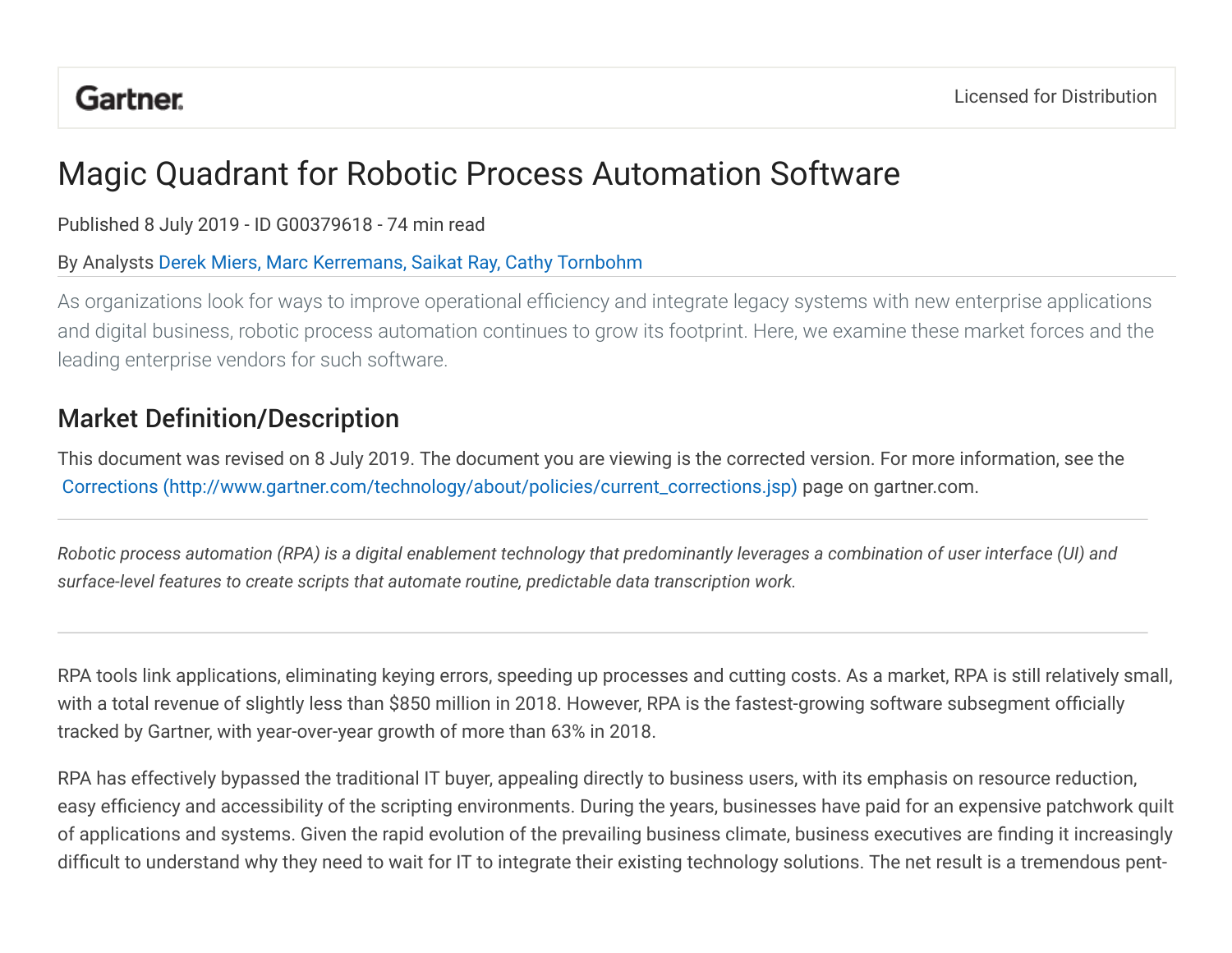up demand to democratize process automation and data integration. Business executives are lining up to sponsor new RPA initiatives directly within their functions.

The buying tornado that has ensued is driving up the valuations of the biggest vendors and causing new players to rush into the market. This market growth is in stark contrast to the more traditional, but related, workflow and broader process automation tools, such as intelligent business process management suites (iBPMSs). The challenge with these products was always the perceived level of skill required to successfully integrate third-party applications. Although still a significantly larger market, iBPMS has struggled to penetrate the broader business consciousness.

The technology trajectory has evolved from screen-scaping technologies many decades ago; however, RPA emerged as a marketing term around 2010. Unlike traditional screen scraping, RPA tools typically interact with the metadata that drive modern applications at the UI level. RPA has continued to evolve and develop as it helps organizations to:

- Move data in or out of third-party application systems. Often referred to as "unattended" RPA, the emphasis here is on straightthrough task automation. Scripts are designed to replicate the actions of a person interacting with those systems or documents, which, typically, do not have effective APIs. Each iteration takes a second or two to deal with a discrete element of data, rather than many data items together in batch mode. At relevant points, the RPA tool substitutes credentials required by those external systems and data for the item of work. The same sort of approach can also support large-scale data migration, using carefully structured scripts to extract from a set of data sources and systems for a new target system. With some tools, it's possible to embed these integrations directly into third-party applications using APIs.
- $\blacksquare$  Augment <code>employees'</code> capabilities. Referred to as "attended" automation, RPA tools can extract information from systems and related documents, shaping it and preparing it for consumption by the worker at the point of need. For example, when interacting with customers or external stakeholders, employees often require data from many systems. The employee typically accesses multiple systems and may also need to interact with other colleagues, each of whom also has systems to deal with. This can take a long time and affect the customer experience significantly. Ultimately, this sort of functionality can enable customers to interact directly with systems via chatbots.

With that sort of scope, there are a great many opportunities for RPA tools to deliver significant value to enterprises struggling to leverage a patchwork quilt of existing systems. At the core, they help organizations unlock the data and value associated with their historical technology investments.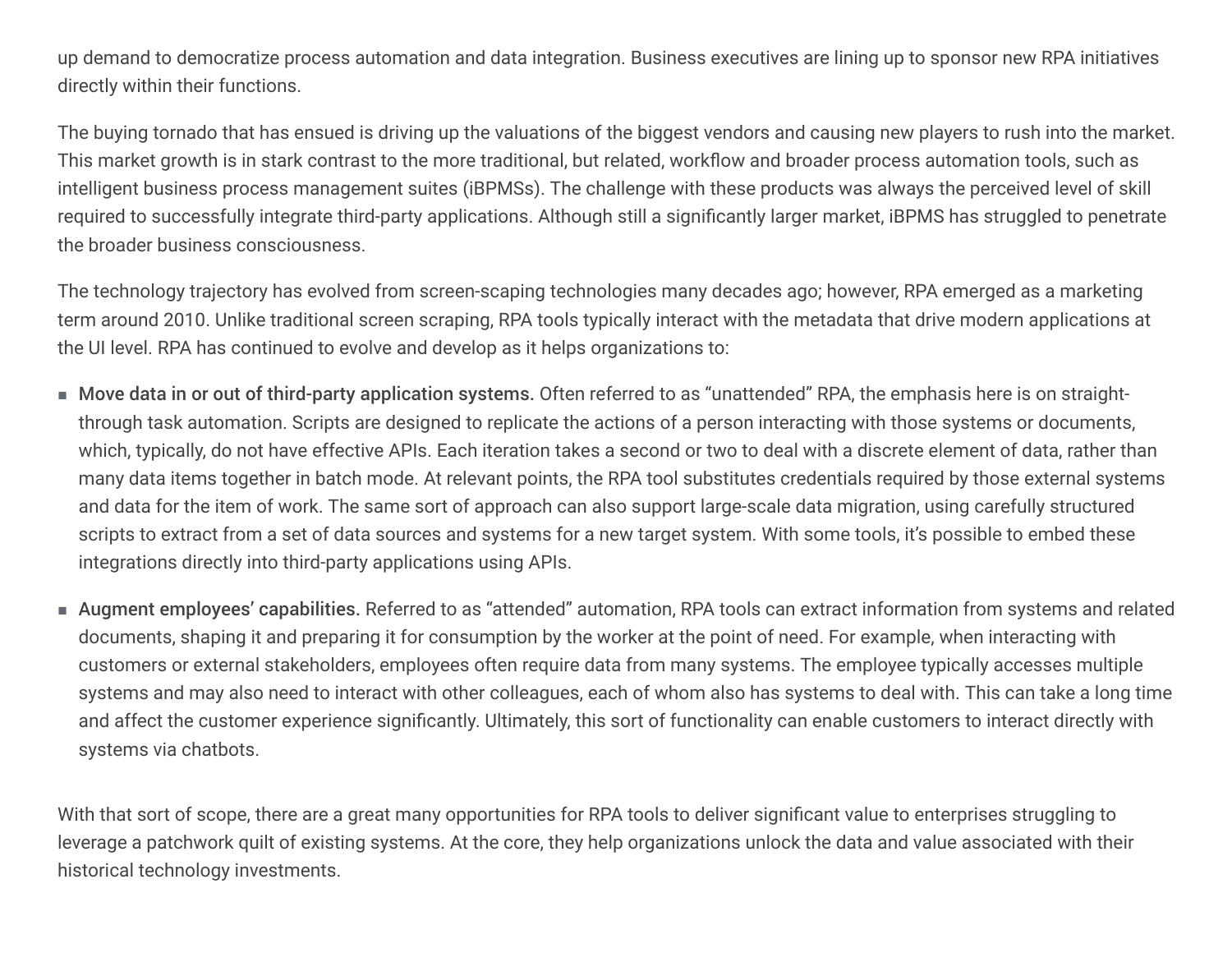## Key Misconceptions, Challenges and Developments Surrounding RPA

Of course, there are different sorts of challenges and common misconceptions to overcome if organizations are to maximize the value they get from RPA. Organizations must recognize that:

- Integration features are not "robots" or a "digital/intelligent workforce." RPA involves developing integration scripts that get information in and out of other systems. These are easy to build; however, they are not equivalent to humans, who can interpret and adapt as needed. Customers should not confuse in their minds the cost of an employee and the cost of a set of integration scripts. The claimed head count reduction rarely happens, because employees are normally refocused toward more value-adding work.
- RPA does not easily automate long-running processes. The term "long running" refers to a wider work item or customer case. The term "process" in the RPA acronym is more accurately discrete "task" automation. Most automations supported by RPA tools last, at most, a couple of seconds. Furthermore, at best, the process support aspect of these products is limited to simplistic workflow. For long-running processes, you need an iBPMS. In fact, many of the products combine with iBPMS environments to support longerrunning business processes.
- $\blacksquare$  RPA tools are just one element of the integration and DigitalOps automation toolbox. Rather than competing with iBPMS products, RPA tools complement these more broadly targeted process automation tools. Other elements of that tool box include process mining to quickly identify existing processes, integration platform as a service (iPaaS) platforms for more-robust, API-based integrations, low-code application development platforms and content extraction capabilities found in optical character recognition (OCR).
- $\blacksquare$  RPA automations create long-term technical debt, rather than overcoming it. RPA customers are buying technical debt without realizing it. The organization is effectively chaining itself to the UIs of the past. Some of the tools have mechanisms to alleviate this, allowing the automation to handle simple changes in the target application. Organizations must manually track the systems, screens and fields that each automation touches in each third-party application, if they want to predict the impact of a third-party system change. Most products support this critical need very poorly.

The next challenge revolves around separating the reality from the hype surrounding artificial intelligence (AI), machine learning and socalled cognitive capabilities  $-$  in terms of the genesis of the RPA market, and its ongoing development. The key area in which machine learning has enabled a major step forward in RPA is a type of computer vision, used to recognize a submit button for example.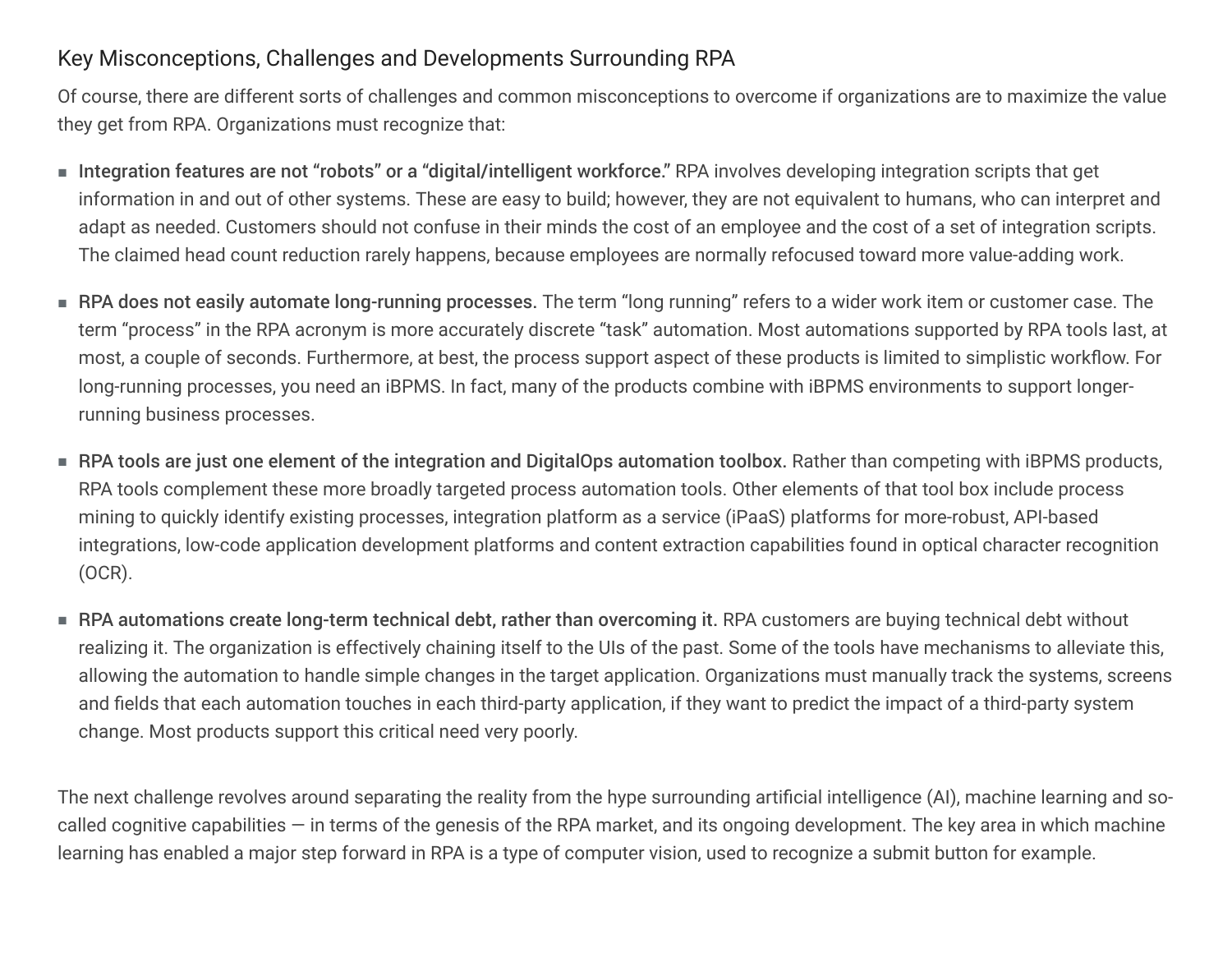Secondly, machine learning has enabled breakthroughs in several, related "add-on" areas that are tangential to the core of RPA. These include:

- OCR to recognize text, and intelligent character recognition (ICR) to interpret handwriting.
- Augmented content analytics that uses machine learning to identify the position of fields on documents such as customer invoices.
- $\blacksquare$  Natural language processing (NLP) and natural language generation (NLG), which can help support chatbot integration and virtual personal assistants (VPAs).
- $\blacksquare$  Automated business process/task discovery, which can help organizations identify processes and task patterns that could be automated by RPA or an iBPMS.

Depending on their focus and history, RPA vendors have developed their own machine learning approaches, often based on opensource libraries, or they have leveraged capabilities sourced from the megavendors, such as Amazon, Google, IBM and Microsoft. However, despite the claims of some of the RPA vendors, there are only limited opportunities to use machine learning in the core of RPA itself. Certainly, automation tools  $-$  such as those from RPA or iBPMS vendors  $-$  can provide a framework within which you can apply machine learning algorithms to your business process problem, but that is not AI in RPA per se.

Given the rapid growth in the market, we have seen a great deal of investment activity in the leading vendors. The three vendors in the Leaders quadrant have a combined market valuation of slightly more than \$11 billion at the time of writing. We also expect to see further acquisitions, with many of the megavendors buying up the small RPA players. With this level of volatility in the vendor landscape, buyers should be wary of committing to long-term sales contracts. The actual switching costs of RPA software is relatively low, compared with major enterprise application systems.

This Magic Quadrant focuses on the providers of RPA products and not service providers that leverage RPA capabilities licensed from another vendor. Although the vendors may offer cloud-based services, the vendors included must be deployable on-premises.

# **Magic Quadrant**

## Figure 1. Magic Quadrant for Robotic Process Automation Software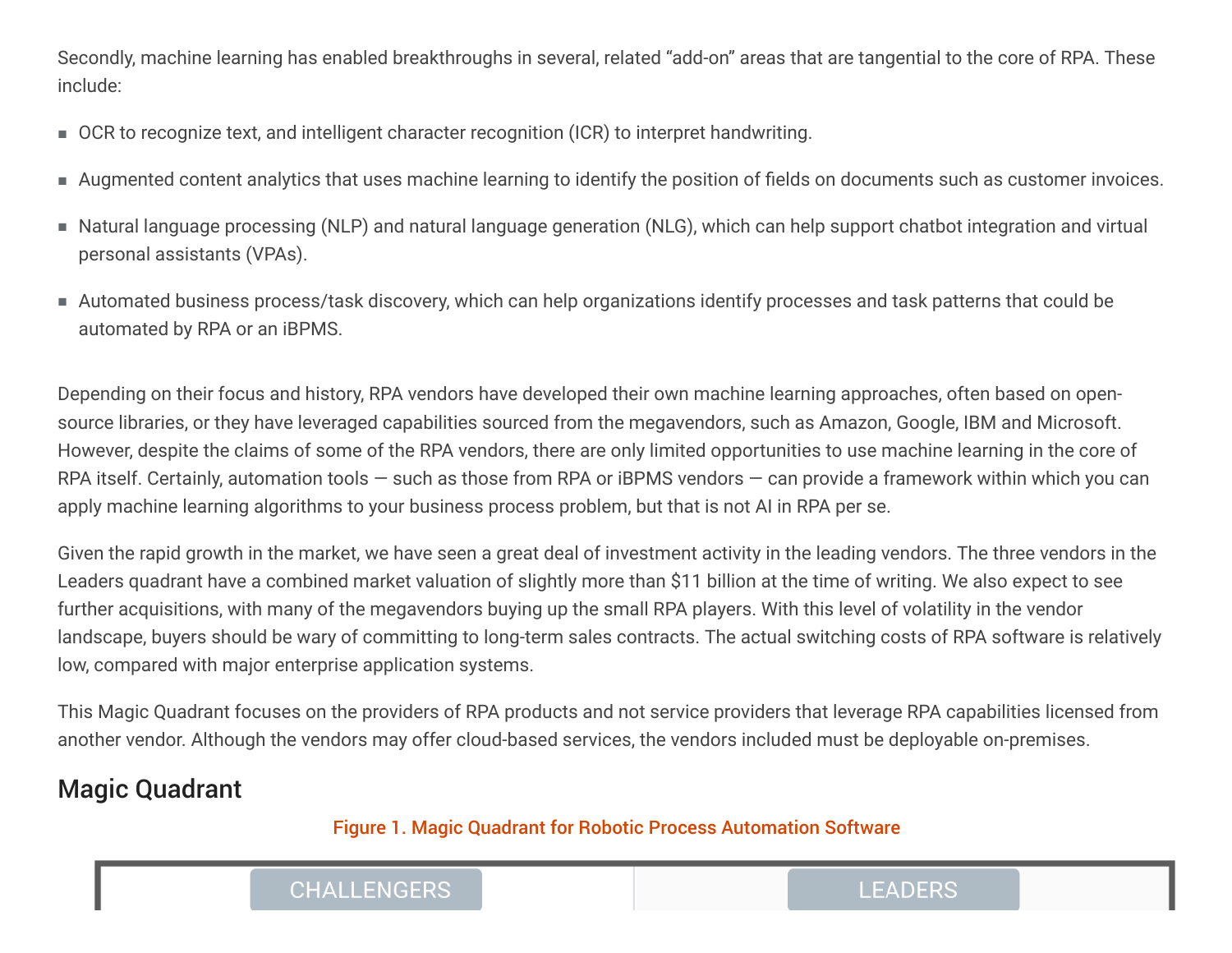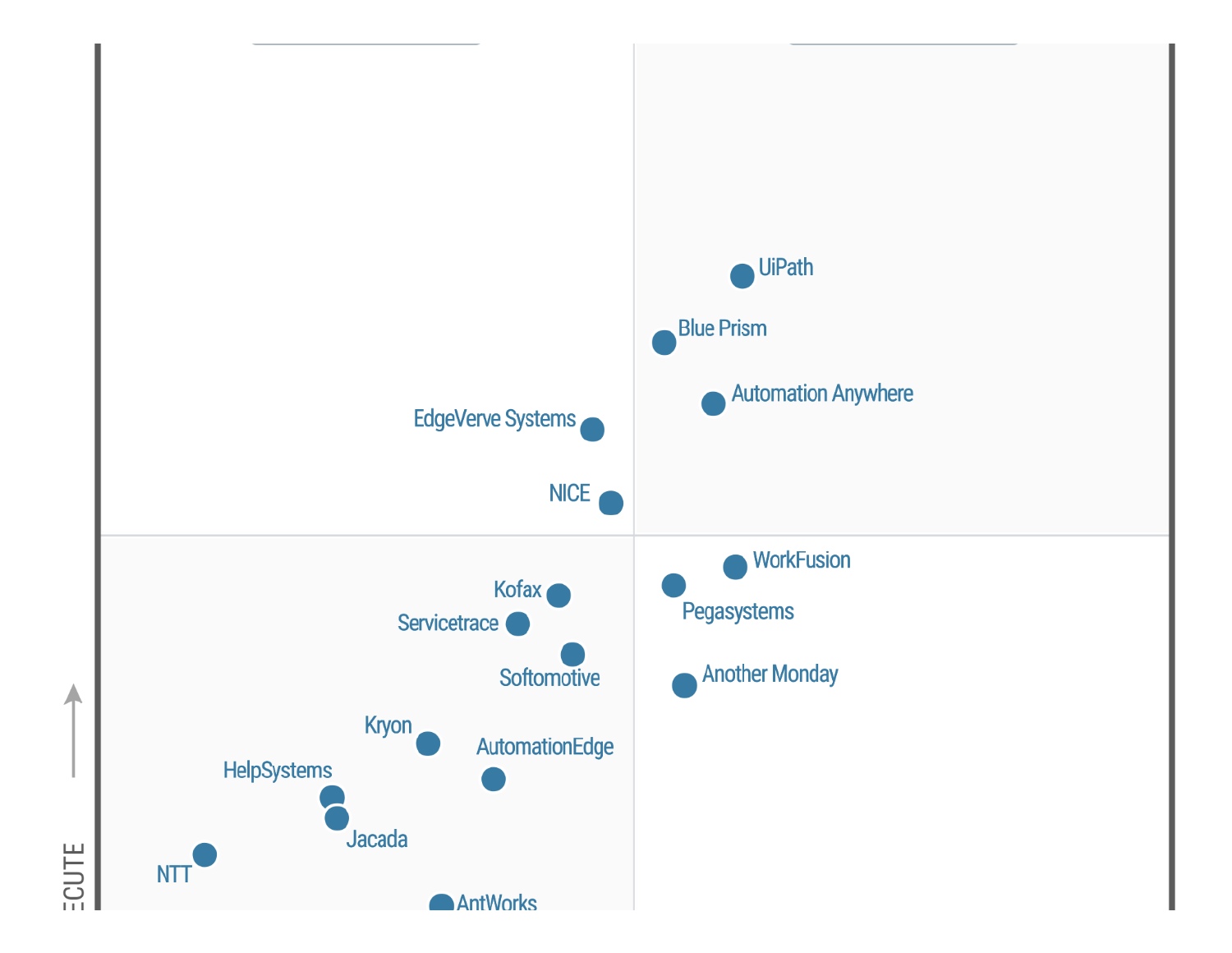

## Vendor Strengths and Cautions

## **Another Monday**

Another Monday appears in the Visionaries quadrant with a product that has evolved from its automation consulting engagements. Another Monday's product is based on an ecosystem of software agents that deliver the important characteristics of long-term stability and scalability. Another Monday reports a workforce of 125 employees and is based in Cologne, Germany. This analysis pertains to AM Ensemble Version 1.2.21, containing AM Conductor, AM Composer, AM Recorder and AM Monitor.

## **Strengths**

- Governance: Another Monday's visionary offering considers RPA an enterprisewide platform focused on sustainable value and governance of bots. This vision is reflected in Another Monday's roadmap, which includes the monitoring and control of third-party bots.
- Innovation/Architecture: Another Monday's platform introduces a client-centric, lightweight architecture with a decentralized execution model in which no central application is required to run, manage and deploy a robot. Combined with encryption features and a separate messaging layer, these architectural principles are in stark contrast to the relatively tactical task automation focus of most competitors in the RPA market.
- Pricing: At the heart of the Another Monday's RPA ecosystem approach is a focus on completed transactions, which carries over into a simple pricing model. Another Monday applies a "pay per use" or "no cure, no pay" pricing model, with micropayments per successful transaction.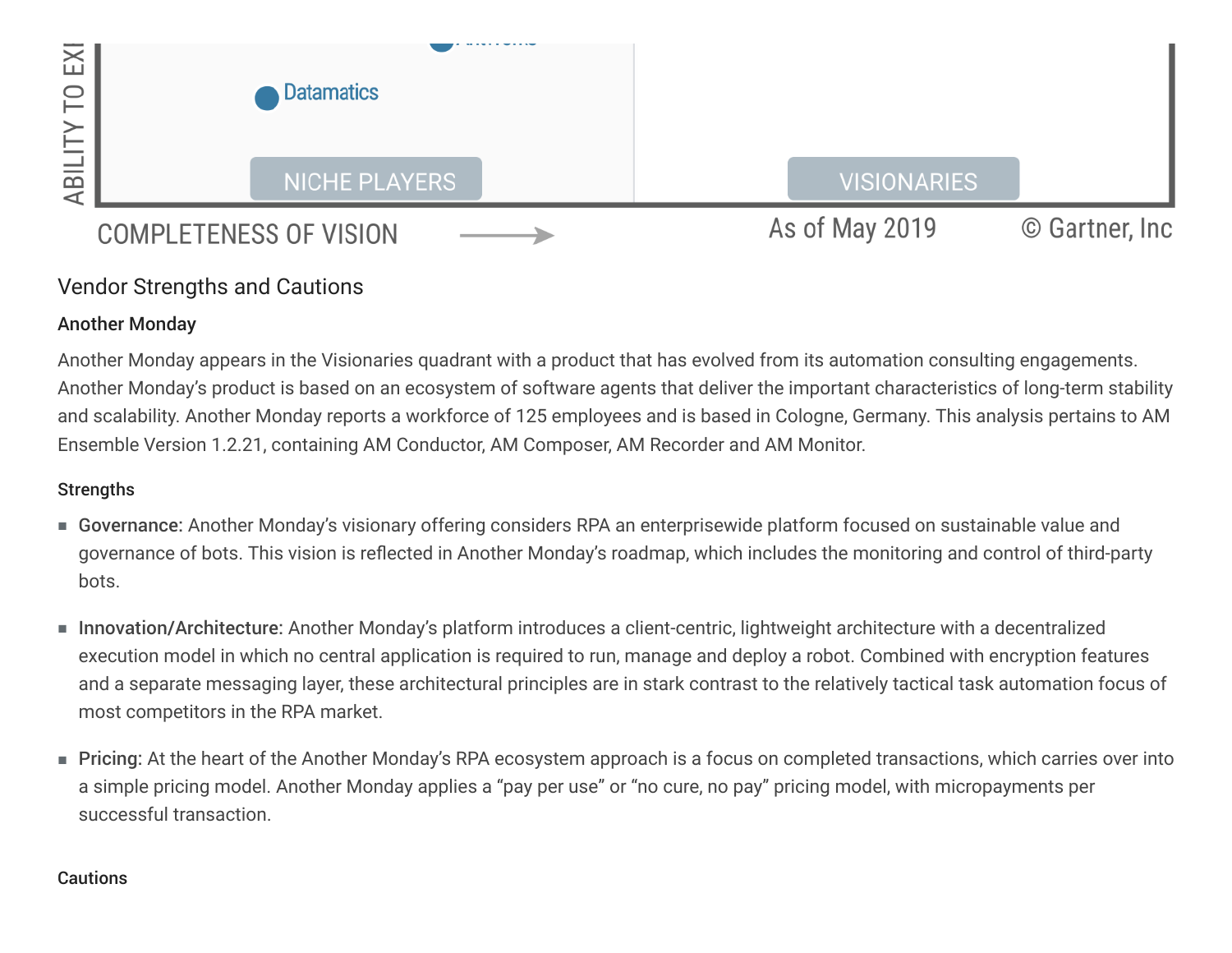- Geographic Strategy: Although Another Monday recently launched offices in the U.S., it is still a small player that sells mainly into the German-speaking region of Europe (Germany, Austria and Switzerland [DACH]) and neighboring countries. It has little market recognition outside this region. Companies considering Another Monday should investigate the availability of implementation partners.
- Overall Viability: Although its product is innovative, Another Monday's go-to-market model is constrained by its choice to grow organically. Another Monday recently took some external investment that should allow it to expand its market presence and accelerate its planned innovations. However, this should be put into context against the recent funding rounds of other, larger competitors. Given the explosive growth of the RPA market and the broader resource base of its larger competitors, Another Monday may still struggle to effectively scale its business operations.
- Product Offering Strategy: Given the relatively unusual, distributed architecture and decentralized execution of Another Monday's product, prospective customers should be careful when making direct comparisons with other RPA offerings. Furthermore, customers will need to think carefully about alignment with existing architectural patterns in use. Another Monday is unlikely to be your RPA choice if you are searching for a stand-alone, personal RPA tool that largely automates tasks supported by common productivity tools (e.g., email and spreadsheets).

## AntWorks

AntWorks appears in the Niche Players quadrant. The company stresses its background in AI, machine learning and related techniques to create differentiation. AntWorks is headquartered in Singapore and reports a workforce of 266 employees, with more than half of that in product development. This analysis pertains to ANTstein Version "Triangle" 3.1.

- $\blacksquare$  Marketing Strategy: AntWorks asserts a proprietary approach to a machine learning engine, natural language modeling and a data capture engine to support its vision of RPA. At the core of this is what AntWorks call "fractal science," which it uses to support image recognition and pattern recognition, rather than neural networks. Its assertion is that its recognition techniques need less data to detect patterns, delivering faster and more accurate results for characteristics such as OCR.
- Product Offering Strategy: The AntWorks platform is built around the concept of reusable services. Customers can choose any or all of the modules in the ANTstein integrated enterprise automation platform. AntWorks provides accelerator templates for verticals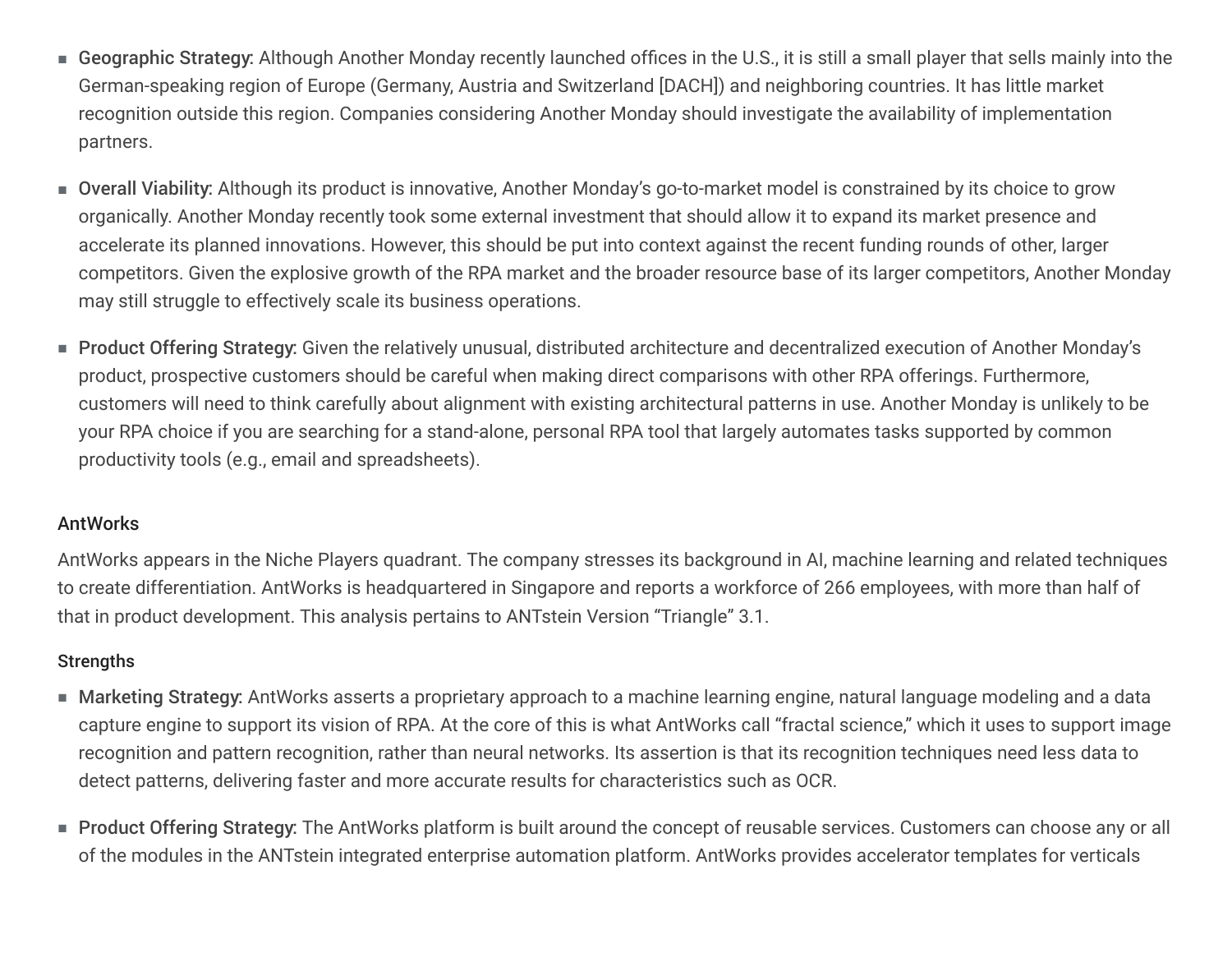such as banking and capital markets, insurance, CPG and retail, healthcare and life sciences, high-tech and telecom, media and entertainment, transport and logistics. It also provides similar functional accelerators for HR and finance functions.

■ Marketing Strategy: AntWorks is aggressively building a marketing organization that focuses on its claimed cognitive capabilities in combination with broader automation needs. The company stresses that enterprisewide orchestration of process automation requires clean data and is more than the tactical, task-based RPA offerings that proliferate in the market.

#### **Cautions**

- Product: AntWorks is a new player and has a developing roadmap designed to plug some of the gaps in its RPA offering, when compared with other vendors in our assessment. For example, the product has limited introspection features and a restricted set of underlying integration capabilities. Customers should validate that the product meets their full needs.
- Marketing Execution: Given the vendor's narrative around cognitive, AI and machine learning, one would expect AntWorks to have effectively demonstrated these claimed capabilities. Its narrative extends quickly to enabling automations themselves to become "intelligent" beyond "scripts on computers." However, demonstrations were limited to simple script building. Moreover, the vendor failed to show effective support for at least two of our three RPA use cases.
- Sales Execution: For a relatively small company, AntWorks has an ambitious go-to-market strategy. Based on a relatively limited number of clients, Antworks has attempted to cover eight different vertical industries. We would advise customers to first validate the effectiveness and applicability of the provided accelerators and templates, checking for the ability to match internal requirements.

## Automation Anywhere

Automation Anywhere appears in the Leaders quadrant and is focused exclusively on the RPA market, with a relatively well-developed partner ecosystem and strong investor backing. Automation Anywhere is also one of the most visible players in the RPA domain, setting the tone through extensive marketing and customer engagement efforts. Automation Anywhere is based in San Jose, California, with more than 1,200 employees as of December 2018, and approximately one-quarter in product development. This evaluation is based on Automation Anywhere Enterprise (AAE) version 11.3, IQ Bot 6 and the Bot Store.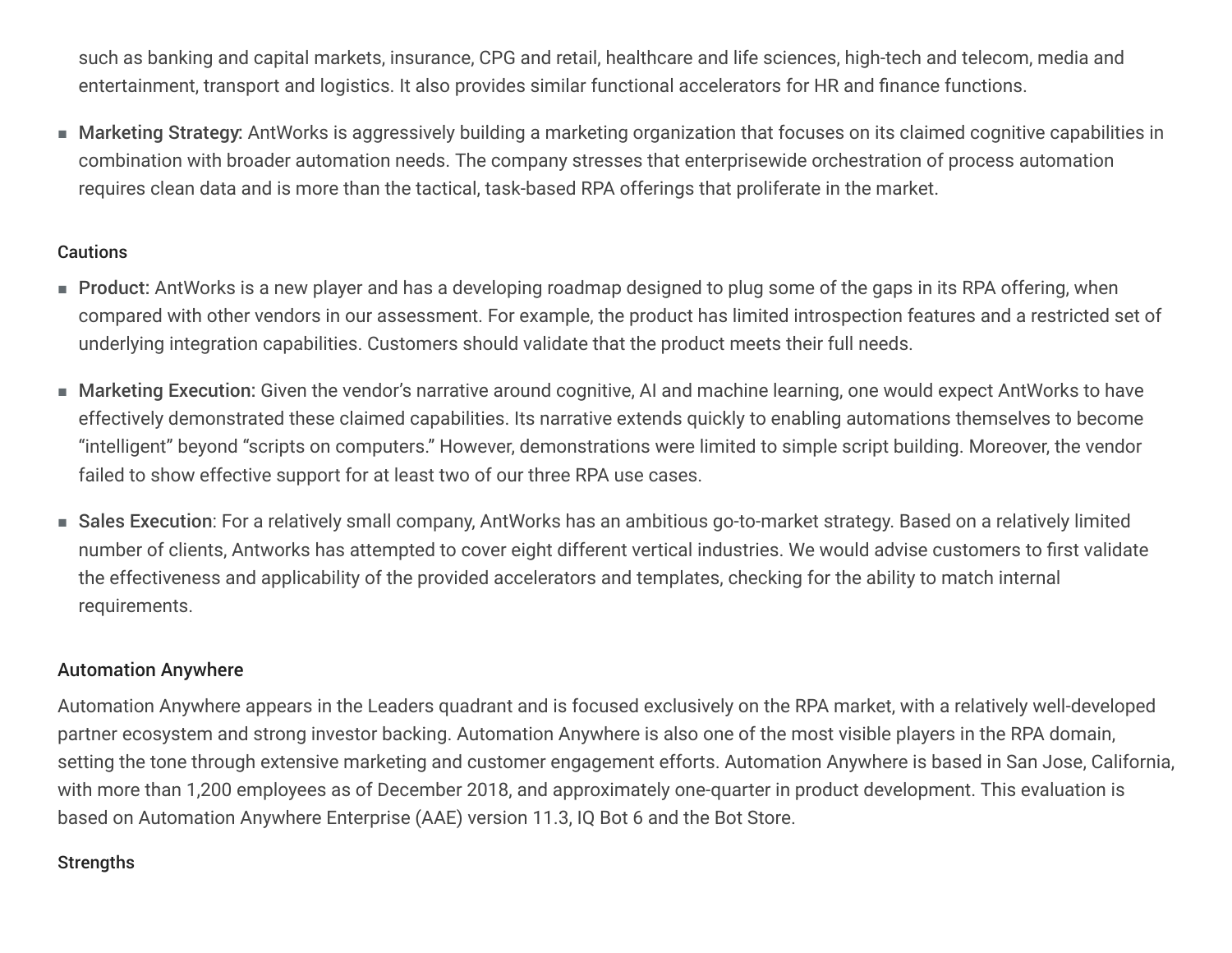- Innovation: Automation Anywhere has a strong innovation profile and has demonstrated innovation through the growth of its partner ecosystem. Automation Anywhere uses the ecosystem to fill out broader functionality for its customers, with extended benefits for partners and customers delivered through its Bot Store. This is complemented by internally funded innovations, such the IQ Bot.
- Product: At the product level, AAE includes a wide array of integration components that users can string together to create automation scripts. There are also preintegrated components that allow Automation Anywhere to provide extensions to its product with effective functionality accessible from within the product. For example, customers can link through to IBM's business process management (BPM) tooling, or they can leverage their relationship with Celonis for process mining. A scalable architecture is also provided to enable customers to dynamically spin up additional resources as required.
- Customer Experience: Client references cite ease of use, customer support and flexibility. Automation Anywhere has many enterprise clients (approximately 1,600). Its market achievements are driven by resources dedicated to ensuring that larger customers have successful implementations.

- Product: Automation Anywhere's marketing message emphasizes that its product is accessible to business people. In common with other platforms that cover such a broad spectrum, script developers need to work with a vast array of components  $-$  each of which can require specialized configuration. Therefore, to produce sophisticated automations, developers usually require a wide understanding of the product. Although Automation Anywhere has recently announced a development environment that adapts to the persona and competency of the user, it was released after the cutoff date for this evaluation.
- Customer Experience: Some client references cite restrictive product-licensing terms, poor product dashboards and inadequate support for troubleshooting, when errors arise. Moreover, compared with some vendors in this assessment, customers cite limitations in such areas as source code management and the sophistication of the screen recorders. Other references also asked for stronger online training materials.
- Marketing Execution: Gartner customers exploring Automation Anywhere as an RPA option often cite a lack of transparency on pricing information, and a lack of clarity around product direction and the underlying product functionality. Although AI is a cornerstone of the marketing message, its use is limited to an on-screen computer vision and extracting data from unstructured sources, such as emails, documents and chatbot conversations, via its IQ Bot functionality.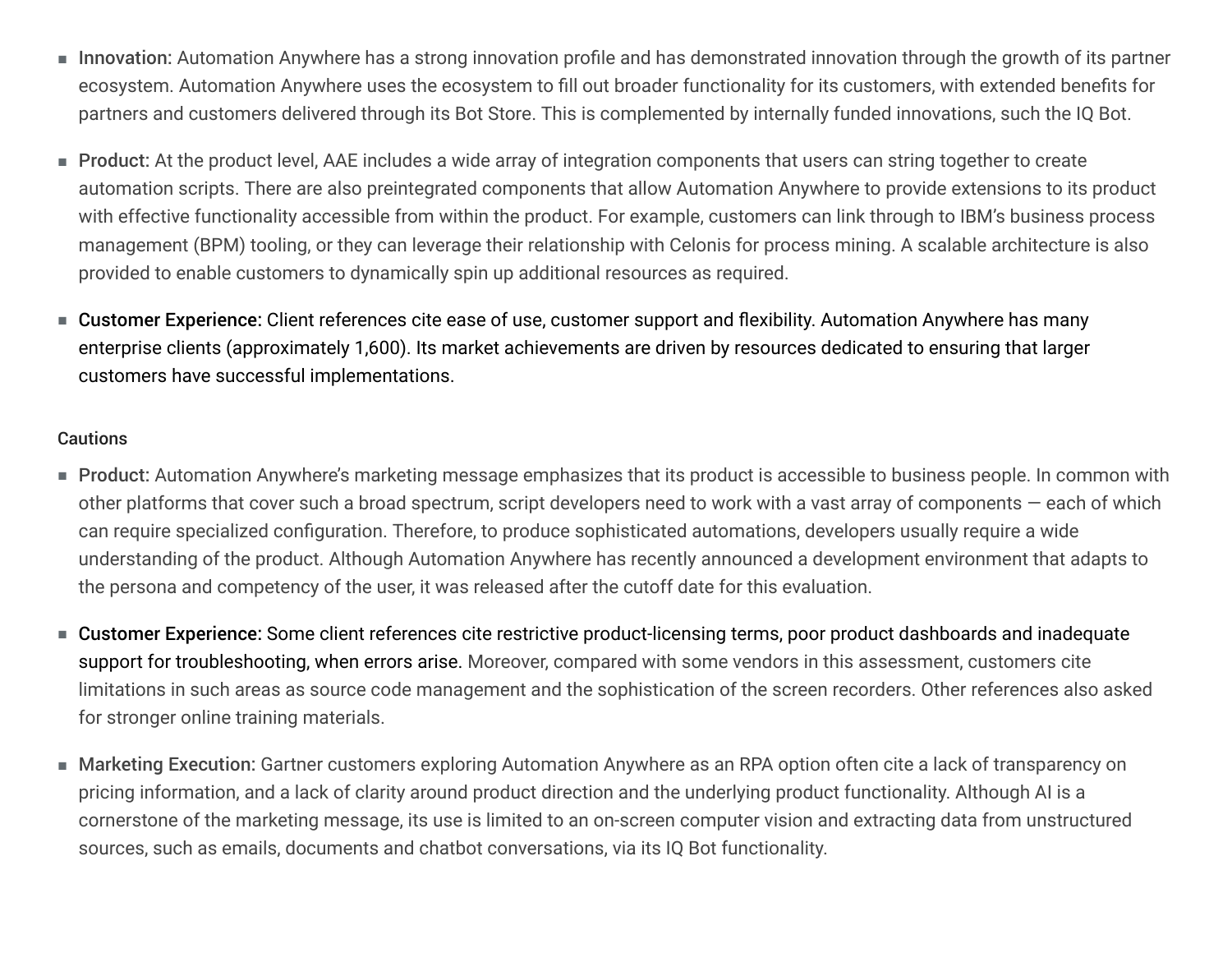## AutomationEdge

AutomationEdge appears in the Niche Players quadrant. In addition to more-general use cases, it has a specialized focus on IT process automation, such as components for extraction, transformation and loading (ETL). It provides a cloud-based RPA-as-a-service offering, along with an on-premises RPA model. The company is based in Pune, India, and it has 75 employees as of the time of evaluation. This analysis is based on AutomationEdge Version 5.

## **Strengths**

- Marketing Strategy: AutomationEdge focuses on finance, IT service management (ITSM) and data operations. For a small vendor, AutomationEdge has built a strong partner and customer ecosystem, with out-of-the-box connectors available for leading mainframe, ERP and CRM platforms, as well as partnering with leading ITSM providers, such as BMC, ServiceNow and Cherwell.
- Sales Execution/Pricing: AutomationEdge offers RPA as a service through a subscription-based model. Its different annual subscription plans, with multiple price tiers, provide viable choices for price-conscious customers that prefer RPA software as a service (SaaS), but want to avoid complex usage-based models.
- Vertical/Industry Strategy: AutomationEdge provides a marketplace with more than 400 prebuilt bots developed by customers and partners. These bots are targeted toward common business functions across verticals such as banking, finance, insurance, government and IT. In addition to these ready-made bot solutions, AutomationEdge has leveraged machine learning models to provide intelligent support desk operations, managing customer retention and case management scenarios.

- Overall Viability: Although AutomationEdge has customers across a wider set of industries, its primary focus is on banking, finance, insurance and IT. It is one of the smaller vendors in our assessment and is challenged on multiple fronts to compete effectively and scale operations.
- Product: As is common in relatively small vendors, some reference customers cited usability issues with core capabilities in areas such as system setup, administration and the control room.
- Product: Reference customers also cited AutomationEdge's lack of partnership with other AI providers to bring in more capabilities in addition to its own embedded machine learning features. They pointed to opportunities to improve the range of options available to address different AI use cases, such as fraud detection, sentiment analysis and the handling of unstructured data.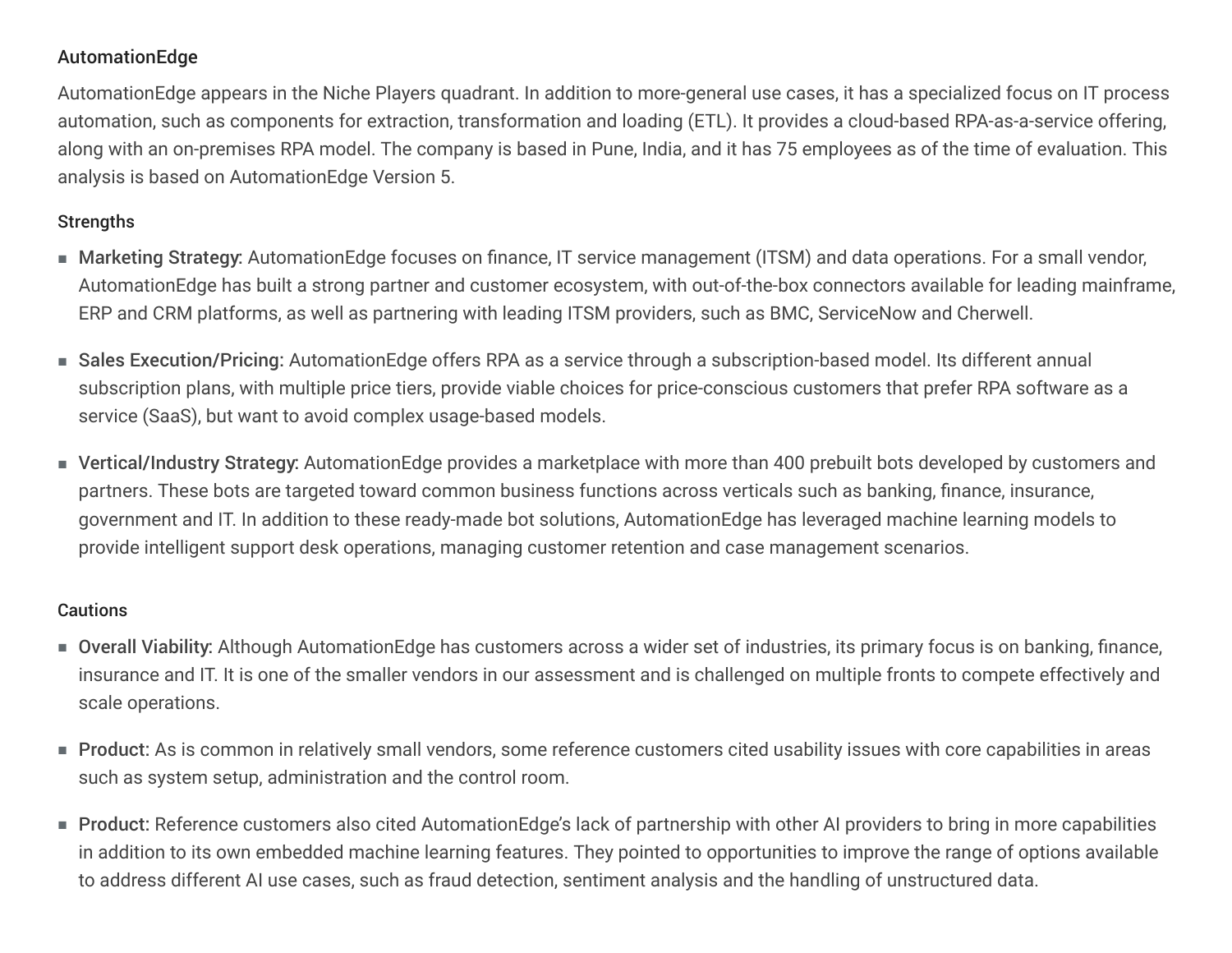## Blue Prism

Blue Prism appear in our Leaders quadrant and is based in Warrington, U.K., with slightly fewer than 500 employees at the time of this analysis, approximately half of which are focused on business development and sales. It was one of the first vendors to describe RPA as a "market" having realized the broad potential of task automation at the UI level. From the beginning, it has focused on supporting enterprisewide deployment, balancing the democratization of automation development with the governance tooling needed for longterm success. This analysis pertains to Blue Prism Version 6.4.

## **Strengths**

- Product Offering Strategy: Blue Prism has focused on supporting the needs of IT in scaling RPA initiatives. This is reflected in the configuration of "objects" to manage the interaction and the interfaces to external applications that help customers drive reuse and more easily support changes in those systems. These objects become components in individual process automations, with work items moved between shared queues. All of this is developed using Blue Prism's graphical, Visio-based development environment, complemented by tools to better support the IT organization in managing the overall environment.
- $\blacksquare$  Marketing Execution: Blue Prism has developed a strong implementation, technology and consulting partner ecosystem. Blue Prism invites partners to create applications that extend and augment the core platform with capabilities such as decision management, advanced analytics, unstructured data support and process mining.
- Vertical/Industry Strategy: Blue Prism has a strong verticalization strategy with industry-focused experts, campaigns, website navigation and partners. This has resulted in 42 industry solutions, representing at least 10 customers in each of these industries.

- $\blacksquare$  Product Offering Strategy: Blue Prism focuses on centralized control of unattended i.e., uninterruptable automation, rather than attended automation. To counter this issue, Blue Prism has built-in integrations with complementary BPM products from partners such as Appian, Bizagi and TrustPortal. This is a challenge for organizations that need to include human interactions in their process automation efforts, because they need to license third-party products. Blue Prism has described "human-assisted automation" features as a part of its roadmap. Blue Prism also rejects the notion of a "recorder" to build automations. However, other vendors have successfully shown how screen recorders can capture initial process outlines.
- Sales Execution: Although Blue Prism has in-house resources for business development, sales and advisory/assurance, the vendor relies heavily on partners for sales support and implementation. Reference clients and other Gartner inquiries cite concerns about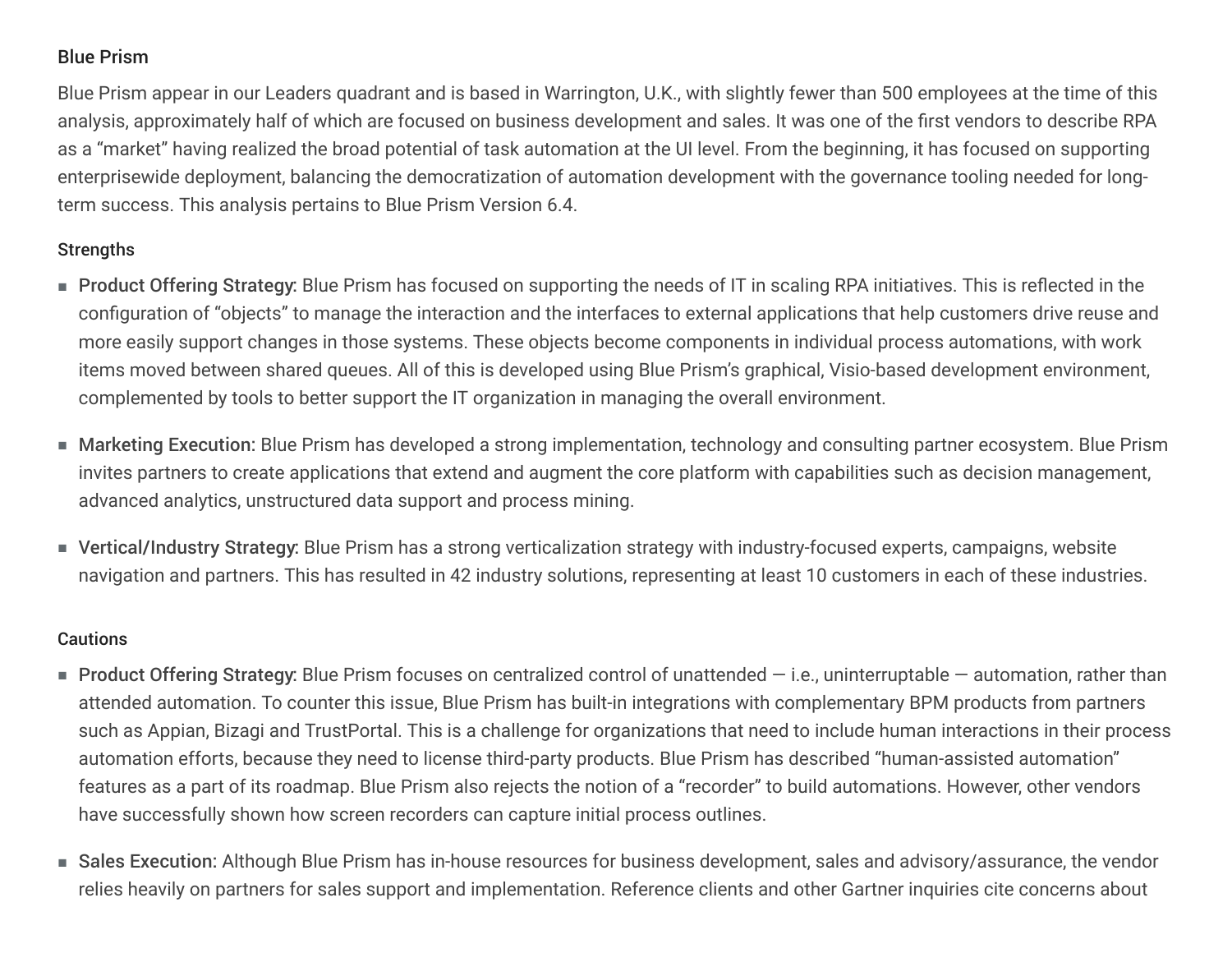the company's responsiveness to requests for information. This suggests that Blue Prism has historically struggled with service and support processes, compared with competitors that have invested heavily in these areas.

■ Customer Experience: Several clients in our reference survey mentioned that Blue Prism needs to improve aspects such as the central monitoring function (the Control Room), scheduling, reporting and operational efficiency in large-scale deployments. These areas lacked the ease of use and enterprise level functionality of other components in Blue Prism's platform.

#### **Datamatics**

Datamatics appears in the Niche Players quadrant. It is based in Mumbai, India, with slightly fewer than 250 people dedicated to RPA. The Datamatics TruBot product is an RPA tool that develops and runs C# scripts. It was initially developed to support Datamatics customer engagements and is now sold as a stand-alone RPA tool. This analysis covers Datamatics TruBot Version 3.0.0.

## **Strengths**

- Vertical/Industry Strategy: Datamatics' go-to-market model leverages existing customer engagements particularly in the banking, financial services and insurance arenas — especially where it has also deployed its proprietary TruOCR tooling and machine learning capabilities. The emphasis is on cross-selling to these engagements, while Datamatics ramps up its partner engagement activities.
- Product Offering Strategy: Datamatics has integrated its own RPA and OCR capabilities, which provide a relatively good starting point for conversations with customers. This contrasts with most other vendors, which require customers to license separate OCR products. Datamatics licenses its TruOCR tool separately, as well as bundled with TruBot.
- $\blacksquare$  Product: The control panel TruBot Cockpit module has a relatively modern, web-based UI. The Windows recorder element TruBot Designer – incorporates functionality to create scripts that interact with web, desktop, mainframe and Citrix systems. The product captures interactions with third-party applications using these recorders, which are then modified for more generic use and converted into a C# script. Customers accustomed to manually developing their own automation scripts will find this easier to use.

#### **Cautions**

■ Marketing Execution: Datamatics is not widely known in the RPA marketplace and has limited distribution and sales support for worldwide coverage. Historically, most customers were acquired through the system integration aspect of its business and have a local presence in the Asia/Pacific (APAC) region. Datamatics also failed to effectively demonstrate support for one of the key use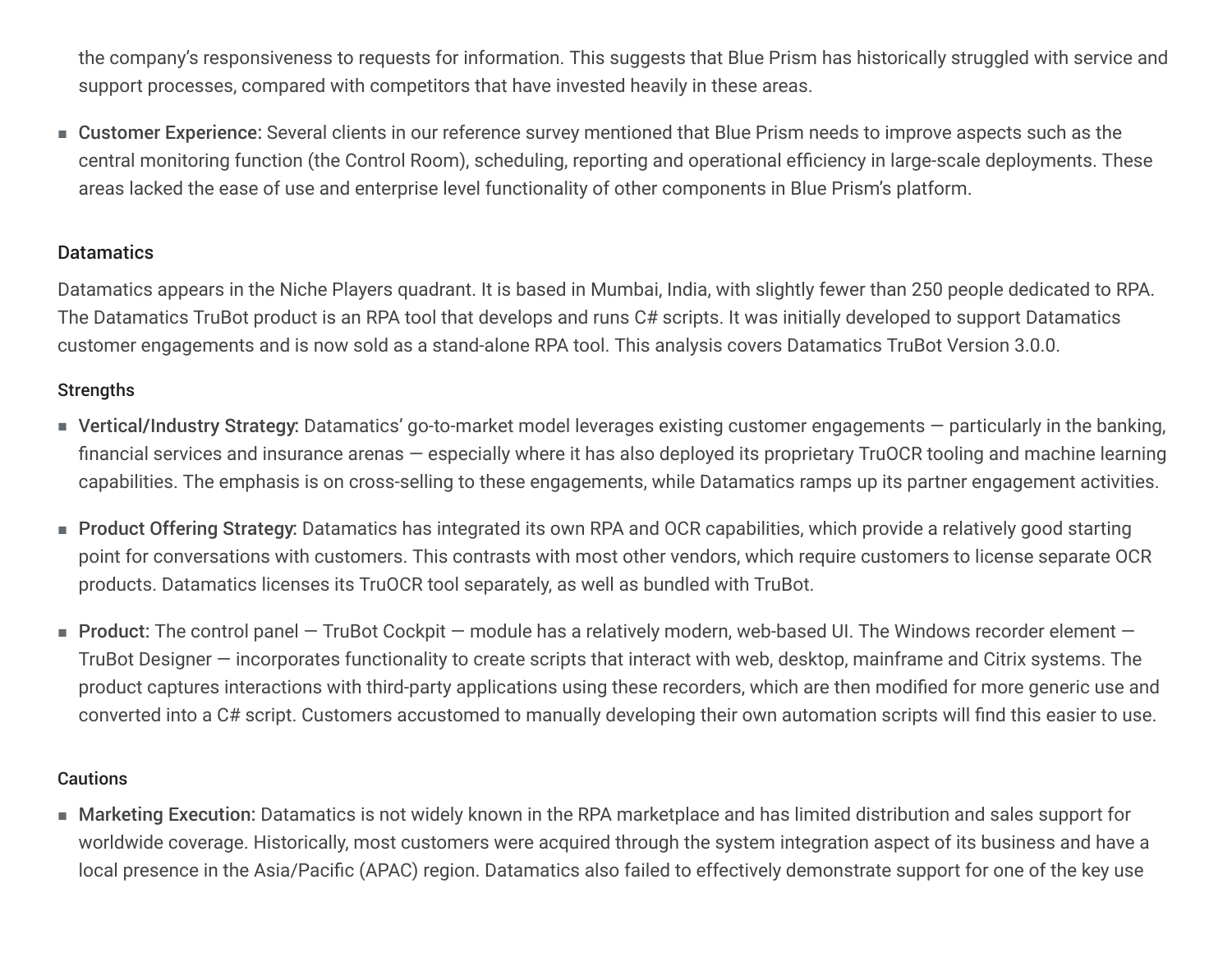cases identified in this research. Despite the success of its system integrator (SI) and business process outsourcing (BPO) businesses, the question remains whether Datamatics can focus on the RPA market and scale its product operations. Given its small starting point and the resources available to competitors, it will struggle without major investment.

- Customer Experience: As is common in relatively small vendors, some reference customers cited usability issues with the dashboard, limited control mechanisms and breadth of integration functionality, as well as challenges in configurability and change management. None of the reference customers indicated that they were using the current version of the product.
- Product: The tool is relatively simple, compared with other products in the market. Variables are all manually created in each integration. The desktop tool packages up the scripts and related elements in a project, but then relies on the file system to control those artifacts during deployment. Where developers feel the need, they can drop into C# coding, which may make things easier for them, but will break the model-driven nature of the development environment.

## EdgeVerve Systems

EdgeVerve Systems appears in the Challengers quadrant. As a wholly owned subsidiary of Infosys, EdgeVerve can access major client relationships with many primary buyers of RPA in more than 50 countries. Alongside its RPA product, AssistEdge Robotic Process Automation, the company also delivers Infosys Nia  $-$  a set of components focused on machine learning and AI. Based in Bengaluru, India, EdgeVerve has approximately 700 employees at the time of this research, with most in professional services roles. This analysis is based on AssistEdge RPA Version 17, and the AssistEdge Smart User Environment (SE) Version 17. All components are licensed and priced separately.

- $\blacksquare$  Product: EdgeVerve have a modern graphical user interface (GUI) and leading capabilities around maintaining a repository of widely deployed bots across a major enterprise. Clients cite ease of use at the product level, and consider it secure, scalable and resilient with strong management information and control dashboards.
- Product Offering Strategy: EdgeVerve has a relatively strong vision for AI and machine learning. It exhibits a mature and nuanced understanding of the opportunities in the RPA market; however, it needs to articulate how this narrative is realized through integration with the related Infosys Nia product.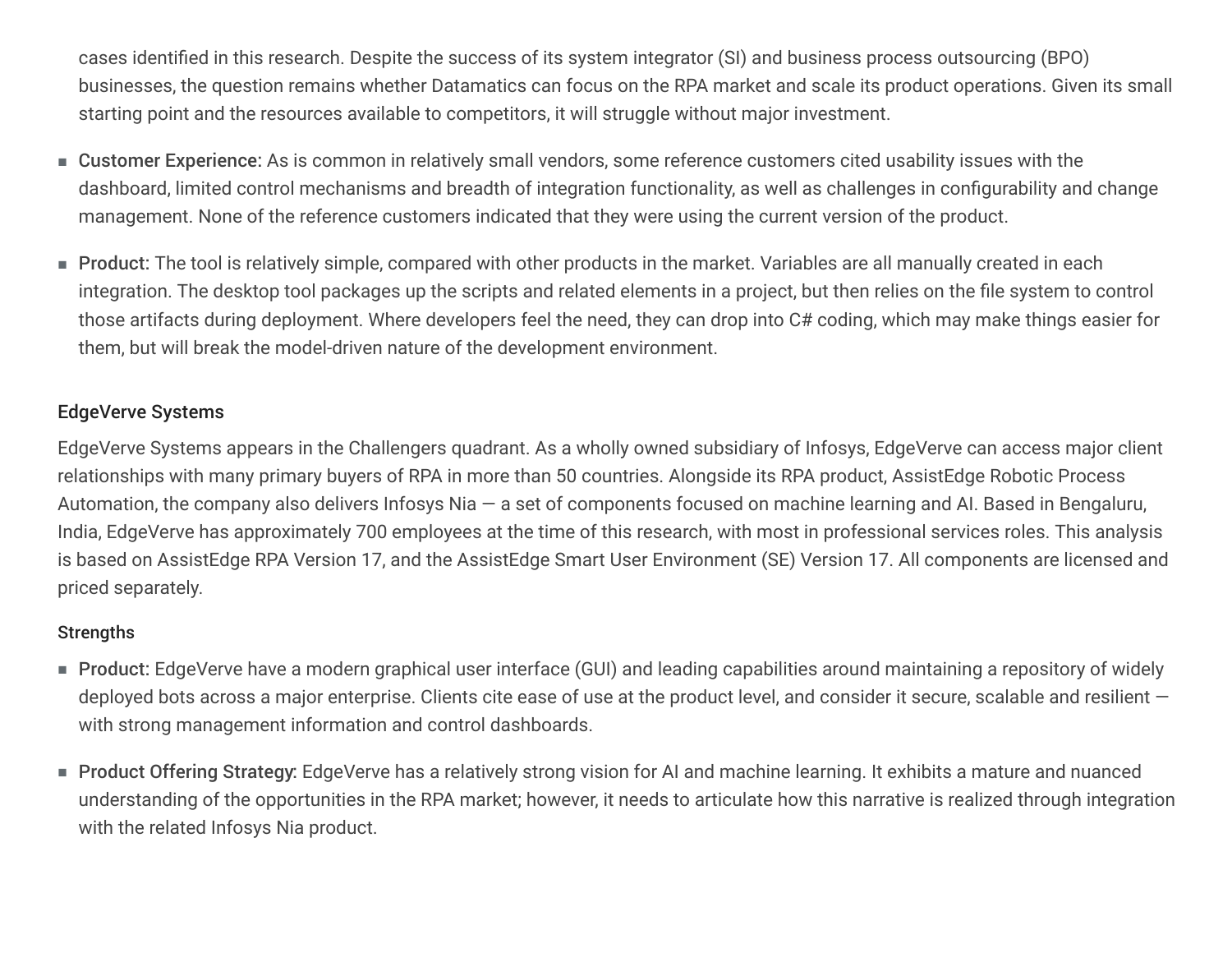■ Sales Strategy: In line with the parent company's philosophy of targeting the needs of major corporations, EdgeVerve's engagement model is designed to leverage the existing SI and outsourcing relationships of Infosys. That provides a quick advantage and positions EdgeVerve well to grow its business at the expense of the incumbent leaders in this market.

#### **Cautions**

- Market Strategy: Although the ownership and contacts of Infosys are a boon for direct customer engagement, they also inhibit the capabilities of EdgeVerve in striking effective partnership deals. Many of those that might become partners are also direct competitors to Infosys. Sooner or later, that which enables the initial scaling of the organization will become a constraint.
- Marketing Execution: An overemphasis on internally sourced consulting resources has negatively affected the vendor ratings from customers. This manifests in comments such as "The dependency on Infosys resources to program in AssistEdge is too high" and "The learning curve for developers outside of EdgeVerve is too high."
- Product Offering Strategy: Although the AssistEdge product is supposed to be complemented by the Infosys Nia machine learning capability, none of the references had used any of the machine learning, NLP or other AI capabilities claimed. Although the marketing materials contain a compelling narrative, the boundaries between the products were not clear. EdgeVerve also needs to demonstrate how these capabilities can successfully work together.

## HelpSystems

HelpSystems appears in the Niche Players quadrant. Based in Minneapolis, Minnesota, HelpSystems provides a variety of IT management products alongside its RPA offering. It has established a significant client base and has around 750 employees, of which just under 40 focus exclusively on RPA. With significant traction for RPA in banking, finance and healthcare, HelpSystems sets out to provide an affordable RPA offering to enterprise and midmarket customers. This review is based on HelpSystems' Automate Enterprise Version 11.1.10.

## **Strengths**

■ Customer Experience: HelpSystems received above-average ratings for overall customer experience in Gartner's customer reference survey, with most citing ease of installation and initial configurations. Customers also cited that the product consistently supports the basic functions of RPA, such as task automation, UI interaction and administration.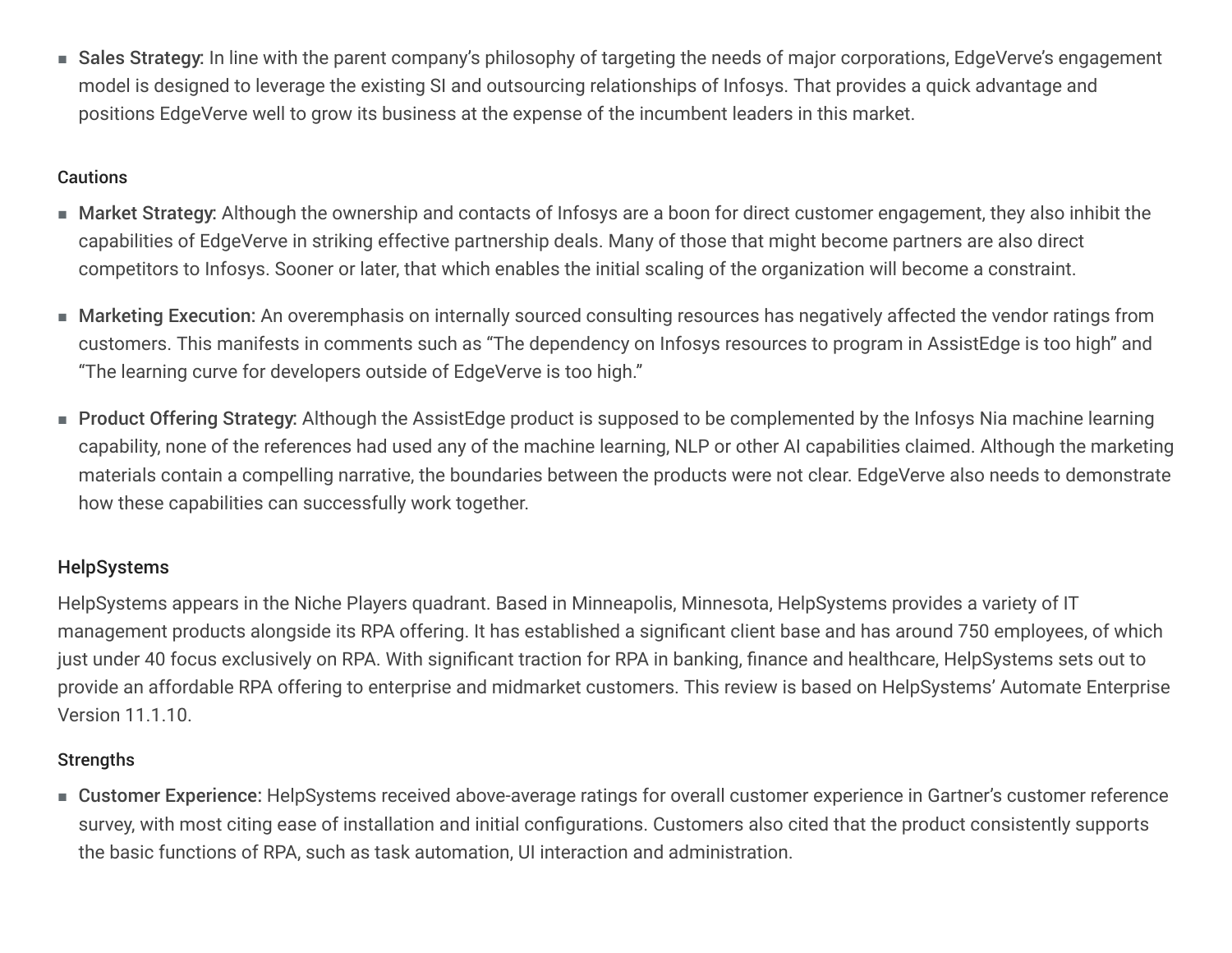- Sales Execution/Pricing: HelpSystems' pricing model is affordable to customers who can't justify investment into more expensive enterprise-level RPA solutions. Licensing is oriented around traditional software-licensing models (rather than somehow substituting for a notional full-time equivalent human worker). This has enabled customers to find better value in its RPA product than those of larger, more established RPA competitors.
- Product Usability: Reference customers of HelpSystems cited the product's "easy to integrate" feature equipped with a library of predefined actions and connectors. They also commended its business-user-friendly editor and good dashboard for performance overview.

#### **Cautions**

- Product: The version of HelpSystems' RPA product that we assessed fails to leverage machine learning and NLP, and it only provides minimal OCR functionality. Although this is on the roadmap for 2019, many RPA competitors are aggressively investing in these areas. HelpSystems will need to accelerate its developments in these areas to remain competitive.
- Product: Reference customers cited the RPA product's usability issues around some common RPA features, such as easy integration with password vaults, the ability to develop personal task templates and monitoring.
- Geographic Strategy: HelpSystems needs to ramp up its operations and market presence within and beyond the U.S. and European geographies. Although its customer relationships in the system management arena give it a good starting point for the future, without significant investment, HelpSystems will face significant challenges in the race to scale its RPA offering to support global enterprises.

#### Jacada

Jacada appears in the Niche Players quadrant. It is based in Israel with 120 employees, of which slightly fewer than 50 are focused on RPA. Jacada's focus on attended automation grew out of its 30-year history in customer service operations. Jacada points to higher customer transaction volumes in front-office operations as against the general back-office processes targeted by most of the RPA vendors. This review is based on Jacada Integration and Automation (JIA) Version 3.0, Repository Builder v.3.0 and Interact v.10.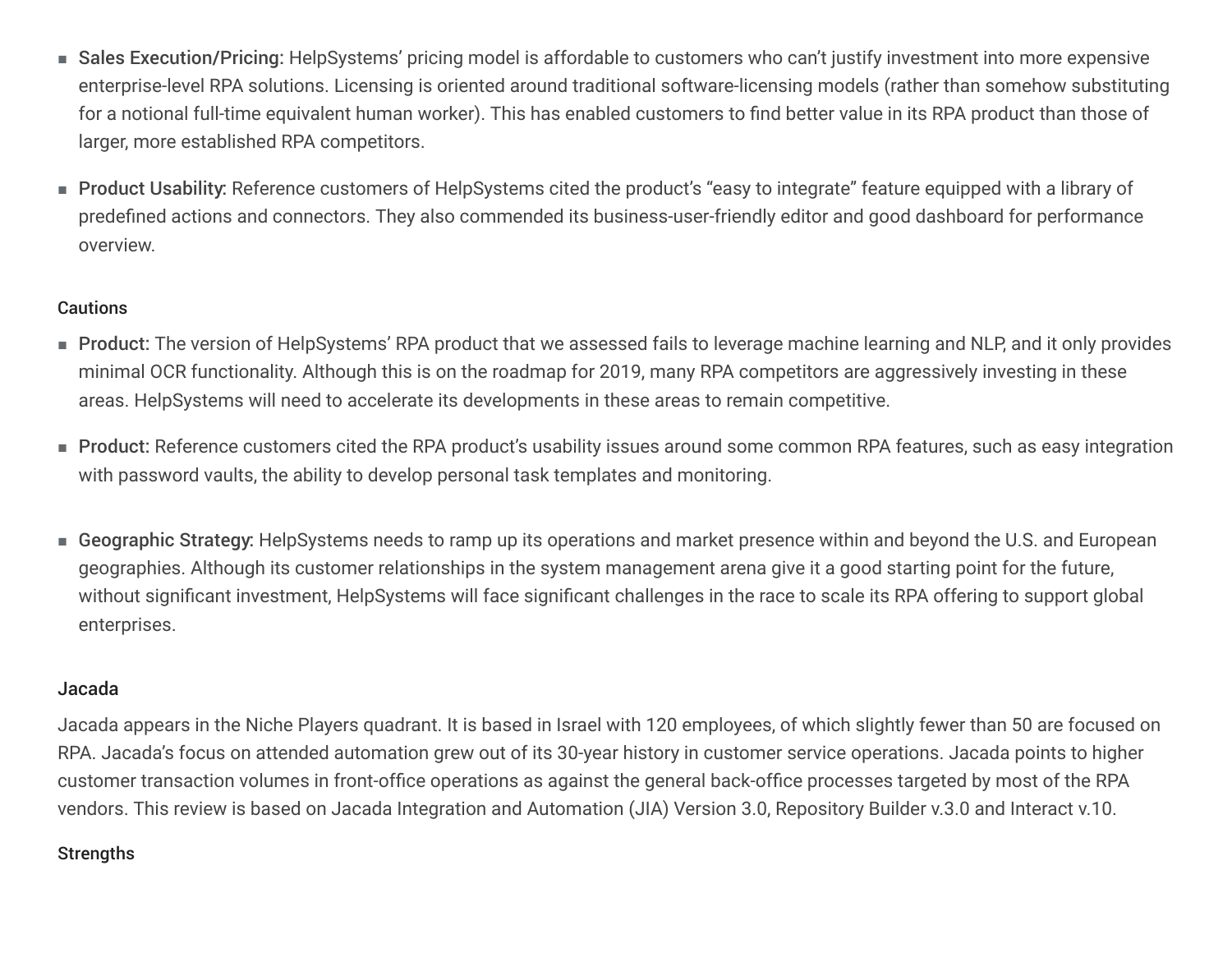- Marketing Strategy: Jacada focuses on contact center automation through its Customer Service RPA offering. Jacada helps customers leverage attended automation to assist users where there are no APIs to integrate disparate systems on the desktop or offer self-service customer interactions.
- Pricing: Jacada focuses on selling RPA as a service with a clearly defined, usage-based pricing model providing customers options to implement RPA without taking on long-term commitments.
- Customer Experience: Some reference customers cited above-average service with Jacada's project team proactively solving customer issues. They referred to strong project execution support from Jacada resources delivering RPA projects, including multiple integrations.

#### Cautions

- Business Model: Unlike most other RPA vendors, Jacada does not depend on the broader SI partner ecosystem. The company provides professional services to assist customers with initial setup, development and deployment of automations. Although some reference customers surveyed by Gartner cited this as a strength, others identified a lack of technical expertise and project management skill sets as contributing to their project delays.
- Geographic Strategy: Jacada's support coverage was also cited as a challenge for many of its reference customers. This will continue unless the vendor expands its geographic footprint and ramps up its operations.
- $\blacksquare$  Product: Some of the reference customers cited challenges with the basic features of Jacada's RPA platform, such as the development environment, ease of setup, process orchestration, product usability and dashboards. A new version of the product was released just after the cut-off date for this Magic Quadrant. Potential customers should validate whether the overall usability and capabilities of development environment meet their needs.

#### Kofax

Kofax appears in the Niche Players quadrant. It has a big opportunity to grow, based on its large, established base of client relationships and extensive partner ecosystem for its Kofax Capture products. Moreover, with its other assets such as the Kofax TotalAgility (KTA) BPM platform, as well as machine learning and analysis tools, Kofax is well-positioned to deliver on the promise of end-to-end automation. Kofax is based in Irvine, California, with approximately 650 employees dedicated to RPA at the time of this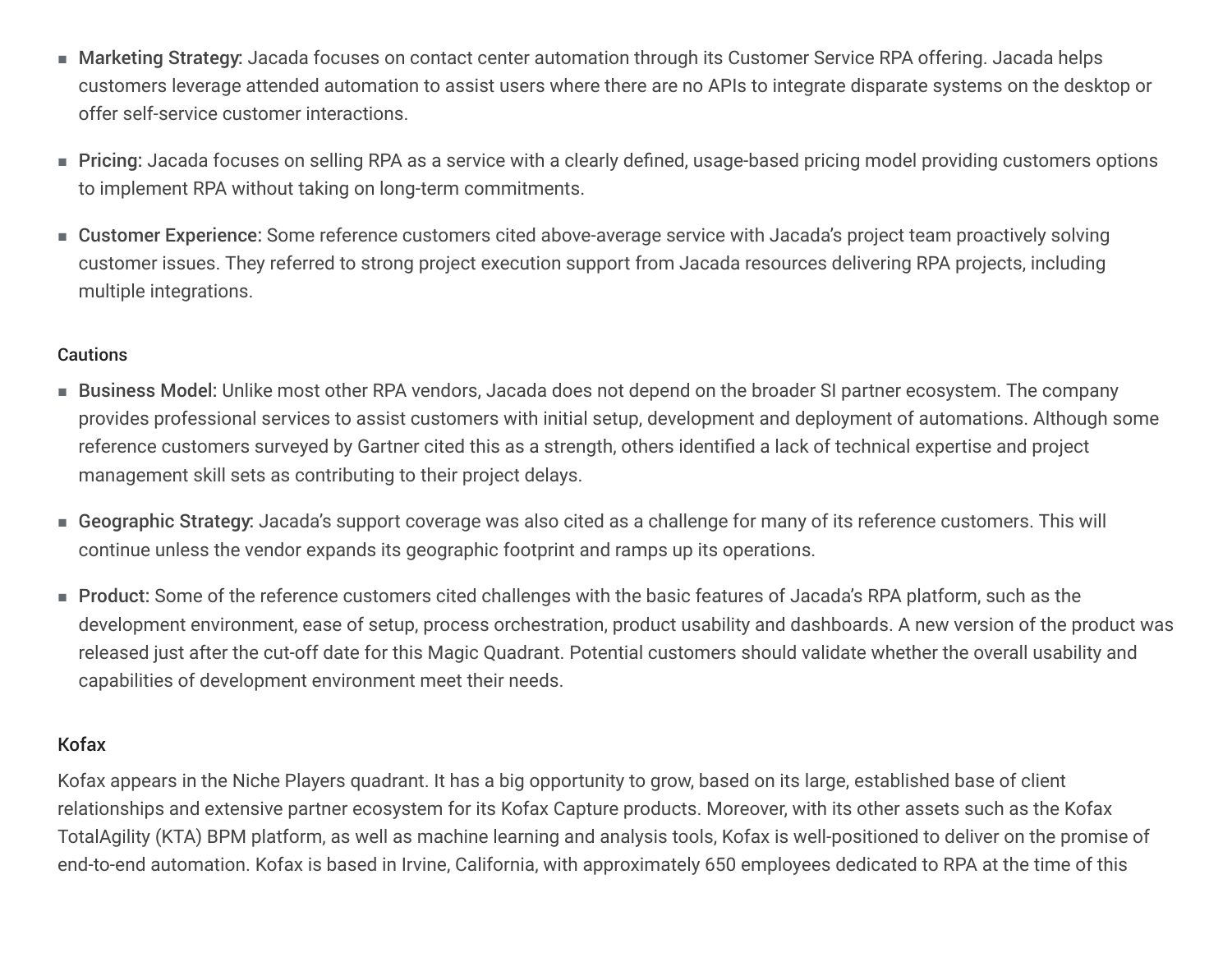research. Our analysis is primarily based on Kofax RPA (formerly Kofax Kapow) Version 10.3, although we also considered capabilities from KTA and the document capture OCR products.

## **Strengths**

- Product: Kofax RPA has a fundamentally different approach to virtual desktop integration. RoboServers ingest the UI into a centrally managed container that emulates the application without needing to run a remote desktop on an agent desktop. This lowers the cost of the associated infrastructure. Kofax RPA also leverages a rich legacy in document and image capture, as well as delivering native OCR capabilities. For many customers, it is less expensive to buy a bundled Kofax RPA and OCR solution than an alternative RPA product that then requires separate OCR licensing.
- Product: Kofax RPA can enable direct consumption of any automation via a Representational State Transfer/Simple Object Access Protocol (REST/SOAP) interface. This means customers can embed its automation capabilities in third-party applications, without having to worry about "scheduling" via a control panel as is common in other products. Along with a solid graphical processmodeling environment that reuses existing "snippets," Kofax RPA has strong support for structured data types and data objects across multiple automations. Each automation can have a set of data types (with embedded variables), and/or a private set of data variables. These features provide customers with a solid foundation for the easy reuse of automations and compares well with other leading products.
- $\blacksquare$  Marketing Strategy: The large number of customers for its image capture products provides a major market opportunity for the introduction of Kofax RPA. Kofax also has developed strong internal capabilities around helping customers establish RPA centers of excellence (COEs) to implement Kofax RPA tooling. This foothold provides a solid basis for growth and expansion.

- Customer Experience: Kofax had below-average scores in our customer reference survey. Enhancing product support is a clear opportunity for Kofax, based on the feedback of its customers. Customers highlighted the need to improve customer and partner communication, as well as internal communication across Kofax operations. Kofax also needs to focus attention on its underlying operational support processes and practices. Some customers commented that they were unaware of new product releases until months after they had been made available.
- Marketing Execution: Kofax has focused on cross-selling existing Kofax customers to use the Kofax RPA technology; however, to some extent, this has been at the expense of growing the capabilities of its partner ecosystem. Kofax needs to numerically increase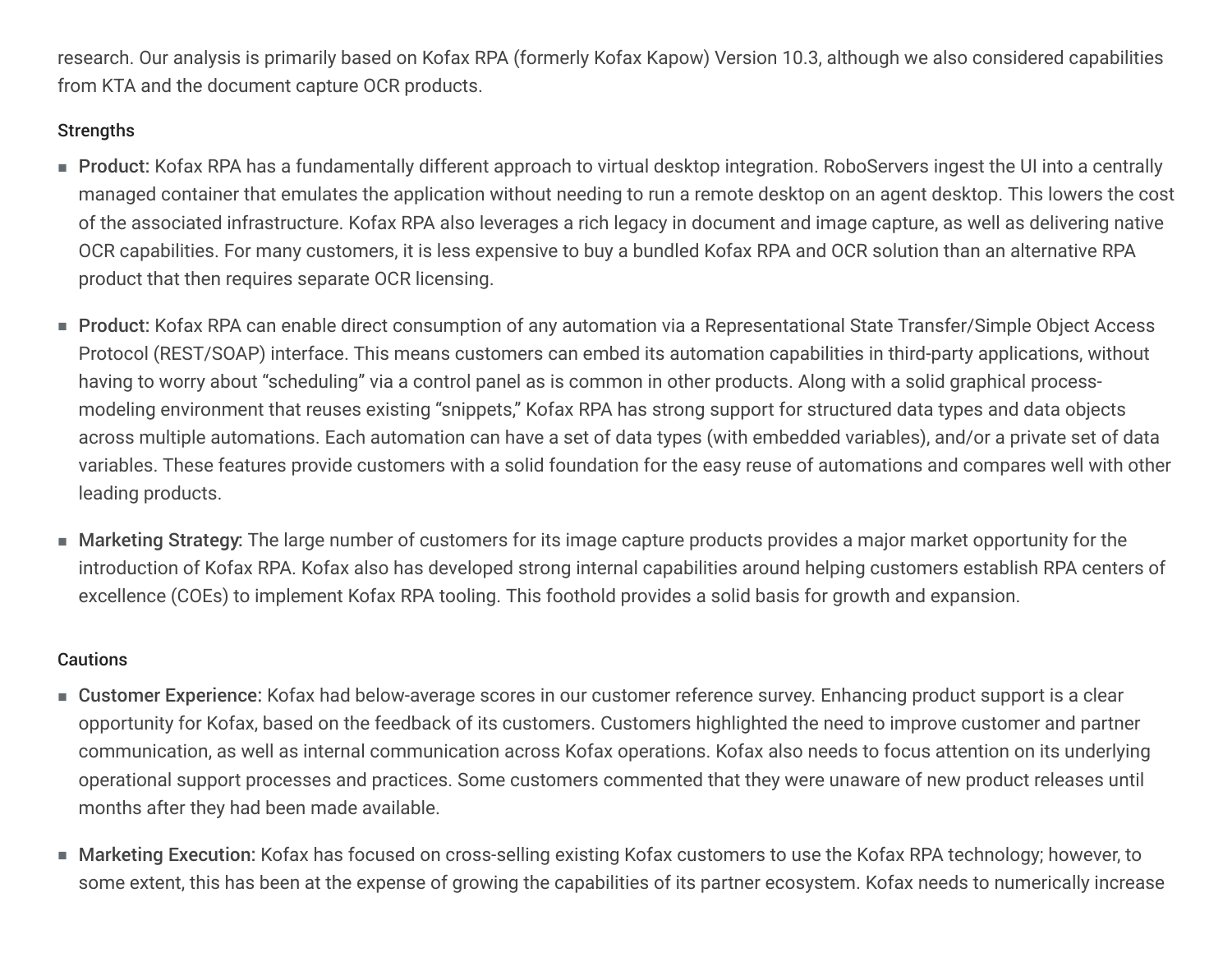its partner ecosystem and help all partners grow their own implementation and consulting skills.

■ Product: Customer references cited limited innovation and a disparate portfolio of loosely integrated products. Virtually all references made it clear that their use of the product did not cover several of the areas we asked about. Beyond document capture, the use of machine learning and NLP is limited. Customers should validate that the vendor can effectively support their business needs.

#### Kryon

Kryon appears in the Niche Players quadrant. It is based in Tel Aviv, Israel, with fewer than 100 employees at the time of this assessment. Kryon has support for attended and unattended RPA, with a strong differentiation around automated discovery of task work patterns in processes. This analysis pertains to Kryon RPA Platform v.5.25.1 and Kryon Process Discovery.

#### **Strengths**

- Product: Alongside its core Kryon RPA Platform, the vendor has strong capabilities around process/task discovery. In that context, it uses machine learning to derive sophisticated task descriptions based on captured keystrokes, mouse clicks, data inputs and outputs of business users. This discovery-oriented tooling provides visibility and insight into how tasks are completed, the result of which is then used to configure the automation of those tasks.
- $\blacksquare$  Sales Execution: Kryon has successfully built relationships with a range of large customers across industry to support employees in their daily work (mostly attended automation), where exception handling is critical. The company has also deployed its technology to solve some unusual problems in areas such shipping, and the logistics industry.
- Overall Viability: Kryon recently took a further round of investment that should enable it to expand its market presence and accelerate its planned innovations. This should be put into context against the recent funding rounds of other larger competitors. Kryon's strong vision includes creating a bot exchange marketplace, better employee productivity analysis, predictive and preventive analytics, and in-product communication to streamline collaboration and coordinate RPA implementations.

#### Cautions

■ Customer Experience: Some reference clients located in other time zones cited poor customer support. Kryon has ameliorated this problem to some extent through the recent introduction of 24/7 support, which went live in 2019.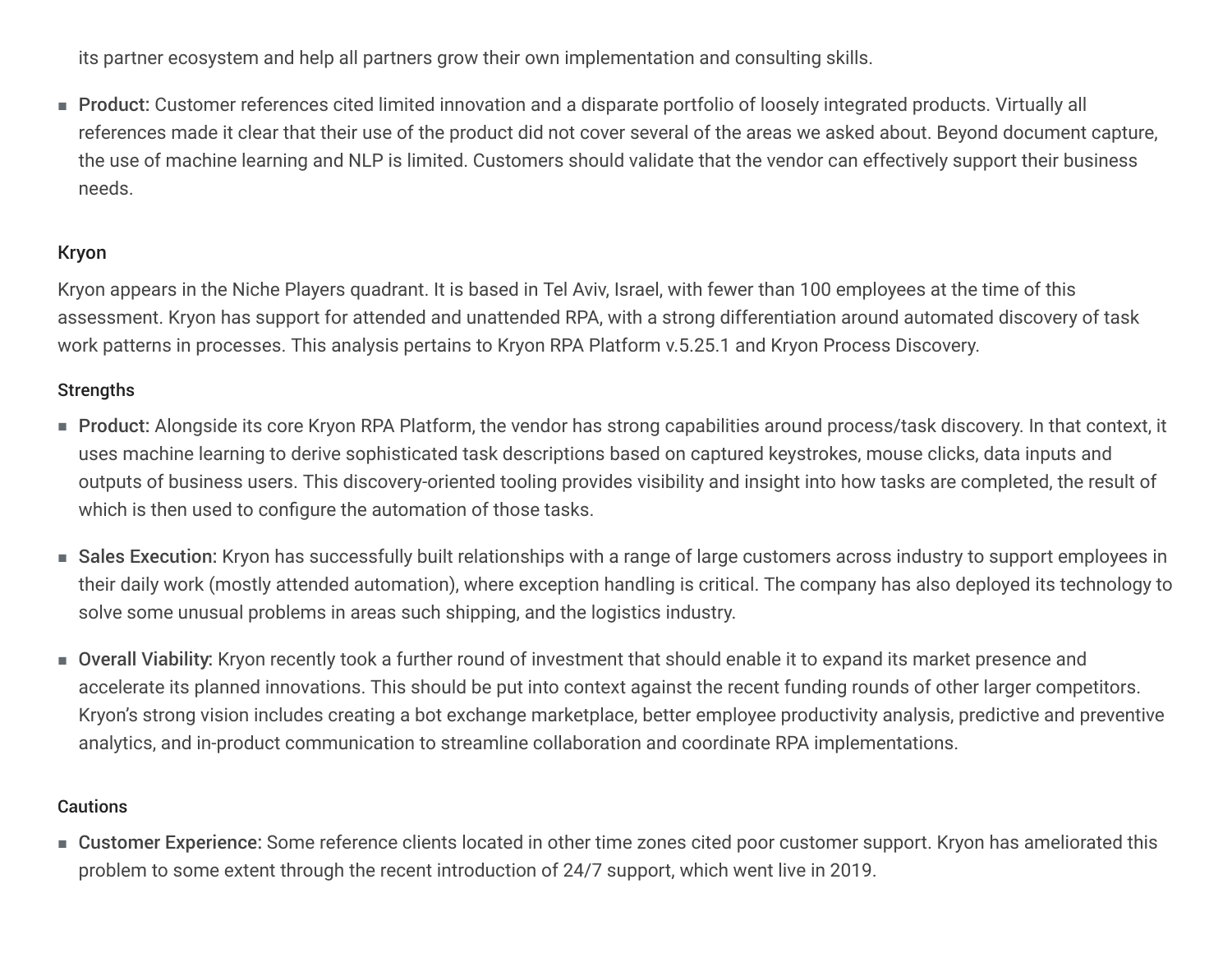- Marketing Execution: The language used by Kryon around "process discovery" can confuse potential customers looking for "process mining." The intention of Kryon Process Discovery is to find processes and tasks to automate with RPA. On the other hand, process mining solves a different problem  $-$  the identification of long-running business processes that are typically automated with an iBPMS (which may require RPA integration to support discrete tasks or activities). These are subtly different, but complementary, concepts. Communicating that nuance requires carefully worded language.
- Product: Kryon lags the market in some product areas, such the lack of a web-based modeling tool Kryon Studio is a Windowsnative product. Although runtime deployment can operate in cloud-based environments, at the time of the research, there was no public cloud offering. It also has limited introspection capabilities, other than those based on a surface-level integration of HTML.

## **NICE**

NICE is positioned in the Challengers quadrant. NICE is a software technology provider of workforce engagement management (WEM) solutions for customer service applications, case management and employee engagement. It is based in Hoboken, New Jersey, with approximately 350 employees dedicated to RPA (not including Tier 1 and Tier 2 support, which are split across products). Its RPA offering augments its WEM capabilities, with an emphasis on attended RPA. This analysis is based on the NICE Advanced Process Automation v.7 suite, which includes NICE Robotic Automation, NICE Desktop Automation and NICE Desktop Analytics.

- Customer Experience: Several reference customers cited above-average customer support and good relationship management. NICE also offers a simple, flexible, all-inclusive pricing model, with the options of perpetual licensing or subscription models. Most of the customers rated NICE's pricing model and ease of contract negotiation highly. Moreover, NICE Advanced Process Automation is offered on-premises and as SaaS, as well as public and private cloud options. This provides customers with a good deal of flexibility and choice.
- $\blacksquare$  Marketing Strategy: NICE's go-to-market strategy targets large-enterprise customers organizations with more than 1,000 employees and more than \$1 billion in revenue. This leverages its strong global footprint with direct support in 25 countries. NICE Advanced Process Automation also includes specialized attended bots to augment its workforce management functionality across a range of vertical industries, including finance, banking, telecom and manufacturing.
- Product: NICE Advanced Process Automation includes an embedded conversational agent, known as NICE Employee Virtual Attendant (NEVA). NEVA delivers process/task discovery and predictive analytics. From an AI perspective, NICE has several built-in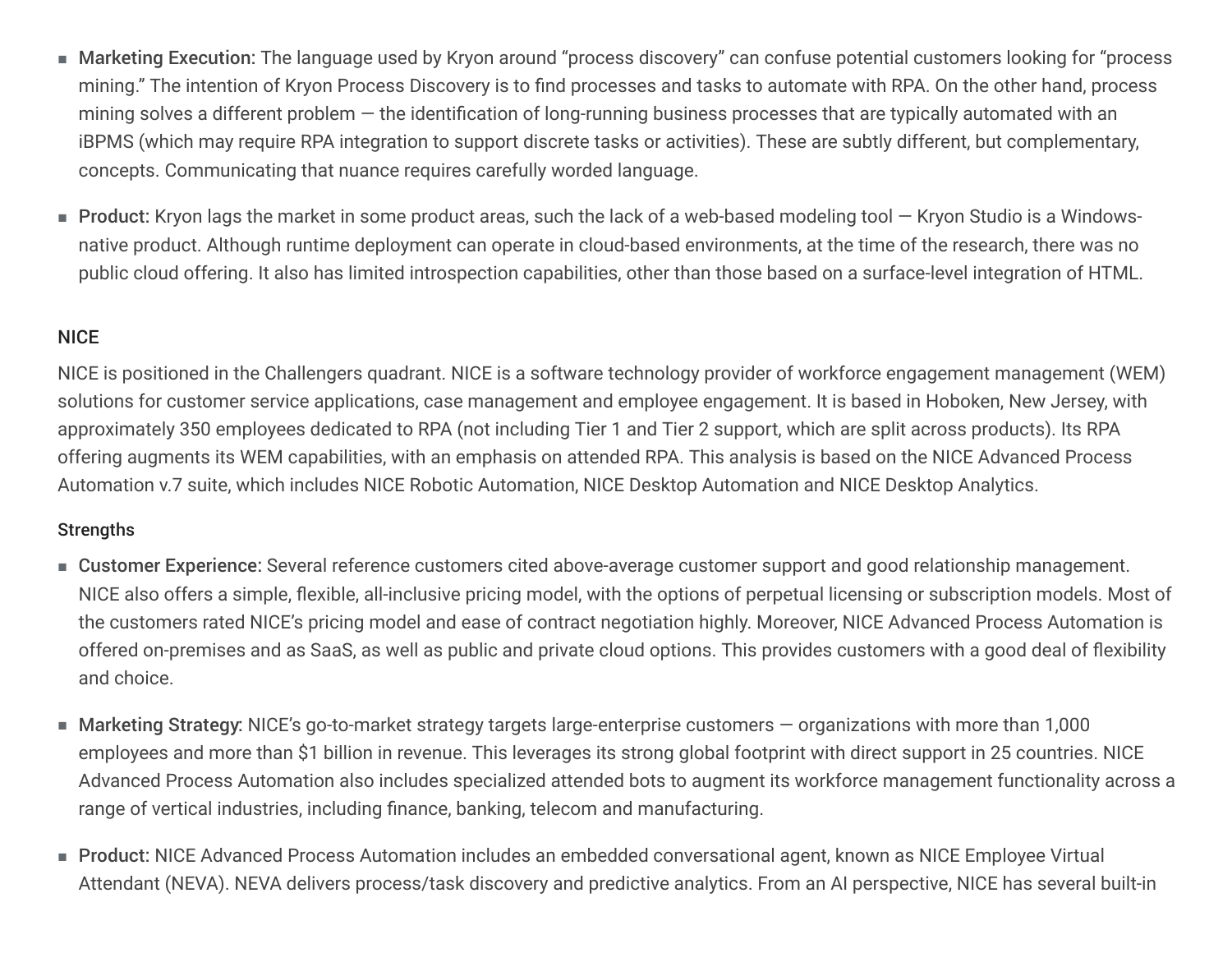capabilities, including real-time speech quidance, NLP-based text analytics and unsupervised machine learning.

#### **Cautions**

- Operations: Although some references gave good customer experience scores, others described it as not providing a cohesive customer service experience, with "disconnected" operational units. For example, many cited a clear disconnect between frontline customer support and technical services teams.
- Product: Although NICE has focused on building AI and task/process discovery features, some reference customers complained that basic product features did not meet their needs in areas such as easy initial configuration, security and resilience. Customers cited overall complexity of development as a key factor driving the need for professional services and resulting in increases in total cost of ownership (TCO). Almost all the reference customers complained about difficulties in debugging and error handling.
- Marketing Execution: NICE will need to move beyond its core focus on attended RPA and front-office operations. This multifaceted challenge demands that the company build an ecosystem of partners and customers that will allow NICE to compete effectively with larger RPA providers. For long-term success, NICE must to enhance its online search presence and grow brand recognition, as well as strengthen its efforts around building an effective user community.

## NTT

NTT is positioned in the Niche Players quadrant. NTT's RPA product was developed by NTT Group (through the holding company's labs), NTT Advanced Technology (NTT-AT) and NTT DATA. NTT-AT and NTT DATA are now responsible for ongoing development and go to market. NTT Group is based in Tokyo, Japan, with more than 280,000 employees. It does not break out the number of employees focused on RPA. This analysis involves WinActor v.5.2, a personal-client-based RPA tool; WinActor Manager v.1.0, an administrative web-based tool; and WinDirector v.1.5, a Windows-based administrative tool.

#### **Strengths**

■ Product: NTT differentiates its WinActor product as one of the simplest RPA tools to use in the market. A simple, drag-and-drop, graphical modeling tool enables users to record their actions, creating the basis for these automations, which can then be enhanced through grouping and looping constructs. Although the tool can incorporate enterprise applications and interaction with websites, it is best-suited to the automation of stand-alone, PC-based tools.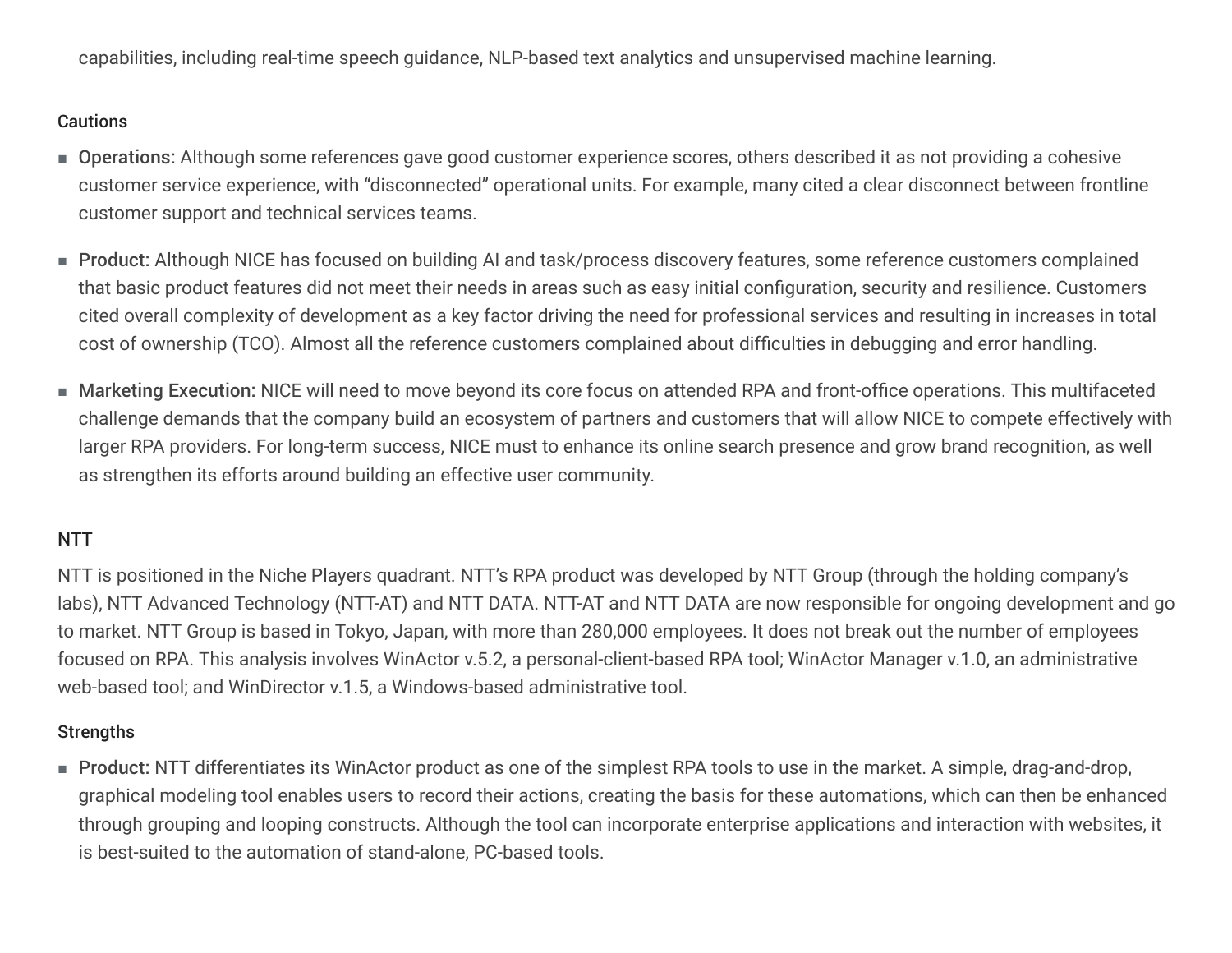- Overall Viability: NTT-AT has strong backing from its parent company NTT, allowing it to develop a pervasive market presence in the Japanese market for this sort of personal knowledge worker RPA tool. Although limited in scope, this is an extremely fast-growing market. Furthermore, NTT provides Japanese, Chinese and English language support for the product itself, manuals and support services.
- Sales Execution/Pricing: NTT provides its technology for a relatively low-cost annual license fee. Bulk purchase options are available for enterprises. A consumption-based pricing model is on the product roadmap.

#### **Cautions**

- Offering Strategy: NTT targets an enterprise RPA market with a tool that's primarily focused on automating repetitive tasks that use common office productivity tools, such as email and spreadsheets. The emphasis is on support for individuals and their desktop tasks, rather than the centralized governance and a scalable server architecture needed for enterprise applications and long-running processes. Customers looking for an enterprise-grade RPA solution should satisfy themselves that the NTT product meets their needs.
- $\blacksquare$  Product: NTT still has considerable gaps in its offering, compared with other vendors in this research. In comparison to other offerings, there is poor scalability, limited master data functionality, very basic integration and limited AI. Although the WinDirector tool uses a database to store information that it then uses to control/coordinate WinActor resources, deployment is still predominantly file-based. NTT recently started to support the cloud, and, during this assessment, it released a cloud-based administrator tool. However, there is no publicly available cloud service.
- $\blacksquare$  Geographic Strategy: Almost all clients of NTT are based in the APAC region. Prospective customers outside the APAC region should investigate local product support and local implementation partners.

#### Pegasystems

Pegasystems appears in the Visionaries quadrant. It offers RPA as a stand-alone product, as well as a feature of its enterprise iBPMS product. They are delivered on-premises and in the cloud through its Pegasystems Infinity offering. Instead of seeing RPA as only a stand-alone product, Pegasystems is in a good position to gain from its long-term vision of integrating RPA tightly with its BPM suite and related CRM applications. Pegasystems has slightly more than 4,300 employees, but does not break out the number dedicated to RPA. This analysis is based on Pega Robotic Automation v.8.0.1086.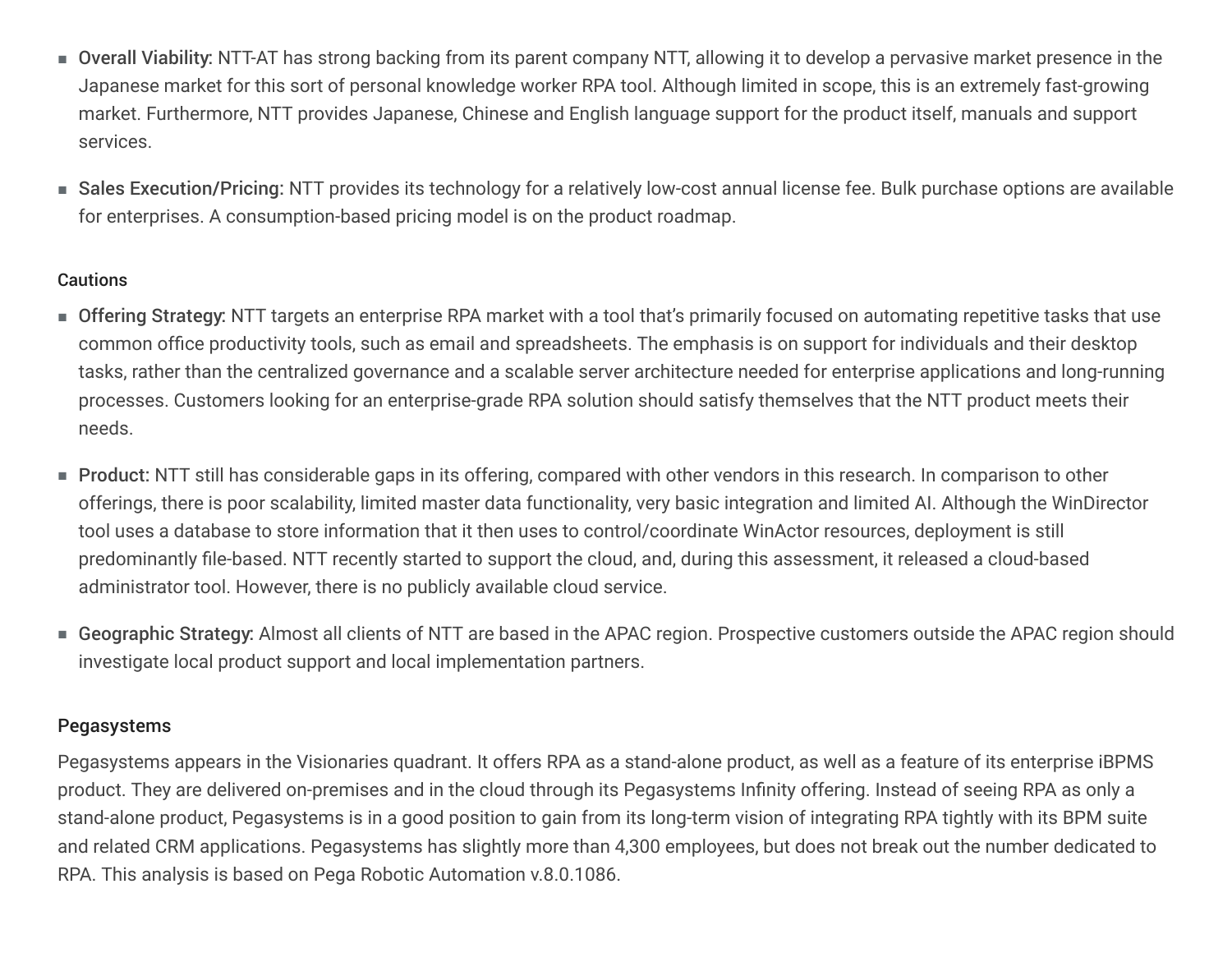## **Strengths**

- Marketing Strategy: Pegasystems' long-term view of RPA as a subset of a broader BPM strategy resonates well with customers that have a DigitalOps mindset focused on digital transformation, rather than optimization. Pegasystems offers a stand-alone RPA option for task automation, as well as a complement to its iBPMS product  $-$  Pega Infinity  $-$  for longer-running process choreography and business rule capabilities. As an established player in the iBPMS market and a growing presence in CRM, Pegasystems has a relatively large customer base to accelerate the adoption of its RPA product.
- Product: The strength of the Pegasystems robotics platform lies in its ability to augment traditional integration mechanisms to source data for the core object model of the Pega Infinity iBPMS platform. That data can then leverage its longer-running process and decision management capabilities, while making use of its native machine learning and AI capabilities.
- Geographic Strategy: Pegasystems has global reach, with worldwide offices and a well-structured ecosystem to spread its brand, technologies and practices. These ecosystem programs include a broad array of implementation partners with strong business and vertical industry capabilities.

- $\blacksquare$  Business Model: Pegasystems' product focus for RPA is on attended RPA, rather than the fully automated focus of unattended RPA products. Although Pegasystems supports unattended automation through the direct insertion of code into third-party applications, long-running process support is better provided by Pegasystems' core iBPMS product. Therefore, a singular focus on Pegasystems RPA tooling may not align with your organization's needs for broader process automation. This may necessitate a larger investment in the core iBPMS platform.
- Customer Experience: Based on customer reference reviews and Gartner inquiry, many customers have had challenges in RPA implementations, combined with inadequate customer support for the RPA functionality. Pegasystems claims a "unified" BPM and robotics platform, but the customers we surveyed point to issues such as independent releases, where the latest versions of RPA tooling work poorly with the latest version of the iBPMS platform. These references also maintain that support is 100% separate, and obtaining an action plan for enhancements has been unattainable.
- Sales Execution/Pricing: Pegasystems' pricing and contract models are complex. Although the RPA product is available stand-alone, the offering is usually bundled with its core Pega Infinity platform at a relatively small markup, based on the cost of that iBPMS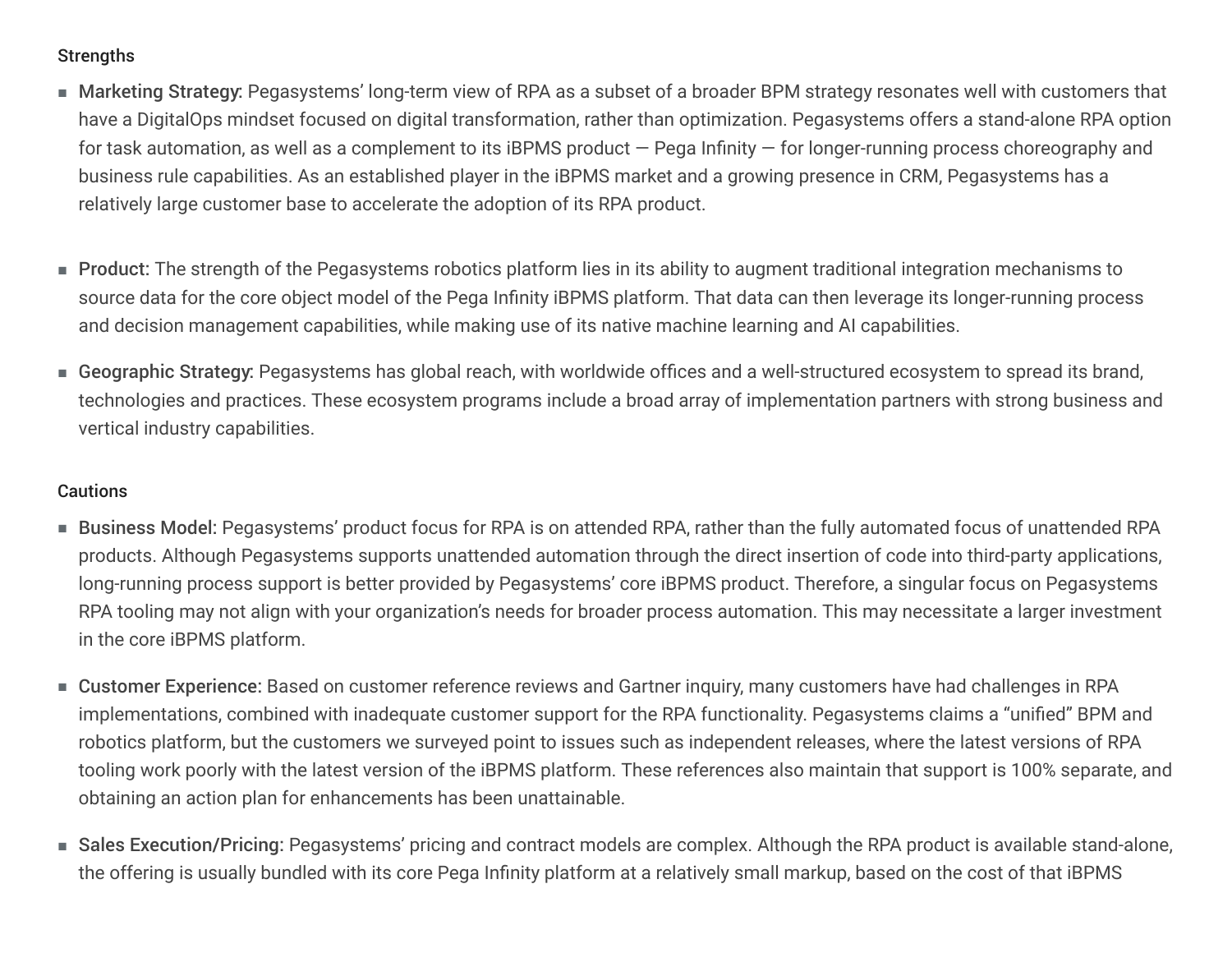platform. The emerging consumption-based pricing model  $-$  of its Pega Infinity platform  $-$  has created confusion among prospects who are often unclear about the long-term TCO. Customers surveyed also cite costly limitations to the licensing of the RPA software.

#### **Servicetrace**

Servicetrace appears in the Niche Players quadrant. It has focused its offering on delivering a secure end-to-end environment in which unattended and attended automations can run at scale. Servicetrace is based in Darmstadt, Germany, with approximately 75 employees at the time of this analysis. This evaluation is based on the Servicetrace XceleratorOne (X1) RPA platform v.5.0.1.

## **Strengths**

- Product: The Servicetrace product delivers a secure environment within which to run automations. The X1 Server dynamically provisions any number of parallel X1 Bots that run as a Windows service. These services execute either on a user's desktop or are completely hidden in the background. The entire environment  $-$  from a clustered server all the way to execution of target automations on target machines  $-$  is secured through strong encryption. For customers focused on operating highly secure, scalable environments, this a key differentiating factor.
- $\blacksquare$  Product: Servicetrace bundles an embedded BPM engine (based on Camunda), which enables a flexible approach to the longerrunning business processes, rather than limiting the scope to short-term tasks. This engine also imports standard business process model and notation (BPMN) 2.0 XML process definitions. Although this sounds innocuous, that BPM environment enables Servicetrace to effectively manage the overall collaboration and deployment life cycle; it also facilitates direct process-mining capabilities delivered by another vendor in the ecosystem.
- Customer Experience: Servicetrace customers were highly supportive of the vendor. Some of its reference customers also selected this product over larger and more-well-established RPA competitors.

## **Cautions**

■ Geographic Strategy: Servicetrace is well-established in the German-speaking (DACH) region of Europe. Outside of that, the organization works with partners, but has no other direct office presence. Compared with larger and more established competitors, Servicetrace has limited ability to directly engage with, and offer support to, customers and partners. To compete long term, scaling to address the needs of the wider market, Servicetrace will probably need external funding; otherwise, it will struggle to keep up with larger competitors.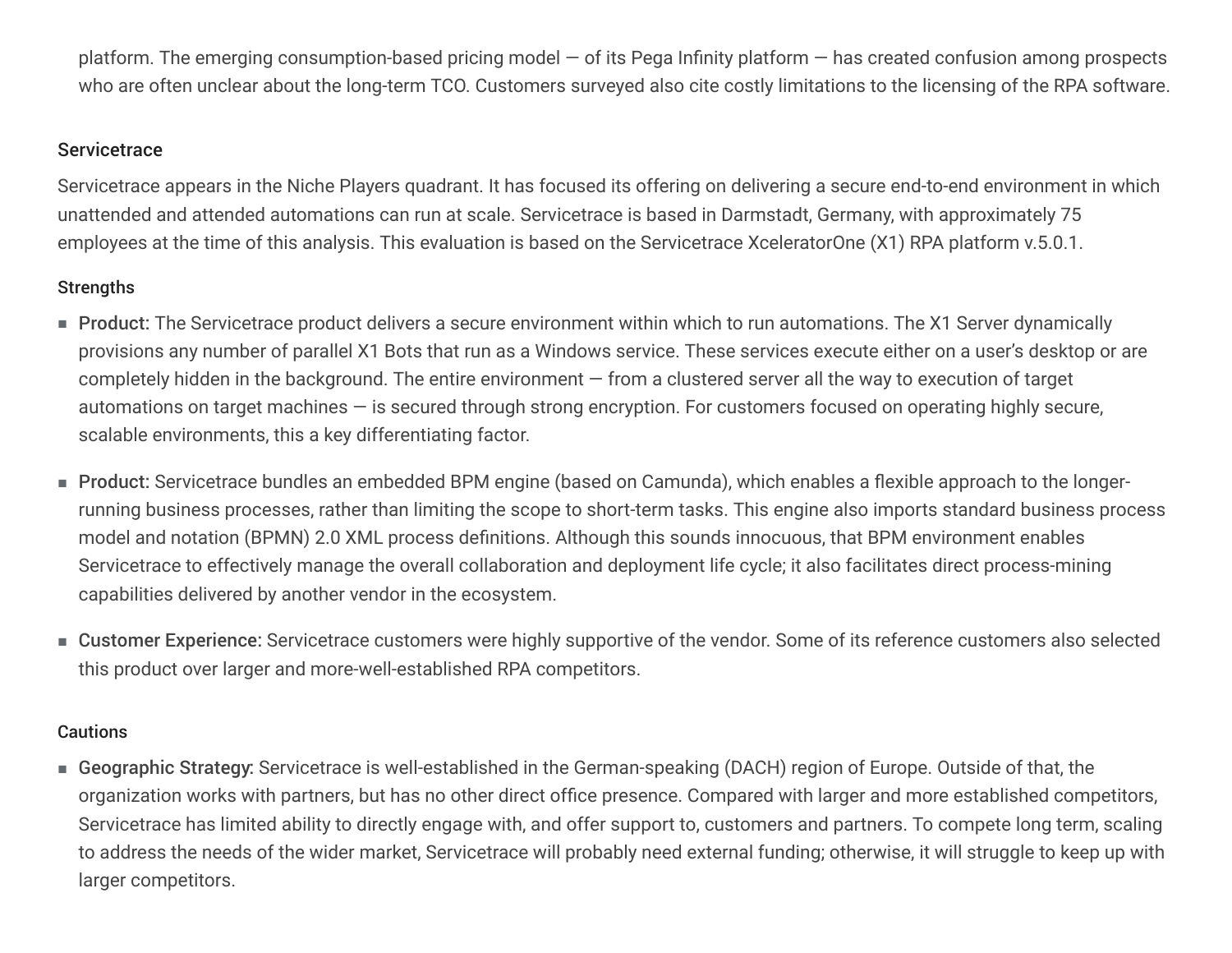- Customer Experience: As with other similarly sized vendors, there are aspects of overall customer experience that need improvement. In our reference survey, customers were asking for some form of forum to share best practices and tips and tricks. It seems Servicetrace was listening, because it has since created suitable engagement initiatives. Local technology support was also cited as important to customers. Outside the DACH region, this is delivered through partners. Therefore, customers outside this area will need to satisfy themselves of the capabilities of the local partners.
- Product: Although there is some discussion of AI and machine learning in its response, there is no clear narrative about how this technology is employed in the product, or the value it delivers to customers. Rather than developing their own AI/machine learning componentry, via the Camunda BPM engine, Servicetrace has sensibly opted for integration with third-party AI/machine learning platforms from the major cloud vendors.

#### **Softomotive**

Softomotive appears in the Niche Players quadrant. It is based in London, U.K., with approximately 160 employees at the time of this research. The Softomotive RPA platform consists of two different tools, ProcessRobot and WinAutomation. ProcessRobot is the enterprise-level environment that supports distributed architecture and central management of RPA implementations. WinAutomation is a stand-alone, self-contained RPA tool designed for rapid deployment. This evaluation pertains to ProcessRobot v.2018.1.2 and WinAutomation v.8.0.

- Product: Softomotive's product was designed from the ground up to scale vertically and horizontally. The development environment uses a modern UI that supports drag and drop, in-line recording, comprehensive testing and exception handling, along with effective reuse mechanisms at the data level. The ProcessRobot Control Desk application also includes native functionality to control deployment, test for error-free execution and manage concurrency policies.
- Market Understanding: Softomotive has a relatively well-developed market understanding and market engagement strategy underpinned by a comprehensive RPA market survey undertaken in the latter stages of 2018. This has helped it deliver differentiated messaging to key RPA user types/personas and is now further informing its product strategy and overall direction.
- Overall Viability: With a recent funding round, Softomotive moved its headquarters from Greece to the U.K., and it has significantly grown its international presence. The organization is now relatively well-positioned for further growth internationally, with a solid product and capable components. Of course, this should be put into context against other larger competitors' recent funding rounds.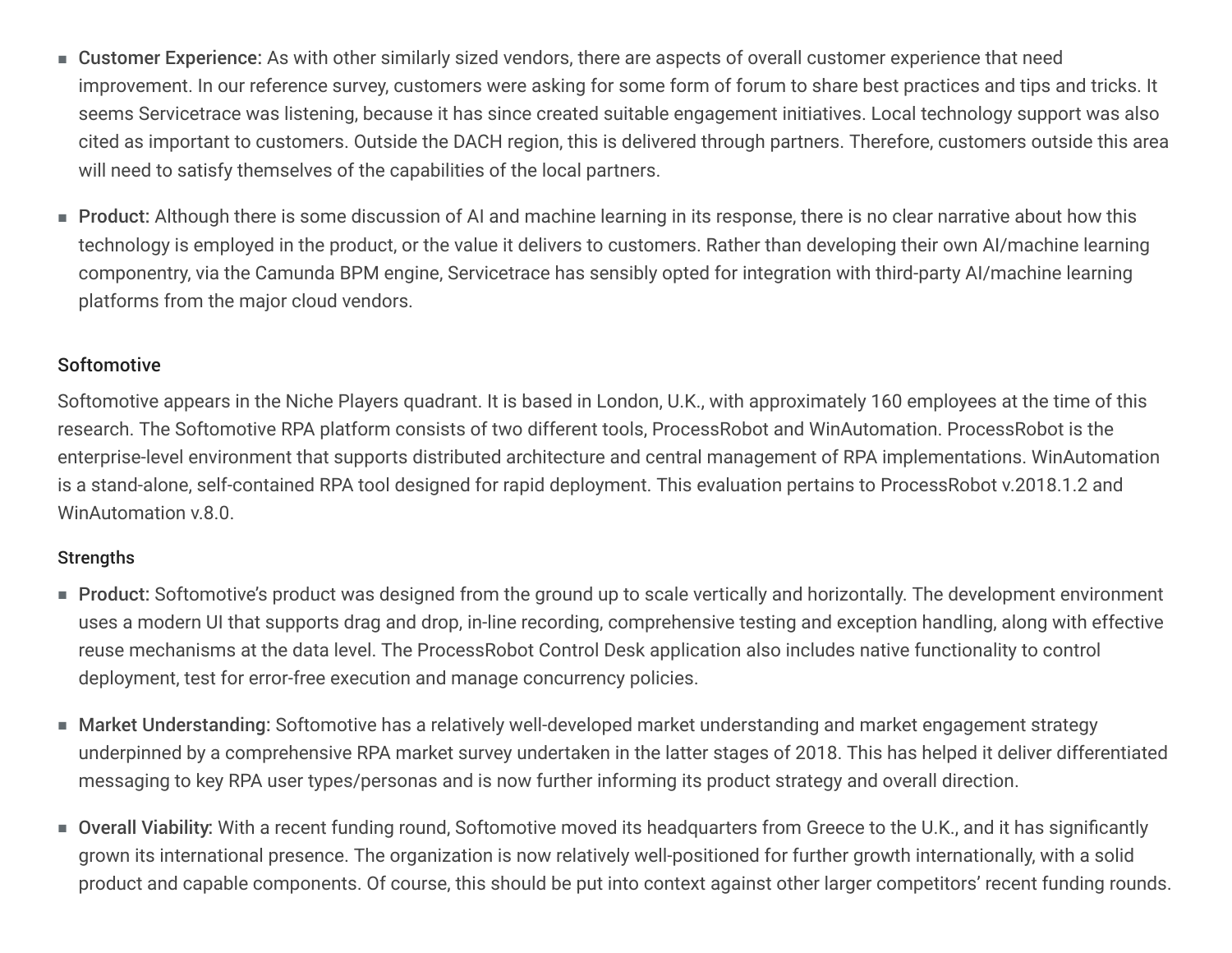#### Cautions

- Business Model: Historically, Softomotive focused on the small to midsize business (SMB) sector. The organization now has a "People1st" strategy designed enable the organization to become the market leader in the underserved midmarket segment, and to help large enterprises accelerate the deployment of RPA. Although the recent funding round will make it easier to engage large enterprises, Softomotive's ability to resource direct customer interactions at this level may limit its growth.
- Customer Experience: Softomotive recently moved its headquarters, and it is still establishing some aspects that affect customers. In our customer reference survey, customers cited the need for improvement in training and the service provider network, and the creation of a community/forum to share best practices. Others cited the need for better efficiency in implementation support. Although these sorts of things are in hand, they are not as well-developed as those of some of the larger, more established competitors.
- Product: Softomotive's UI supports drag and drop, making it appeal to citizen developers for simple automations. However, as is common for most RPA tools, sophisticated automations and scale require a rigorous and highly structured design approach, which demands more expert developers. Customers also cited the need for better OCR capabilities in the product.

#### UiPath

UiPath is positioned in the Leaders quadrant. It has a strong partner ecosystem, active investor backing, focused brand building and a loyal customer base. The company is headquartered in New York City, with approximately 1,900 employees distributed worldwide. This evaluation is based on UiPath v2018.3.1 and UiPath Go!

- $\blacksquare$  Marketing Strategy: UiPath's well-structured partner ecosystem includes more than 100 technology partners that offer complementary technology and tools. This enables it to support integrations with major products and applications covering BPM, process mining and AI. The company has penetrated a wide variety of industries and has representation in 19 countries. In our customer reference survey, almost all customers cited UiPath's product performance, financial viability and strong product roadmap as the top factors influencing their purchasing decisions.
- Product: UiPath's RPA platform provides an intuitive user experience across a range of RPA personas, including business users, citizen developers and seasoned IT developers. It has relatively strong security, resilience and integration options.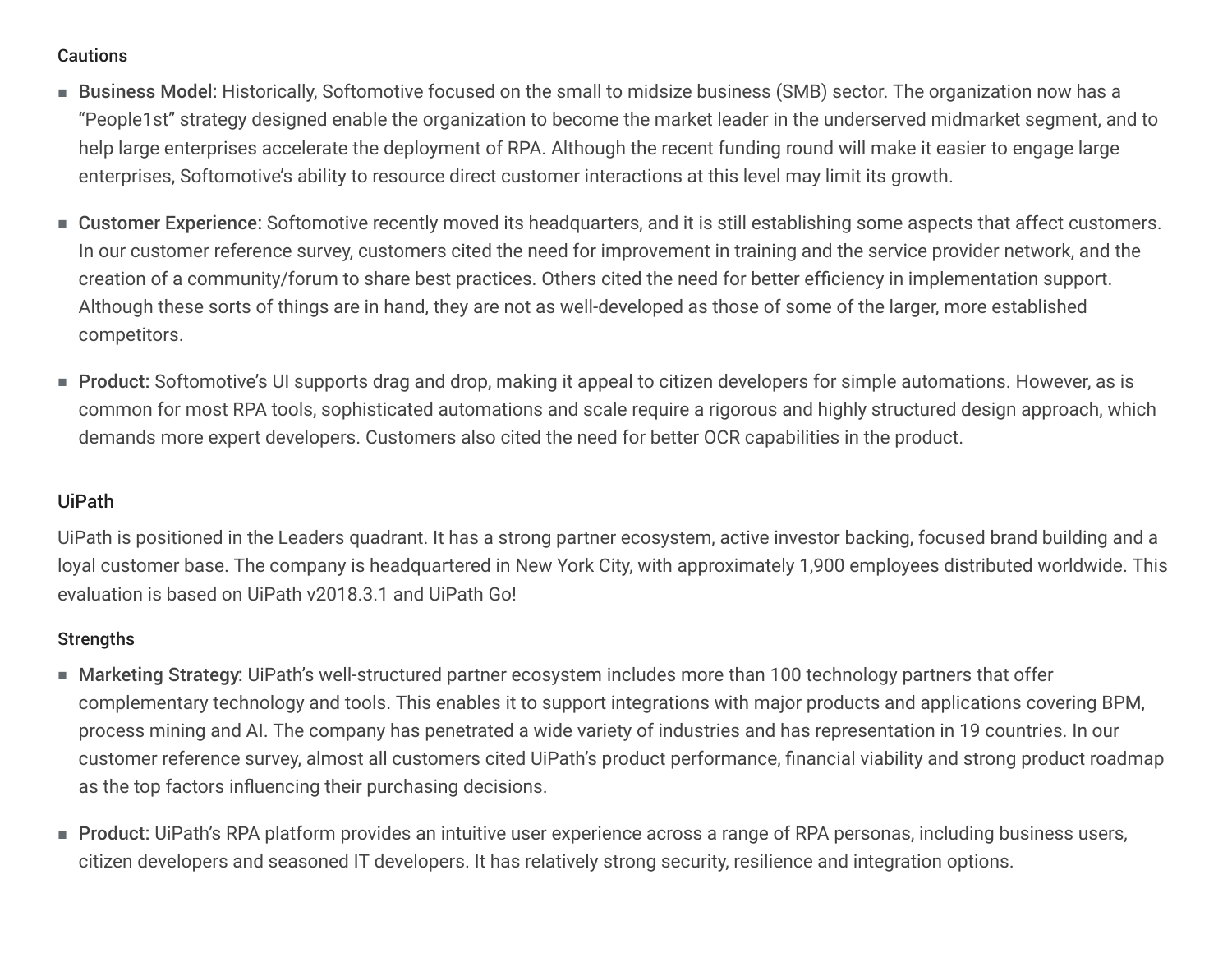■ Customer Experience: In our customer reference survey, users gave UiPath mostly above-average scores across almost all dimensions of customer satisfaction. Customer references cited strong integration features, security and resilience capabilities. UiPath also looks to drive customer success by encouraging users to collaborate and solve problems through its UiPath RPA Academy, its Community Forum and Slack Community channel. Across these engagement mechanisms, more than 30,000 active users have developed more than 200 reusable components.

#### **Cautions**

- Product: Although UiPath has a goal of creating a user-friendly tool for business and tech-savvy developers, some of Gartner's reference customers had challenges with its orchestrator and dashboard experience. Customers cited that the dashboard features are not purely low-code/no-code. In many cases, even though the product collected the data, customers had to develop their own representations of that information.
- Product Offering Strategy: UiPath lags on its cloud strategy. As of the 2018.3 release, UiPath's Cloud Enterprise RPA offering had not rolled out, although UiPath operates a hosted cloud for its community users and enterprises conducting POCs and pilots. UiPath plans to roll out its RPA cloud version in 2019, and it had existing customers deployed at the time of this research. It is still unproven, compared with other vendors with established cloud offerings.
- Customer Experience: Despite UiPath's narrative around AI/machine learning, NLP and chatbot integration, customers cite the product's lack of maturity in the AI space. In many cases, customers expected an easy-to-consume, plug-and-play machine learning feature. However, they found they had to build/enhance their machine learning models more than they expected. Many customers cited lack of direct API connectors when integrating with major ERP and CRM platforms.

## **WorkFusion**

WorkFusion appears in the Visionaries quadrant. This reflect its roots in machine learning and AI research. It is based in New York City, with just under 300 employees at the time of this research. Leveraging its patented Process AutoML technology, WorkFusion seeks to democratize machine learning for business people by eliminating the time-consuming and costly data science work associated with cleansing data, training models and validating automated work. This review relates to WorkFusion Intelligent Automation 2018 ("Lumen" release), which incorporates RPA Express and enterprise-focused Smart Process Automation (SPA).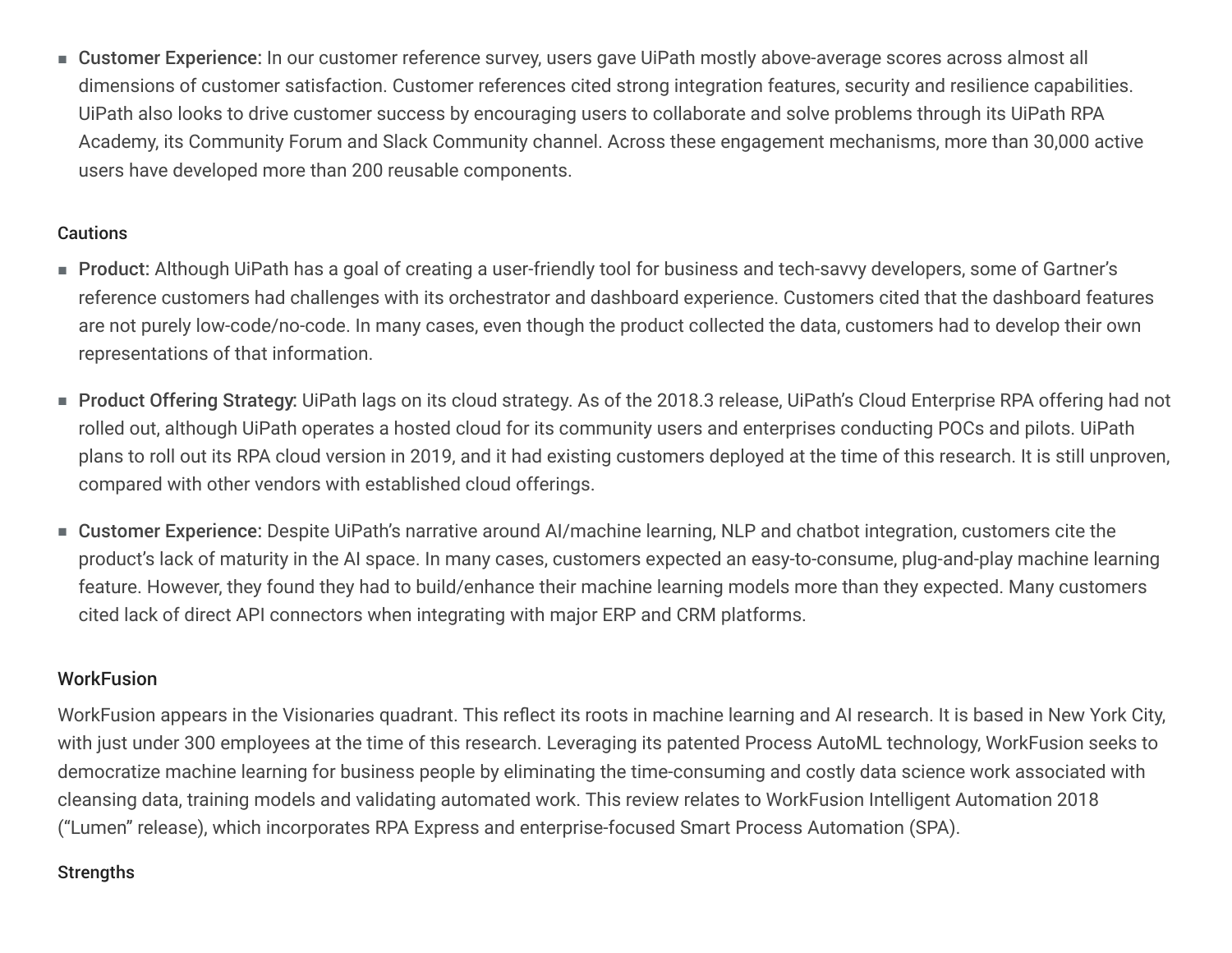- Product: WorkFusion employs a sophisticated machine learning capability in support of RPA objectives. In comparison with the other products we reviewed, WorkFusion showed superior capabilities and vision with regard to how AI and machine learning can be used in the context of RPA.
- Product: An integrated BPM canvas allows developers to coordinate RPAs, with clear looping and machine learning elements. Analytics are strong with the ability to drill down into individual cases and identify the causes of errors that are affecting machine learning and process execution.
- Offering Strategy: The vendor offers clear and simple pricing information with different rates for tooling that incorporates integrated machine learning versus straightforward RPA. Having proved its business model and go-to-market strategy, the vendor is in a good position to aggressively scale its operations.

#### **Cautions**

- Marketing Execution: The challenge for WorkFusion is to now win the race to scale. Although the vendor has a strong product, its limited sales and marketing resources, compared with its bigger rivals, will affect its ability to service customers worldwide. It must invest heavily to compete here and develop meaningful international operations, including better localized support outside the U.S.
- Product: By default, automations that require humans in the loop must also use the WorkFusion portal environment to track and execute tasks. The vendor should put more emphasis on preintegrated components that bridge to broader BPM environments, rather than assuming customers will want to use WorkFusion to support the entire spectrum of their process automation needs.
- $\bullet$  Geographic Strategy: Customers outside North America and Europe, such as those in Latin America and the APAC region, will need to check the availability of effective local guidance and support. WorkFusion will need to focus on its partner development activities to overcome its own resource constraints.

## Vendors Added and Dropped

This is the first year for this Magic Quadrant, so this is not relevant.

# Inclusion and Exclusion Criteria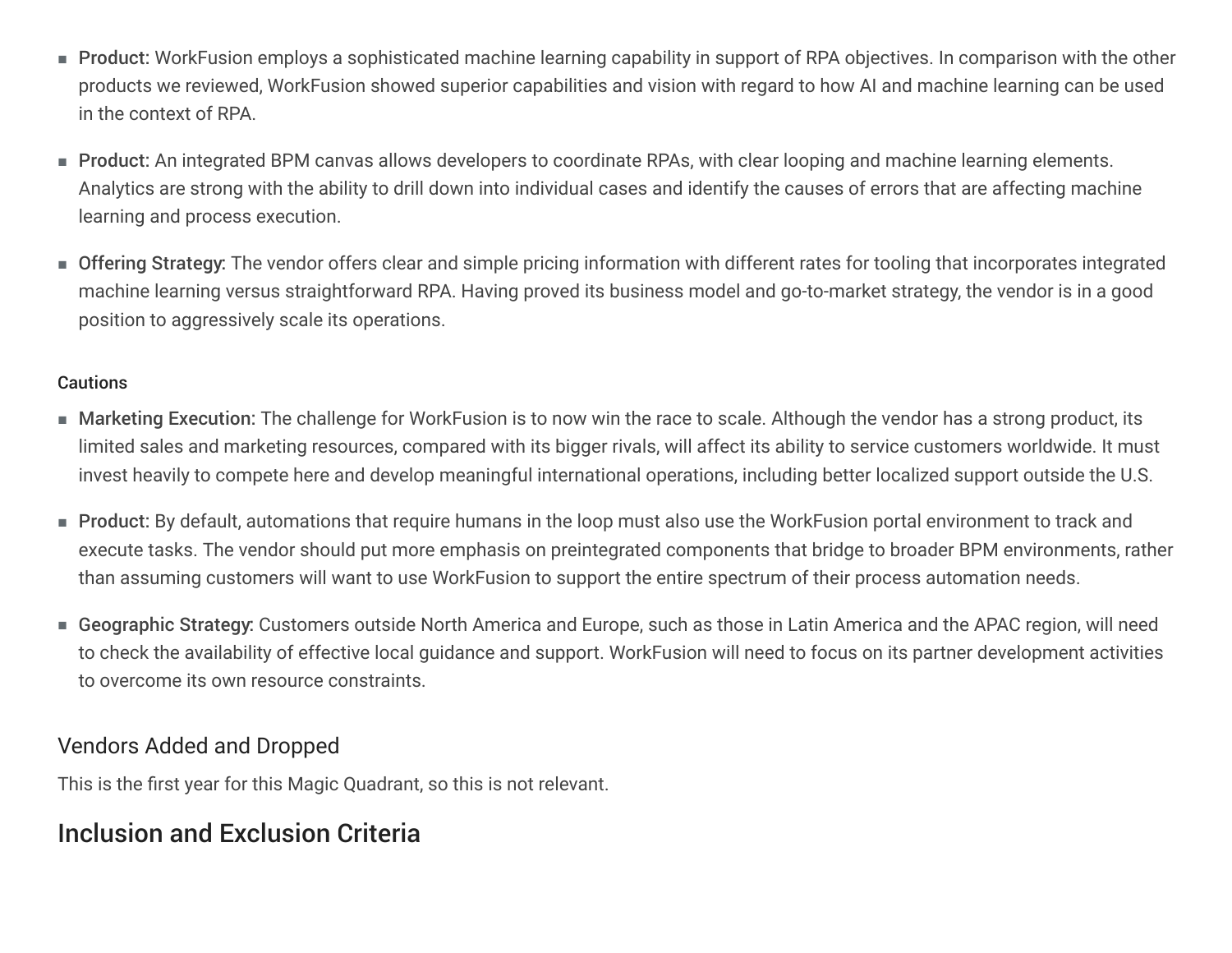The inclusion criteria represent the specific attributes that analysts believe are necessary for inclusion in this research. Vendors need to satisfy the following inclusion criteria:

- $\blacksquare$  Providers must have 2017 audited/reported annual tool licensing revenue of more than \$8 million per year. Or have more than \$5 million during the first half of 2018 in audited/reported tool licensing revenue. Or appear in the vendors considered section by at least 10% of Gartner Peer Insight review in this market.
- Independent software vendors (ISVs) must have tools positioned to address the market for RPA tools (using Gartner's definition of RPA). Such tools must address all three common use cases, as well as possess all the core capabilities and most of the critical capabilities (see the Market Definition/Description section of this research).
- Vendors must have active customers buying RPA tools during the past 12 months in at least two major global regions, which are defined as Europe, the Middle East and Africa (EMEA); the APAC region; North America; and South America.
- Vendors must permit Gartner to acquire survey data from 10 customers. These customers should represent production deployments of the product version shown in the vendor briefings and in customer production for at least three months. Similarly, the product version on which the questionnaire response and the use case demos are based must have been generally available to all customers for purchase since 1 December 2018.

## Honorable Mentions

The following vendors are not included in this research, because they do not meet one or more of the inclusion criteria. Some of them were, however, included in the reference survey, are appropriate for certain situations and, sometimes, compete against the vendors covered in this Magic Quadrant:

- Cognizant HPA
- Contextor  $-$  recently acquired by SAP (November 2018)
- EnableSoft  $-$  recently acquired by Nintex (March 2019)
- Epiance
- Jidoka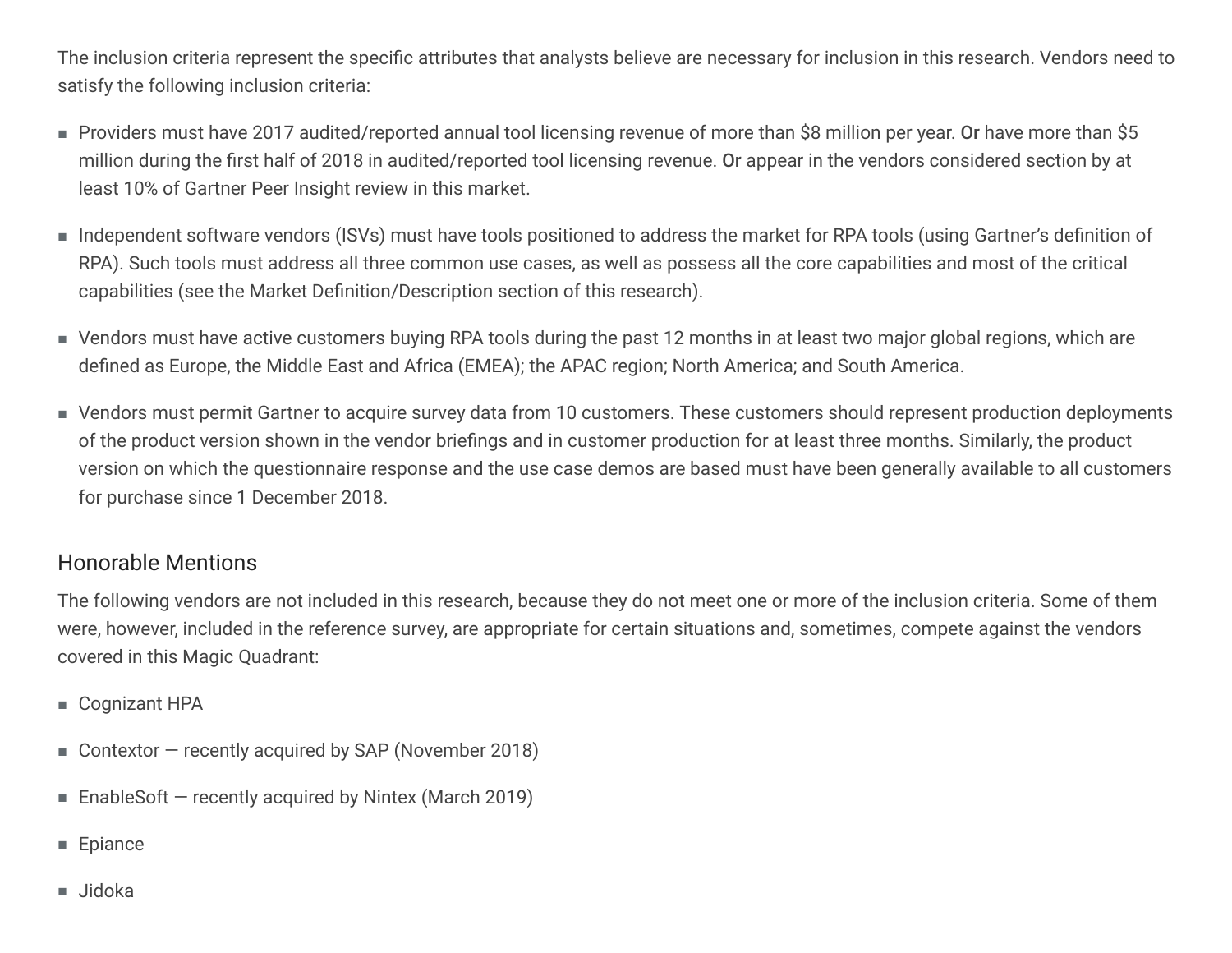- LEAPWORK
- Makeitright
- OpenConnect
- Option3
- Oruize
- Thoughtonomy
- Verint

# Evaluation Criteria

Vendors in Magic Quadrants are evaluated on two axes: Ability to Execute and Completeness of Vision. These relate to their performance in 2018 and their vision for the following years. Vendors are scored according to the Gartner methodology for Magic Quadrants, and these scores define each vendor's position. Vendors are invited to provide the data for the evaluation criteria via questionnaires and briefings; however, evaluations also include the results of Gartner customer surveys and analyst information from client inquiries.

We evaluated the capabilities of the vendors' products separately with an exhaustive analysis of their functionality. Subcriteria used were based on the Critical Capabilities of the tools. They include:

- Automation development: How users would go about developing automations.
- Integration features: The scope and features of the product's out-of-the-box integration.
- Control panel/dashboard: How the environment is monitored and controlled.
- Component/script library: Mechanisms for reuse and management over time.
- Impact of changes made to integrated applications: Features provided to handle changes in the environment.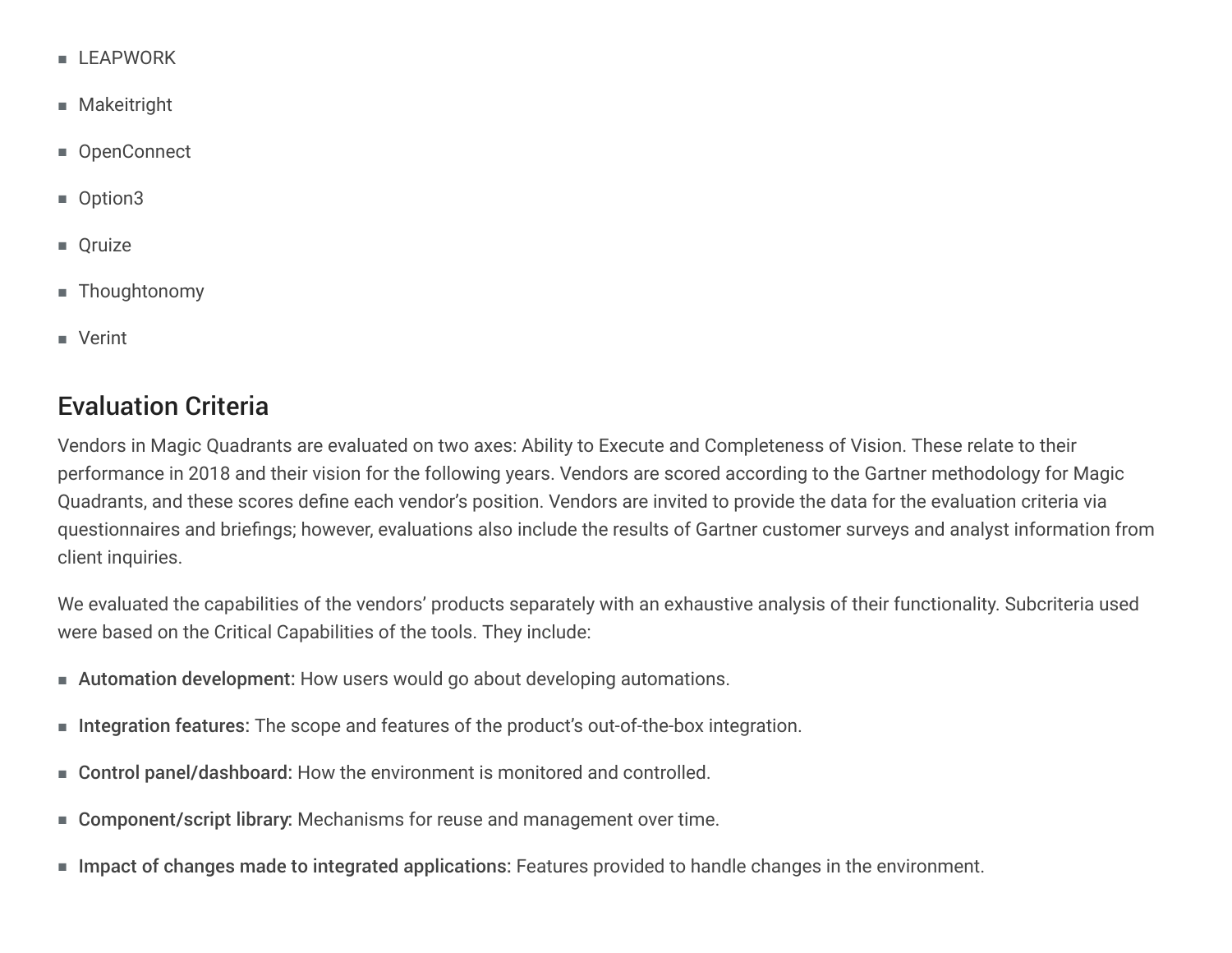- Resilience and error recovery: Overall integrity of the environment and how it handled errors.
- Security: The features that helped secure the environment, including credentials, data security and access control.

In assessing the capabilities of the product, we also asked vendors to describe separately their support for areas that are often associated with, but are not central to, our definition of RPA, including:

- AI, machine learning and NLP. How the tools leveraged AI technologies, covering how they were implemented, and the value that was delivered to organizations as a result.
- Business rules and process automation: Any support for wider business process automation and/or business rules.
- OCR: How documents are assessed and the technologies that support this need.

## Ability to Execute

Gartner analysts evaluate technology providers on the quality and efficacy of the processes, systems, methods or procedures that enable performance that is competitive, efficient and effective, positively affecting revenue, retention and reputation. Ultimately, technology providers are judged on their ability and success in capitalizing on their vision. Table 1 shows the ability to execute criteria.

#### Table 1: Ability to Execute Evaluation Criteria

| Evaluation Criteria $\,\,\downarrow$ | Weighting $\downarrow$ |
|--------------------------------------|------------------------|
| <b>Product or Service</b>            | High                   |
| <b>Overall Viability</b>             | High                   |
| <b>Sales Execution/Pricing</b>       | High                   |
| Market Responsiveness/Record         | Medium                 |
|                                      |                        |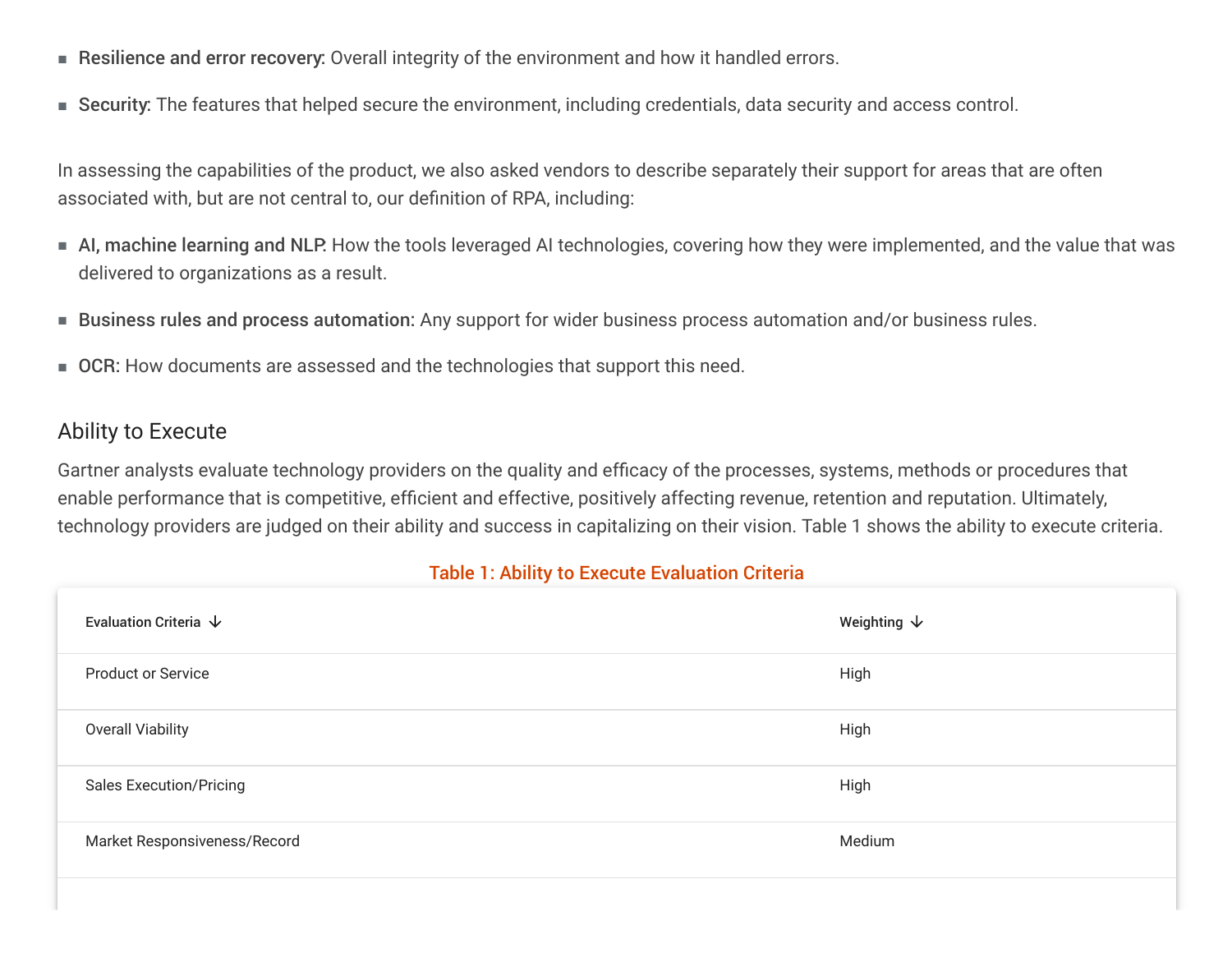| Evaluation Criteria $\,\,\downarrow\,$ | Weighting $\bm{\downarrow}$ |
|----------------------------------------|-----------------------------|
| <b>Marketing Execution</b>             | Low                         |
| <b>Customer Experience</b>             | Medium                      |
| Operations                             | High                        |

Source: Gartner (July 2019)

Several factors contribute to the vendors' positions on the Ability to Execute axis:

- Because this market includes several small or midsize vendors with highly variable functionality and uncertain futures, financial viability was an important factor. In support of that, a key factor was whether the vendor had sufficient investment capital to allow it to scale effectively. Organic growth is valued more highly than growth by other means, including growth by acquisition or by securing additional funding.
- $\blacksquare$  We evaluated the vendors' ability to attract and grow new business, and the way that their marketing narrative translated into features that mattered to customers. This includes responsiveness in sales engagement, deal management, pricing and negotiation, presales support and the overall effectiveness of the sales channel.
- $\blacksquare$  We judged the customer experience by assessing rollout and adoption programs, reviewing the extent to which the vendors support their largest enterprise customers and by surveying users identified as reference customers by the vendors. Given the large volume of customer inquiries, we also incorporated the views we derived from these interactions. Vendors earned higher marks for an excellent track record of successful implementations. We looked for relationships, products and services/programs, including RPA process consulting services that support client success with the products.
- From an operations point of view, we assessed how the organization to meet its goals and commitments. Factors included the quality of the resources, the organizational structure, skills, experiences, programs, systems, underlying infrastructure and other vehicles that enable the organization to operate effectively and efficiently on an ongoing basis.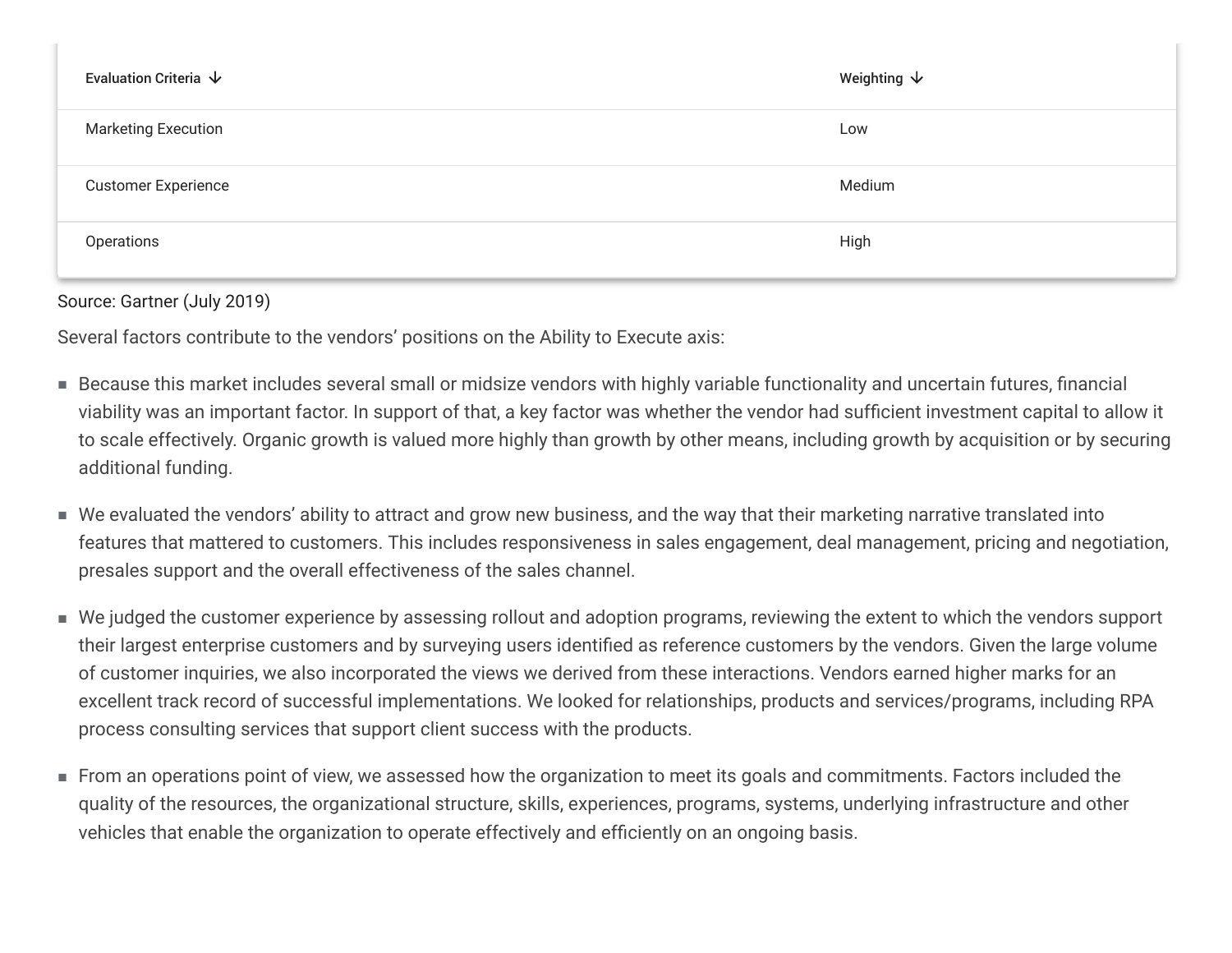# Completeness of Vision

Gartner analysts evaluate technology providers on their ability to convincingly articulate logical statements about current and future market direction, innovation, customer needs and competitive forces, and how well they map to the Gartner position. Ultimately, technology providers are rated on their understanding of how to exploit market forces to create opportunities for the provider.

## **Table 2: Completeness of Vision Evaluation Criteria**

| Evaluation Criteria $\,\,\downarrow$ | Weighting $\downarrow$ |
|--------------------------------------|------------------------|
| Market Understanding                 | High                   |
| <b>Marketing Strategy</b>            | Medium                 |
| <b>Sales Strategy</b>                | Medium                 |
| <b>Offering (Product) Strategy</b>   | High                   |
| <b>Business Model</b>                | Medium                 |
| Vertical/Industry Strategy           | Low                    |
| Innovation                           | High                   |
| Geographic Strategy                  | Low                    |

Source: Gartner (July 2019)

We evaluated the vendors' Completeness of Vision by examining customers' requirements for RPA usage and purchasing, and by assessing how the products aligned with these requirements:

■ To evaluate vendors' marketing and product strategies, we looked at the narrative that they use to position their products and whether their products adequately address the chosen positioning. We assessed their understanding of the emerging use cases of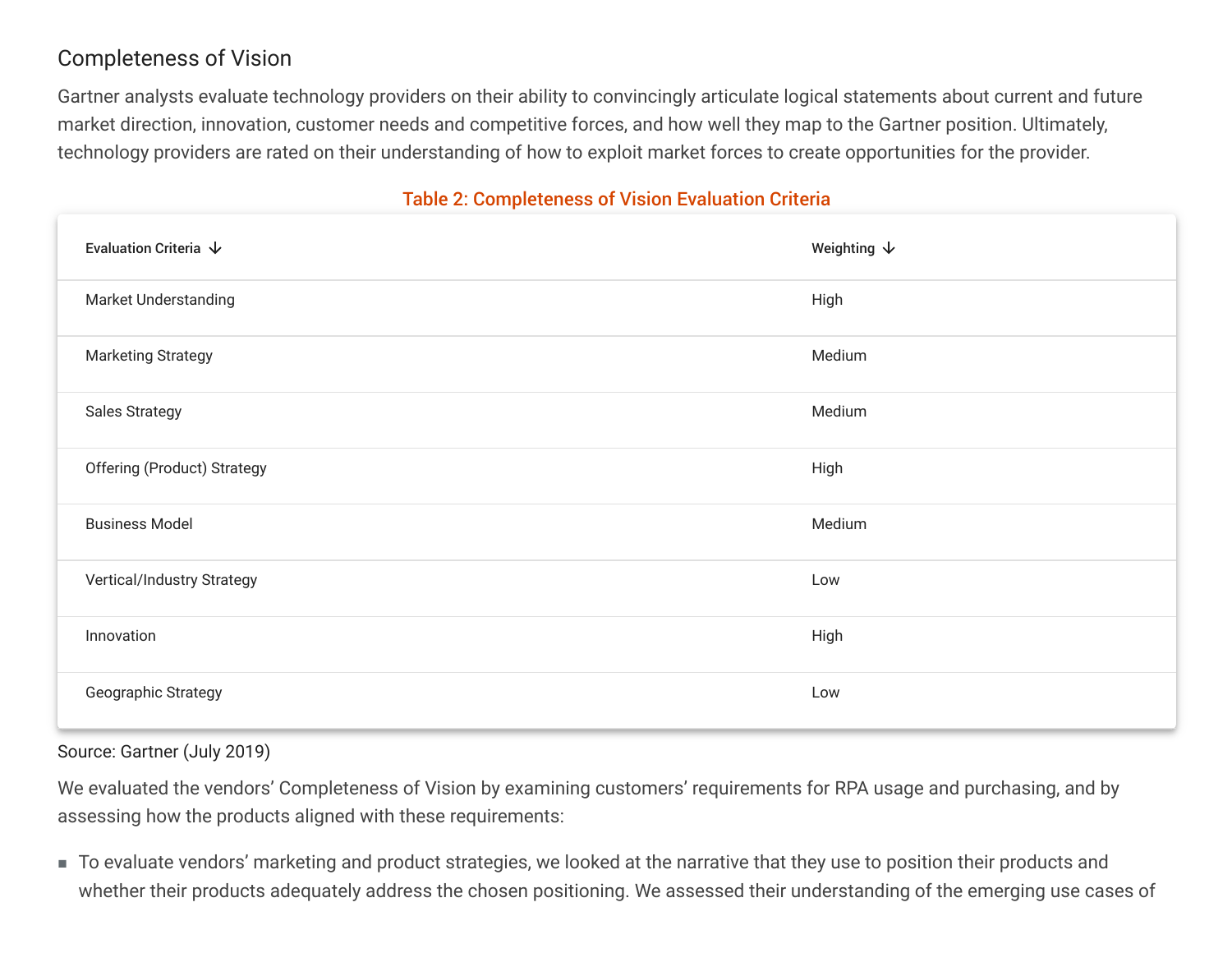RPA and their tactics for dealing with the constraints of RPA. We also considered the way in which the vendor engaged with common personas associated with use of RPA products.

- From a product-offering perspective, we evaluated the critical capabilities of the RPA tool alongside the integration and bundling of other adjacent third-party aspects, such as OCR and machine learning. We evaluated vendors' product innovation and ability to address the trends we expect to see in the RPA market (with their associated weightings and content).
- We also explored the customers' geographic and vertical market strategies and their plans to support the global market. We also examined the ability of the vendor to support a global installed base.

## Quadrant Descriptions

## Leaders

Leaders in a market combine an insightful understanding of the realities of the market, a reliable record, the ability to influence the market's direction, and the capability to attract and keep a following. In the RPA market, leadership implies an understanding of the demands of the enterprise and the opportunities of adding additional functionality, products and services to the core RPA offerings. Leaders must have demonstrated market-leading vision and the ability to deliver on that vision.

At this point in the development of the RPA market, only three vendors have sustained excellence in both execution and vision long enough to demonstrate effective leadership. With continued growth from vendors in the Challengers and Visionaries quadrants, we expect additional vendors to advance in this direction during the next two years.

Customers should note that a Leader is not always the best choice. A focused, smaller vendor can provide excellent support and commitment to suit individual needs. Other vendors may provide a certain capability  $-$  such as enhanced security, and a commitment to specific features or functions  $-$  that is important to your organization. These market segments include call center or individual desktop use cases today. This also applied to scenarios when deployed by a service partner in your specific industry market or geography. This more focused type of vendor would not appear as a Leader in the overall RPA market, but, within a specific segment, it may well be treated as such.

## **Challengers**

Challengers in a market excel in their ability to attract a large user following, but this ability is limited to a subset or a segment of the market. For that target audience, Challengers are effectively Leaders, but that specificity presents a barrier to adoption for those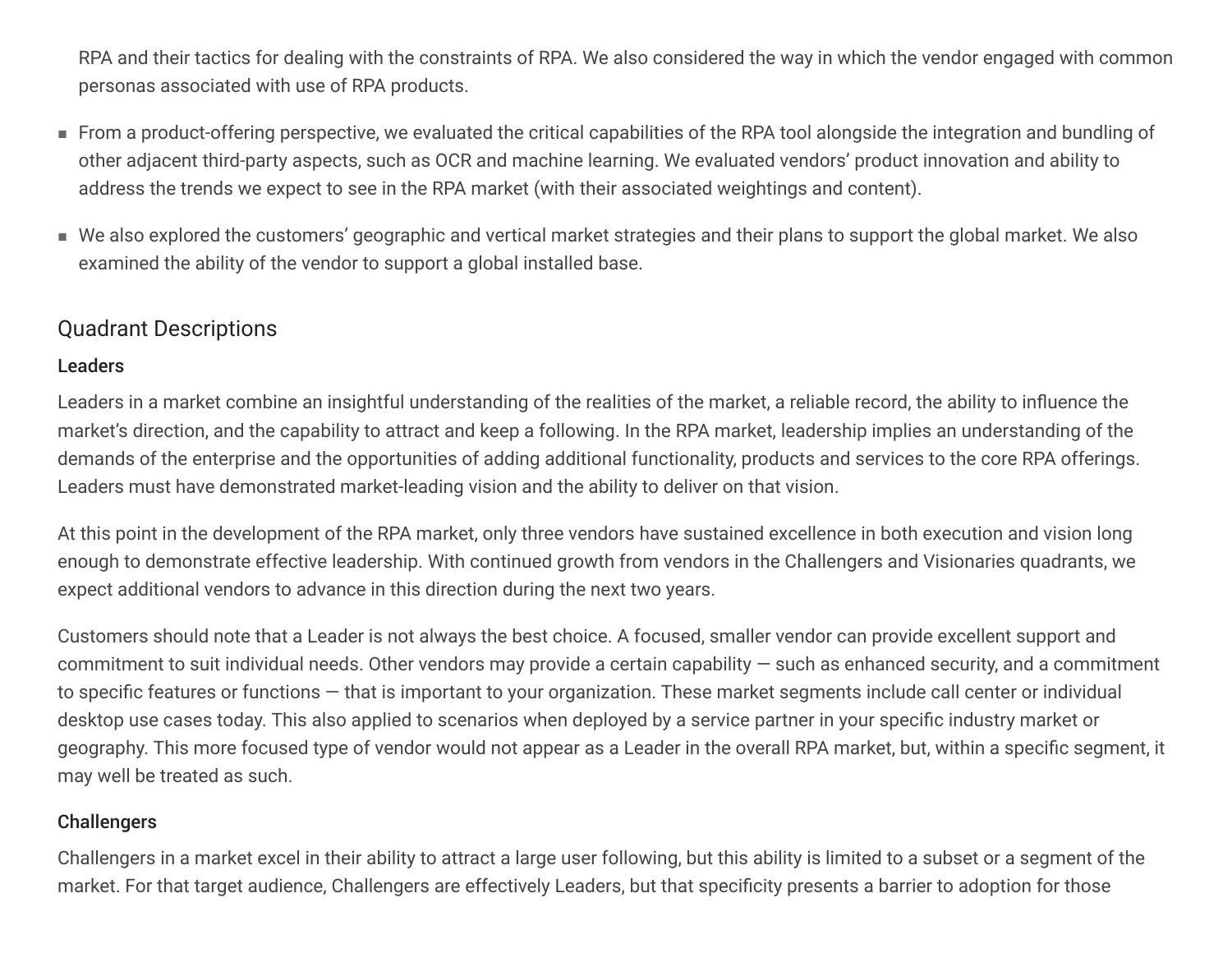outside that subsegment. For example, in the RPA market, a Challenger may have a strong proven presence or following in attended RPA, but lack traction, commitment or sophistication in the broader unattended RPA market. A Challenger must demonstrate a sustained excellence in execution and must have amassed a significant following, which is hard to achieve in this new and still-evolving market.

Two vendors are rated as Challengers in the RPA market this year, which indicates the relatively early stage of the RPA market itself. These players were not as aggressive in targeting clients as the Leaders were during the past five years, when the RPA market evolved into the mainstream force it has become.

A Challenger can evolve into a Leader if it adopts aggressive, innovative strategies to expand to the full breadth of the target market. It needs to demonstrate exceptional insight in understanding the market direction and retain the capability to deliver on this vision. It may also evolve into a Visionary by sacrificing growth for new features and capabilities that are ahead of the market.

#### **Visionaries**

Visionaries in a market are innovators that drive the market forward by responding to emerging, leading-edge customer demands and by offering new opportunities to excel. Typically, these vendors appeal to leading-edge customers and may even have minimal mainstream presence or name recognition. Their ability to deliver sustained and dependable execution in the mainstream enterprise market is not sufficiently tested. The vision of a vendor is not expressed solely in its technological innovation. The vendor must also show insightful understanding of market trends, as well as visionary marketing, sales, along with related product and business management strategies.

In the RPA market, there are three Visionary vendors, including a classic BPM vendor, a machine learning vendor with an RPA offering and a former professional services business. Generally, Visionaries are investing in leading-edge RPA offerings that are not yet readily adopted by mainstream enterprise customers. They support capabilities in their other related tools, such as AI and chatbot capabilities, as well as process management. Visionaries excel in understanding the demands of enterprises that are looking for fully inclusive automation support.

Visionaries should eventually grow to become Leaders. Alternatively, they may decide to limit their target markets to focus on their core competencies, core technologies or existing customers and become Niche Players. They could also develop their specialties to advance in execution and become Challengers.

#### Niche Players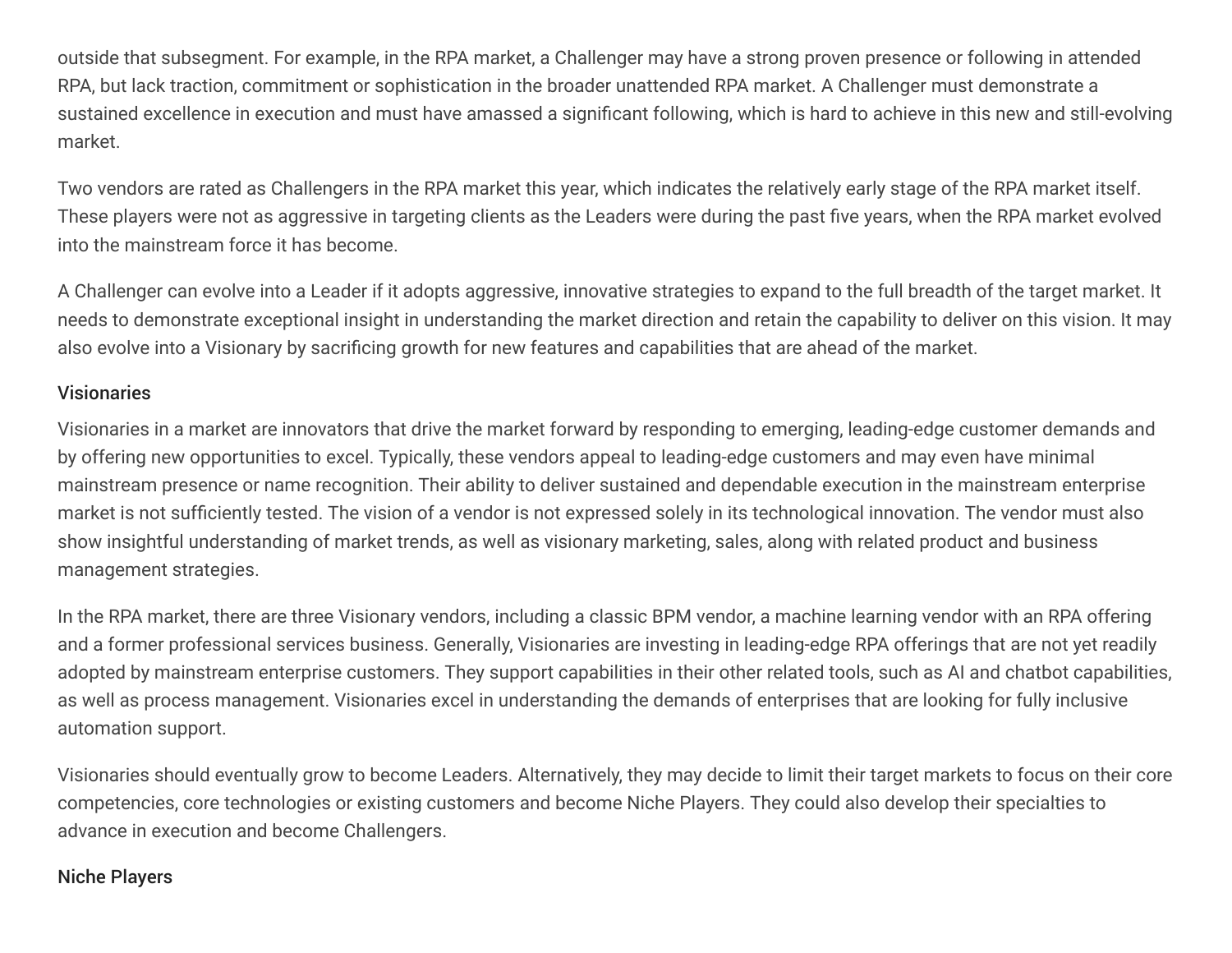Niche Players in a market typically specialize in a vertical or functional area. Alternatively, they might have a strong product that is limited to a specific area or subset of the market. The 10 Niche Players in this market either:

- $\blacksquare$  Have focused their attention on related tools  $-$  such as process discovery or machine learning  $-$  rather than RPA capabilities per se.
- Lack the execution capabilities needed or have limited geographic reach.
- Exhibit a vision that is not market-leading, or focus on a subset of use cases.
- Represent startups making initial forays into the market that have yet to demonstrate success.

Several of these vendors are in transition from other markets. Generally, to progress in this market, they need to focus fully on RPA.

Because of their relatively smaller size, Niche Players can often represent the best choice for a specific category of buyer, or for a particular use case. They typically offer specialized expertise, focused support practices, flexible terms and conditions, lower costs, and greater dedication to a particular market segment and its customers.

Some Niche Players are poised to improve their Ability to Execute and enterprise features allowing them to evolve into Challengers. Others will discover innovative solutions that attract interest beyond their niche segments, emerging as Visionaries. Some will look to strengthen and broaden their businesses to challenge the Leaders. In this fast-evolving and consolidating market, opportunities exist for all comers.

# Context

RPA tools enable the enterprise to use a full range of developer personas  $-$  citizen developers (most commonly business analysts, as well as business end users); departmental developers; and enterprise IT professionals – and to develop integrations that range from tactical to strategic. Three RPA use cases follow.

# Use Case No. 1: Integration Using an Application's UI

Organizations have a plethora of existing systems. Citizen developers and business analysts can quickly extract related data from System 1 and make it available in System 2: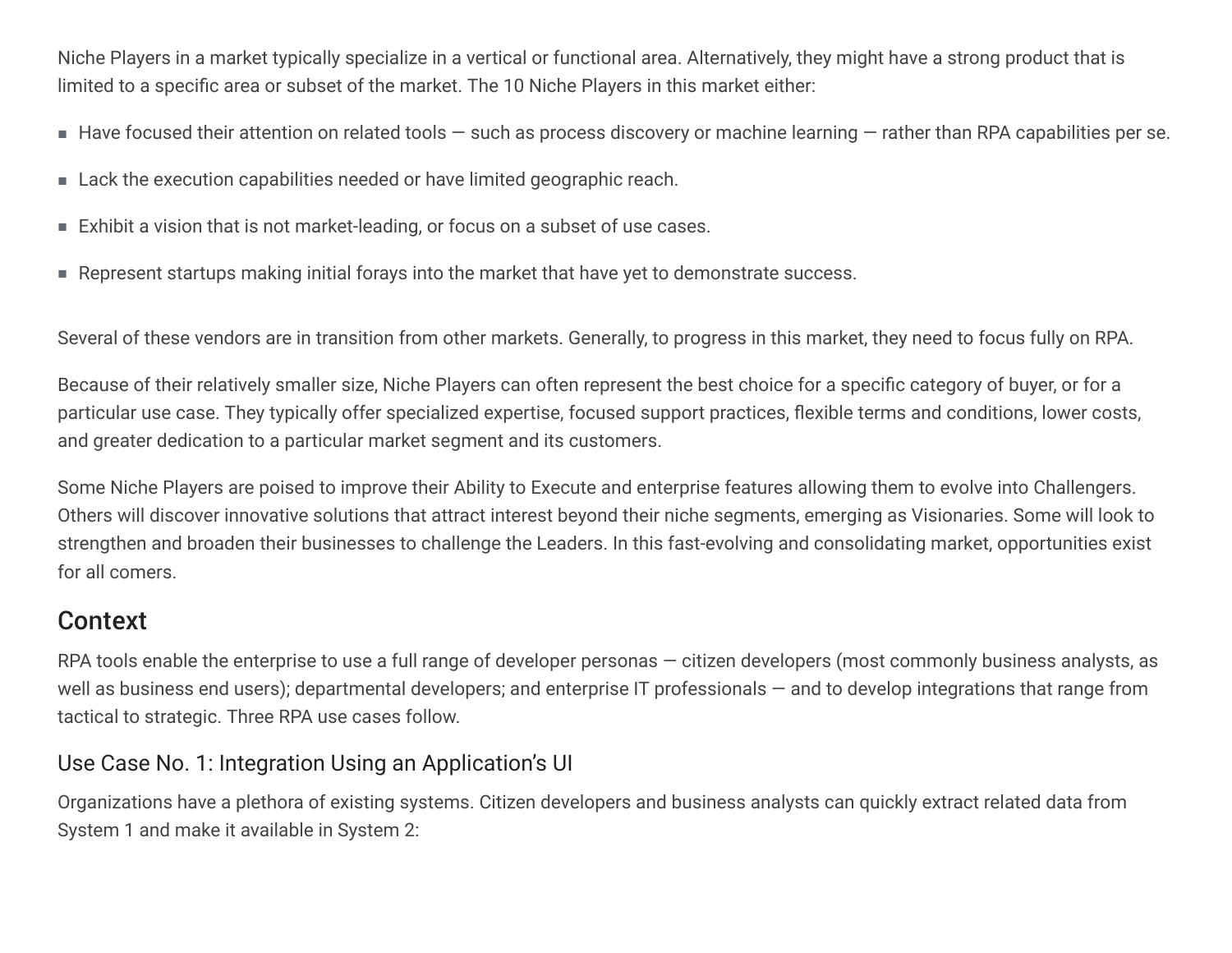- Data transfer and/or matching between systems. Systems can be legacy systems, enterprise applications or personal productivity tools (e.g., Excel).
- Integration where no back-end integration or API is available  $-$  i.e., it is only possible via the application's UI.
- May also apply to scenarios in which automation is later embedded in third-party applications.

## Use Case No. 2: Large-Scale Data Migration

An automation extracts data automatically from several systems, using carefully structured scripts to access existing systems and other data sources for a new target system. This involves:

- System migration and (re)configuration involving multiple data sources.
- New systems development involving third-party applications and long-running processes.
- $\blacksquare$  Pruning data from applications to ensure that only the relevant information is used (e.g., only relevant emails, relevant cases, relevant news from news or other evolving websites).

## Use Case No. 3: Augment Knowledge Workers

Automations extract information from related documents and systems, shaping it and preparing it for consumption by knowledge workers at the point of need. While interacting with a customer or external stakeholder, data and information from many systems might be required. A knowledge worker typically accesses multiple systems to assemble this material. That worker may also need to interact with many colleagues, each of whom have systems to deal with, which can take a long time and affect the customer's experience significantly. This involves:

- Prechecking and structuring data for easy consumption.
- Provision of contextual information to support the customer case, which may include advice on the best next action, or related scenarios.
- Delivering output to relevant applications depending on the data, or steering actions on a website/chatbot.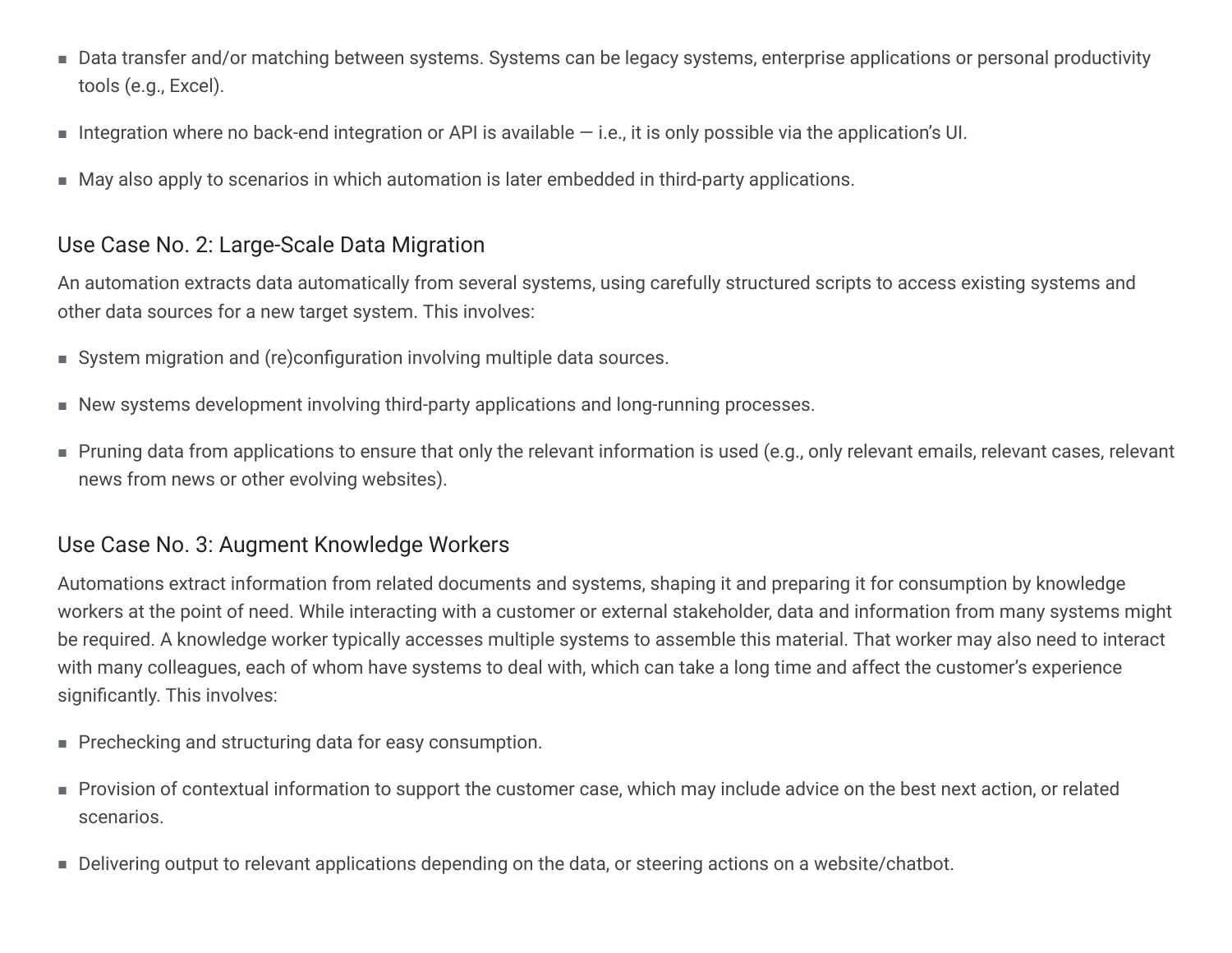Ultimately, this could lead to a situation in which a chatbot is interacting with the customer directly, only handing off to a human knowledge worker when things occur outside its ability to handle directly.

As these different usage scenarios become more complicated, they may need more of the tangential capabilities that are outside of our core definition of the RPA market. These include NLP, machine learning, longer-running processes and OCR integrations/features.

# **Market Overview**

The RPA tool market itself consists of a diverse range of vendors, each with different histories and approaches. This creates confusion in the market  $-$  especially in purchasing departments  $-$  because each vendor uses seemingly contradictory language to describe its version of:

- The scope of the RPA market.
- Unattended versus attended deployment.
- Crafting of "instructions" for the automation script to run.
- The sorts of integration it supports.
- Any use of AI and/or machine learning capabilities.
- Appropriate price points and supporting licensing agreements and related restrictions.
- $\blacksquare$  The definition of what a "bot" is some use the term to represent the script itself, others for the software elements that run the script.

The RPA Magic Quadrant displays a diagonal bias from Niche Players to Leaders, representing two market factors:

■ Three dominant vendors in the Leaders quadrant with a relatively large number of new entrants. These bigger players outspend the rest of the market; the smaller vendors have yet to achieve a strong market presence. Therefore, they have weaker sales volumes. These smaller vendors have to find a route to market. They have a difficult balancing  $act$  — developing an effective narrative and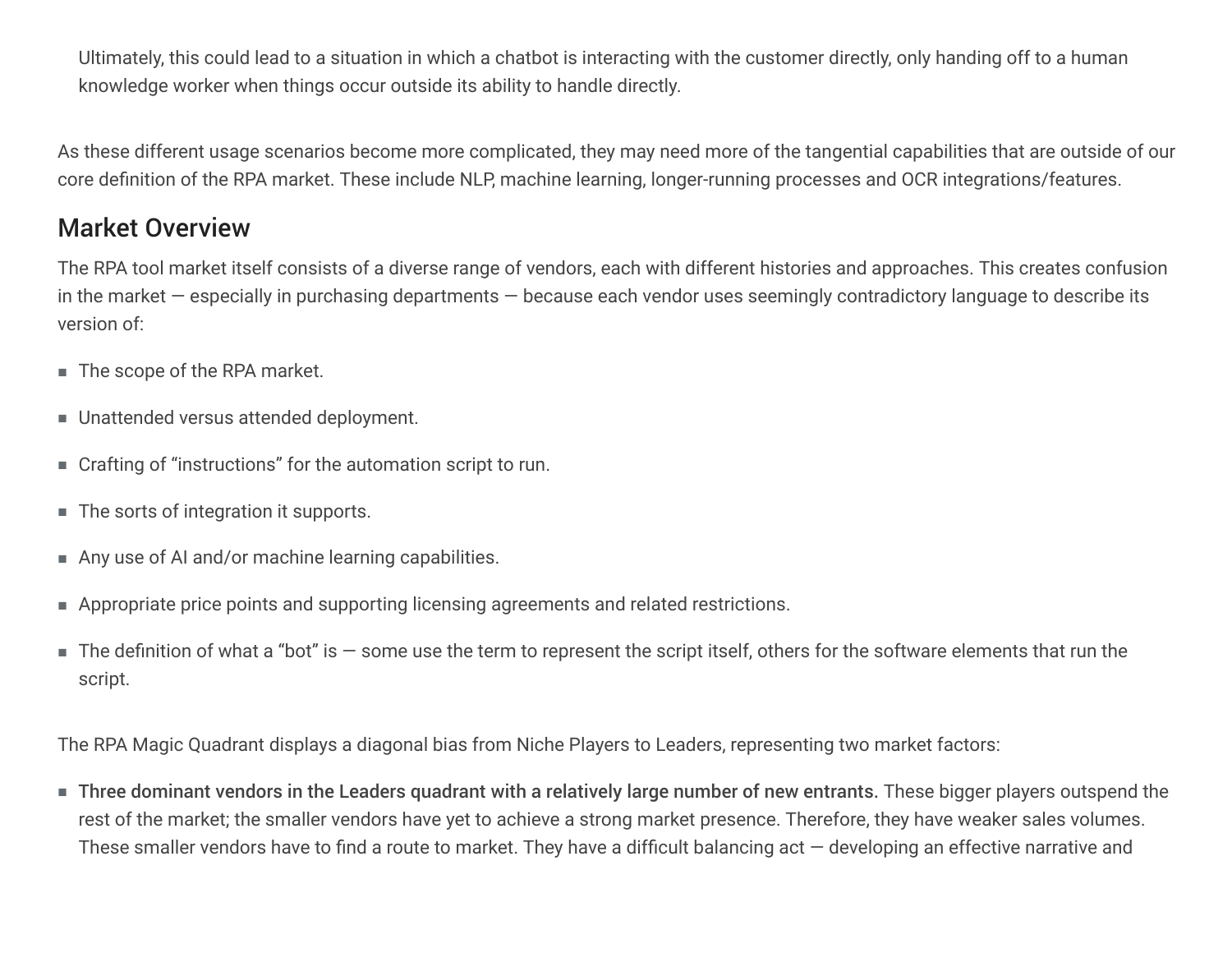making sales, investing in new product and features demanded by their customers, and scaling their operations across geographies. These vendors become the targets of acquisitive vendors looking to enter the RPA market.

■ The main use cases for RPA solutions are based on integration of data. As a result, the range of the Depth of Vision dimension across vendors is more restricted, when compared with many other Magic Quadrants. This lack of differentiation has caused hype surrounding RPA and the use of AI. As we've already noted, there are limited opportunities for AI in RPA as it now stands.

However, we feel that investors are perceiving RPA as a key gateway mechanism for organizations to easily consume AI from the major cloud vendors. Whether this will prove to be realistic remains unclear. AI makes more sense within the context of the wider business process and an iBPMS, rather than the confines of a short-running integration with a legacy system.

## **Market Adoption Trends**

Market adoption for RPA is highest in:

- $\blacksquare$  Organizations with many unconnected applications or a lot of manual rekeying of data. An organization's propensity to use RPA is directly related to the number of existing applications and the automation tools already in use.
- $\blacksquare$  Banking and insurance industries. The finance sector has led the way in RPA for operational processes, with wide adoption across the world's major banks. Insurance, utilities, retail, manufacturing and government industries have rapidly followed.
- $\blacksquare$  Finance and accounting departments. This is especially true for finance shared service centers and BPOs that focus on finance and accounting services.
- The U.K. and the U.S. are the lead geographical regions. These are closely followed by Japan, Europe, Asia and Australia.

RPA market growth is fueled by the large number of organizations struggling to automate mundane work. There are several contributing factors:

■ For 40 to 50 years, businesses have funded an expensive patchwork quilt of applications. Few of these systems were ever set up to share data. Those in the business side of the organization have become increasingly frustrated by the slow pace of IT in automating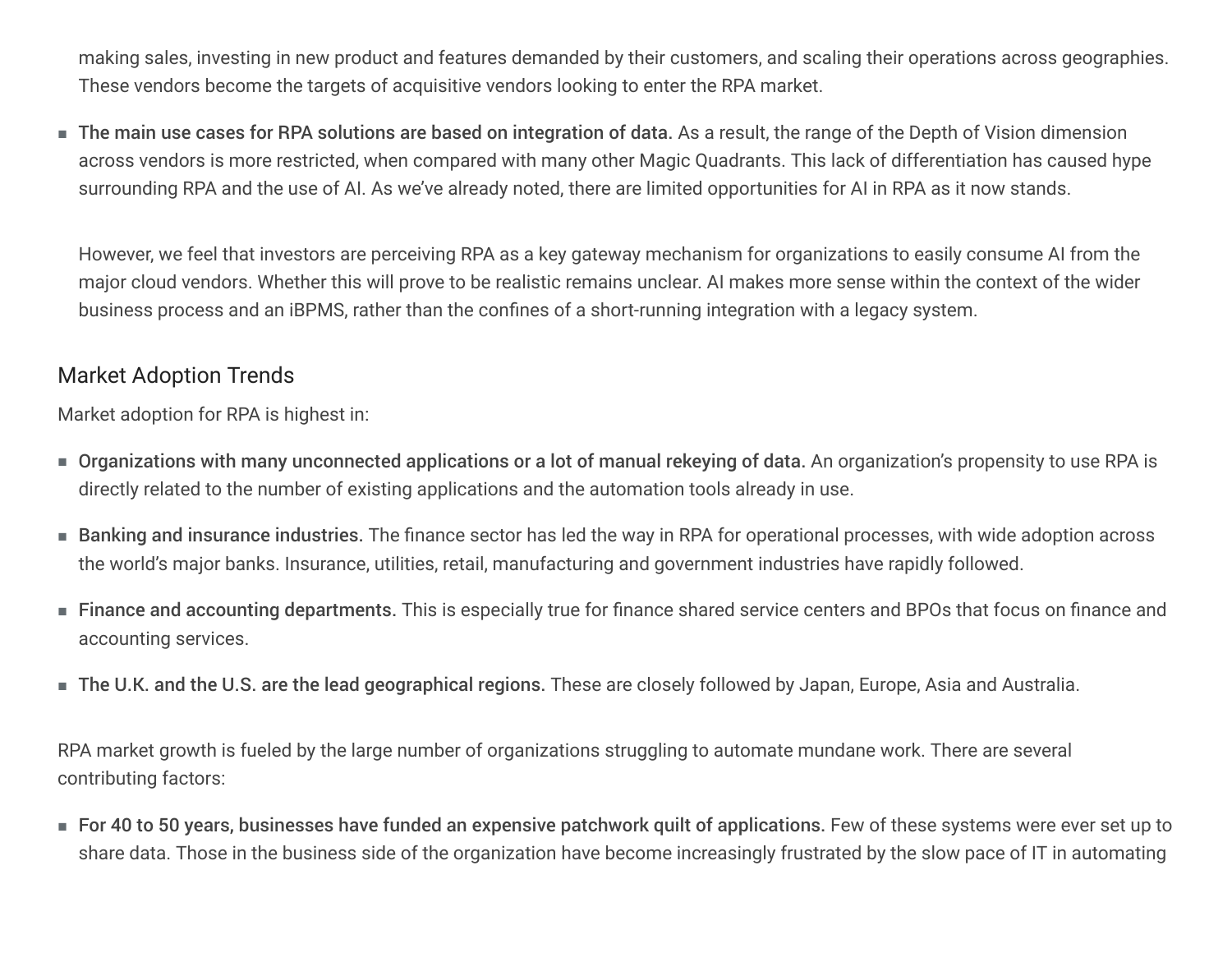connections among these systems. They find the long wait times posted by IT departments for the attention of expensive IT resources to respond to their needs incredible.

- Digital transformation and modernization efforts often stall. The plans of the business are often held up by an inability to link the transactions and experiences of their customers to the data locked in those legacy applications. That has meant employing more and more humans to handle the work and has inhibited the ability to scale the business.
- RPA tools appeal due to the apparent speed to value. This is especially the case when compared with other, slower options, such as developing effective APIs or replacing those legacy applications. Business people now believe that they can develop their own automations without having to rely on IT developers. And given the marketing narrative around "robots" replacing expensive human resources, they also believe that ROI is easy to attain from RPA.

The net result is a tremendous pent-up demand within businesses to move data among applications. RPA has now provided the opportunity to democratize automation and integration. However, without proper governance, this will drive a wave of shadow IT, probably creating as many problems as it solves.

## RPA Market Developments

RPA is still relatively small market with a total revenue of slightly less than \$850 million in 2018. However, RPA is the fastest-growing software subsegment officially tracked by Gartner, with year-on-year growth of over 63% in 2018.

The buying frenzy of RPA software is driving sky-high valuations of the biggest vendors  $-$  our Leaders are valued at more than \$11 billion between them. UiPath raised its Series A round in April 2017 at a valuation of \$140 million and, most recently, raised its Series D round at a valuation of around \$7 billion. That's a growth of approximately 50 times in slightly more than two years. And just before we started the research for this Magic Quadrant (in November 2018), its Series C round valued the company at more than \$3 billion. It is not alone: Automation Anywhere was valued at \$2.6 billion in November 2018. Blue Prism, the only publicly quoted RPA company, has a market cap at the time of writing of slightly more than \$1.4 billion.

In November 2018, we saw SAP buy a small French RPA player, Contextor, for an undisclosed sum. And at the beginning of March 2019, Nintex acquired EnableSoft for an undisclosed sum. Although we don't know the details of these acquisitions, they are likely to represent just a small fraction of the massive valuations applied to the Leaders.

We expect to see: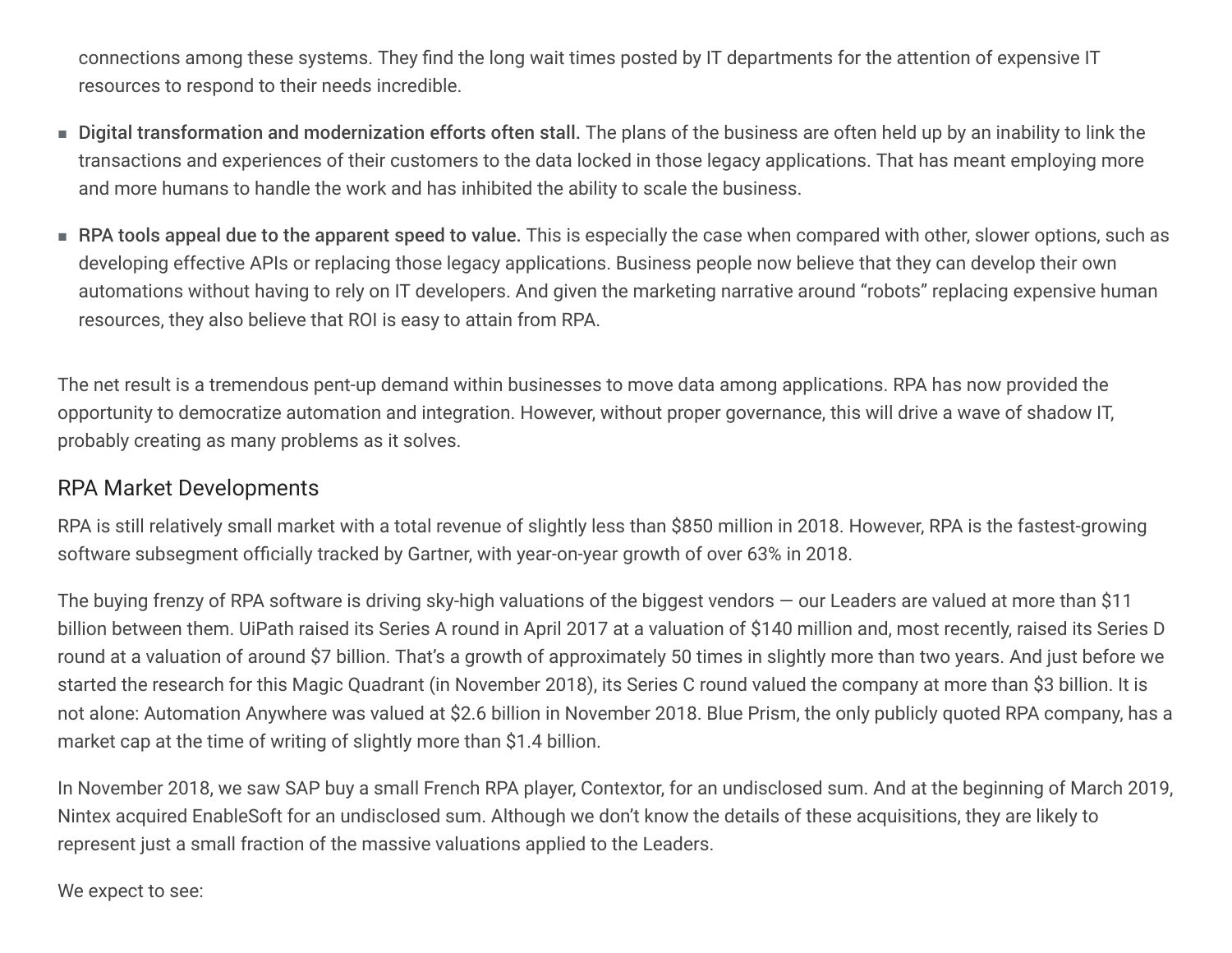- $\blacksquare$  Other mega software vendors establish a position in this rapidly expanding market. They will do this through acquisition (as SAP did), by adapting the positioning of some of their existing products or by attempting to ring-fence the market with complementary offerings (as IBM has done).
- More vendors enter the market from adjacent product sectors. These may include software-testing vendors rebranding, as well as iBPMS and low-code application platforms establishing complementary offerings. For example, Pegasystems did this three years ago with its acquisition of OpenSpan. Other BPM vendors have mostly partnered with RPA vendors, preintegrating them into their broad process automation platforms. Oracle, Bizagi and Appian have all developed offerings that integrate RPA tools into their wider iBPMS coverage.
- BPO vendors carve out products from their existing operations. This is effectively what Infosys have done, creating EdgeVerve as a go-to-market vehicle. Datamatics has done the same, with its TruBot offering. Other BPOs and SIs are creating comprehensive offerings that embed the products of one or more RPA technology tools.
- $\blacksquare$  Further startups attempt to rush in and claim market domination and world-beating product approaches. The claims of some of these vendors really do need careful examination before jumping on their bandwagon.
- $\blacksquare$  More major end users develop their own RPA tools with open-source components. The costs of licensed RPA tools is so high that some large organizations have developed their own RPA approaches. Some of those organizations are now productizing their capabilities and selling the service to their enterprise customers. Although this is not a large proportion of the market, it highlights the relatively high cost of commercial RPA tools.
- $\blacksquare$  More emphasis on RPA delivered as a service. RPA is already offered by several of the vendors. And, as is the case with any cloud service, when offered with fair subscription pricing, it becomes attractive to both SMBs and enterprise IT organizations. This enables smaller businesses to gain the same benefits (e.g., better security and scalability) as larger enterprises, together with greater productivity, agility, efficiency and access to continuous innovation.

## RPA Market Constraints

This all sounds great for RPA vendors; however, several related factors are affecting the trajectory of the market and its growth. For example: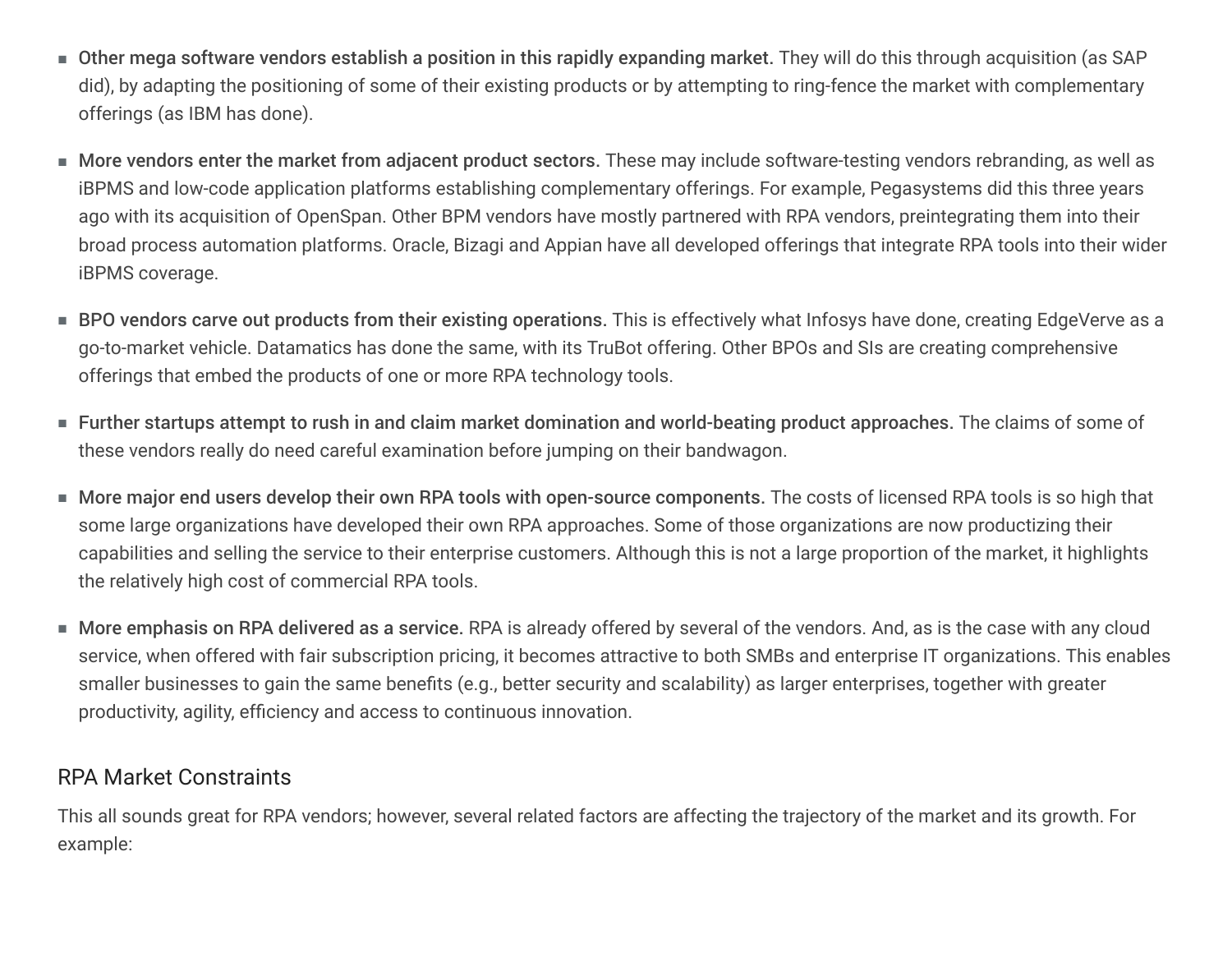- Organizations must manage a relatively high-maintenance burden. The easy development of integration scripts at the UI level is offset, to some extent, by a constant stream of changes driven by small changes in those third-party applications and systems. This constraint highlights one of the key challenges with RPA deployments  $-$  most automations, especially those created by citizen developers, operate at the surface level, rather than the deeper, more sustainable API level. (See "Use iPaaS to Unify Data and Application Integration" and "Navigate Optimal Routes for Process Automation With RPA, iBPMS and iPaaS.")
- Organizations must track the individual integrations. With this democratization of automation comes widespread use in an organization. The problem quickly becomes identifying those parts of the business that will stop working when the UI of a system of record changes. Rather than just reacting to the changes quickly, organizations need a way to predict the implications of a third-party application change, and then synchronize its roll out with changes to affected RPA integrations. Without this sort of functionality built into the tools themselves, the level of technical debt associated with RPA implementation will continue to increase.
- Comprehensive governance of RPA initiatives is critical. Governance covers many dimensions around how decisions are made and how the enterprise coordinates its resources. Most importantly for RPA, organizations need to manage the scope and deployment of RPA. Without effective control over where and how RPA is used, unfettered change will create a bigger mess than any short-term benefit gained from task automation. (See "Develop 3 Levels of Service for Your Center of Expertise to Scale DigitalOps and Robotic Process Automation.")
- $\blacksquare$  Many executives interpret efficiency as an opportunity for head count reduction. However, the reality is that those human resources are usually redirected by their managers toward more-value-adding work. Given the costs associated with most RPA tools, executives can struggle to see the value in the initiative. The beginnings of a customer backlash are starting to appear. In the words of an executive at a global NGO, "We were sold a bag of goods!" The head count reduction never happened, which is what the business case was founded on.
- $\blacksquare$  Clients struggle to build business cases that do not focus on labor reduction. With the head count reduction failing to materialize, it becomes difficult to justify the premium prices and long-term commitments demanded by the leading vendors. To overcome this challenge, it's better to direct the business case toward achieving better regulatory compliance, or switching employees to more value-adding work to build capacity and drive larger financial returns over the long term. For example, the requirement to better know your customer (KYC) in the finance industry or ensure employee onboarding incorporates key training requirements for a given role. This is similar to the requirement to pass data more effectively among systems to onboard suppliers. In the end, the organization can achieve more with the resources it already has.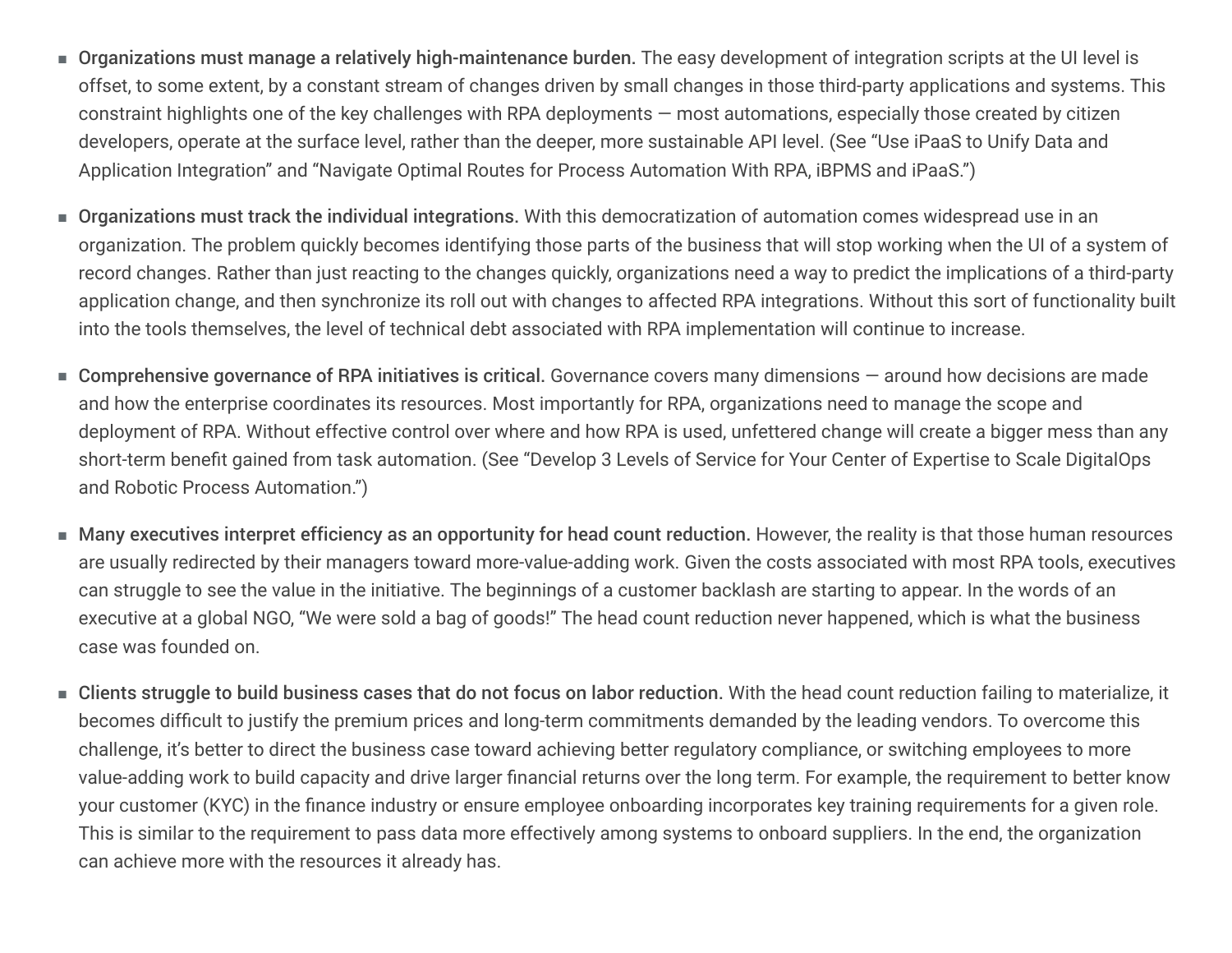- Many organizations do not understand the processes they follow. They mix up their need for processes with the organization chart and the systems that support existing departments. Moreover, it's hard for them to articulate the tasks within that process, because they are seldom designed or documented. This describes the challenge handled by a related market category  $-$  namely, process mining, which translates transaction data into long-running process descriptions (see the "Market Guide for Process Mining"). It's also a source of confusion in the RPA market, where vendors use that language to describe "task mining"  $-$  i.e., gathering mouse clicks and keyboard presses to discovering how work gets done within a step.
- The hype associated with AI and machine learning is mostly unfounded. Major RPA vendors are busy overpromising and underdelivering on the AI and cognitive narrative. Most products have little in the form of "plug-and-play" machine learning, and computer vision has limited value. None of the RPA vendors come anywhere near the scope of training data available to hyperscale cloud vendors, such as Google, Amazon and Microsoft. Rather than attempting to take them on head on, most vendors are providing better ways to consume megavendors' offerings.
- The related data is not in a format the RPA tool can easily handle. This causes problems in scaling the initiative. For example, RPA tools find it difficult to handle images of documents without tools such as OCR, which is then combined with machine learning and/or NLP to extract the correct data. Right now, RPA players are partnering with OCR players, such as ABBYY, ESKER, etc., or they are white labeling or building their own OCR tools around existing technologies. Chat bots are also increasingly being incorporated into solutions, as are AI solutions for interpreting and extracting data. ■
- $\blacksquare$  RPA tools deliver more sustainable solutions when combined with an iBPMS. Given the task-oriented scope of RPA-based automations, RPA handles the integration with legacy applications, whereas the iBPMS manages the long-running business process and related artifacts. Think of it as the iBPMS providing the conveyor belt, coordinating the work of the automations (robots) at points along the production line. Indeed, some of the vendors have already integrated their own iBPMSs with their core RPA tooling  $$ for example, Servicetrace. Others have started with the iBPMS and added RPA functionality (e.g., Pegasystems). Most iBPMS vendors have established partnerships with one or more of the vendors in our Leaders quadrant. (See "Magic Quadrant for Intelligent Business Process Management Suites.")

# Evaluation Criteria Definitions

Ability to Execute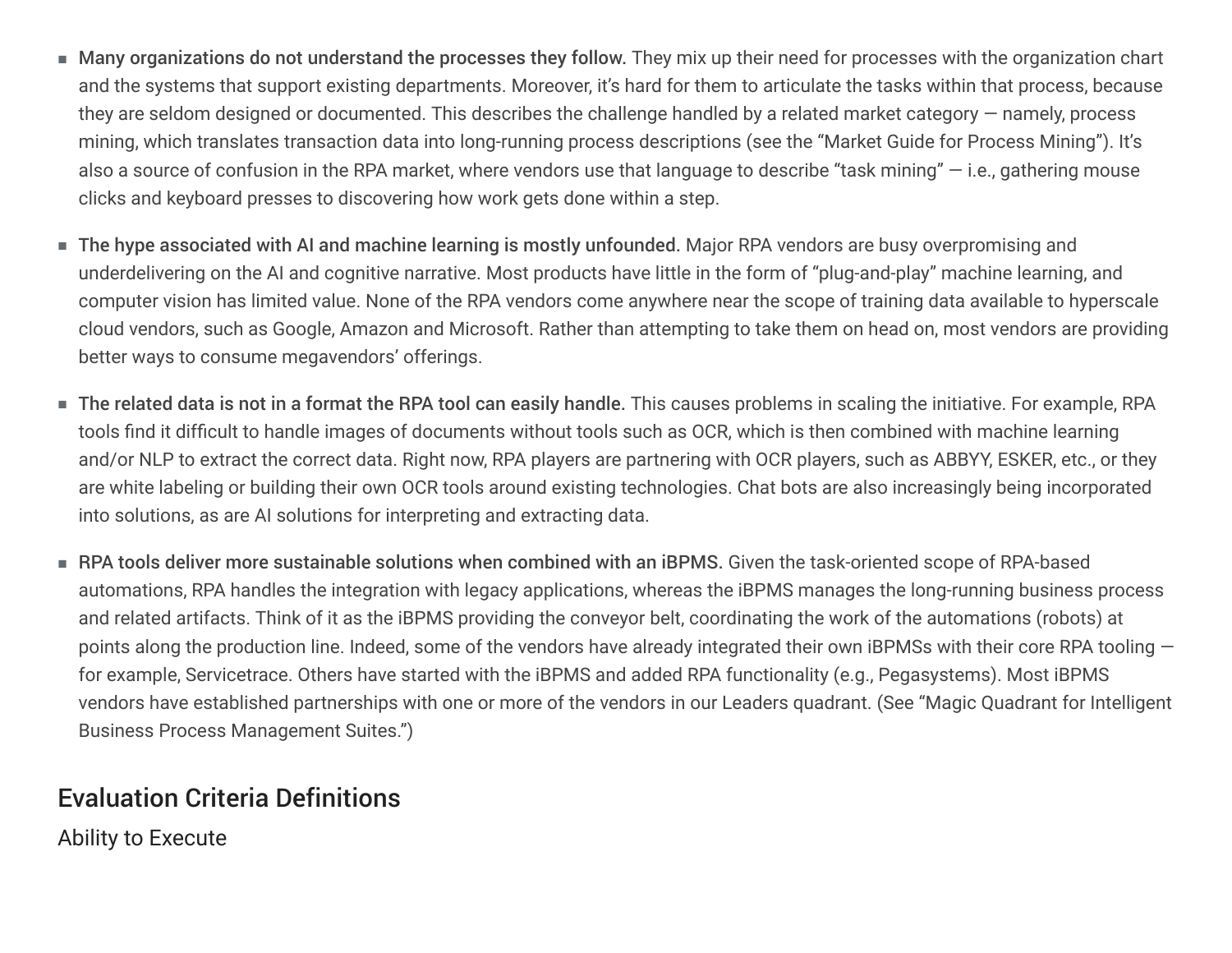Product/Service: Core goods and services offered by the vendor for the defined market. This includes current product/service capabilities, quality, feature sets, skills and so on, whether offered natively or through OEM agreements/partnerships as defined in the market definition and detailed in the subcriteria.

Overall Viability: Viability includes an assessment of the overall organization's financial health, the financial and practical success of the business unit, and the likelihood that the individual business unit will continue investing in the product, will continue offering the product and will advance the state of the art within the organization's portfolio of products.

Sales Execution/Pricing: The vendor's capabilities in all presales activities and the structure that supports them. This includes deal management, pricing and negotiation, presales support, and the overall effectiveness of the sales channel.

Market Responsiveness/Record: Ability to respond, change direction, be flexible and achieve competitive success as opportunities develop, competitors act, customer needs evolve and market dynamics change. This criterion also considers the vendor's history of responsiveness.

Marketing Execution: The clarity, quality, creativity and efficacy of programs designed to deliver the organization's message to influence the market, promote the brand and business, increase awareness of the products, and establish a positive identification with the product/brand and organization in the minds of buyers. This "mind share" can be driven by a combination of publicity, promotional initiatives, thought leadership, word of mouth and sales activities.

Customer Experience: Relationships, products and services/programs that enable clients to be successful with the products evaluated. Specifically, this includes the ways customers receive technical support or account support. This can also include ancillary tools, customer support programs (and the quality thereof), availability of user groups, service-level agreements and so on.

Operations: The ability of the organization to meet its goals and commitments. Factors include the quality of the organizational structure, including skills, experiences, programs, systems and other vehicles that enable the organization to operate effectively and efficiently on an ongoing basis.

## Completeness of Vision

Market Understanding: Ability of the vendor to understand buyers' wants and needs and to translate those into products and services. Vendors that show the highest degree of vision listen to and understand buyers' wants and needs, and can shape or enhance those with their added vision.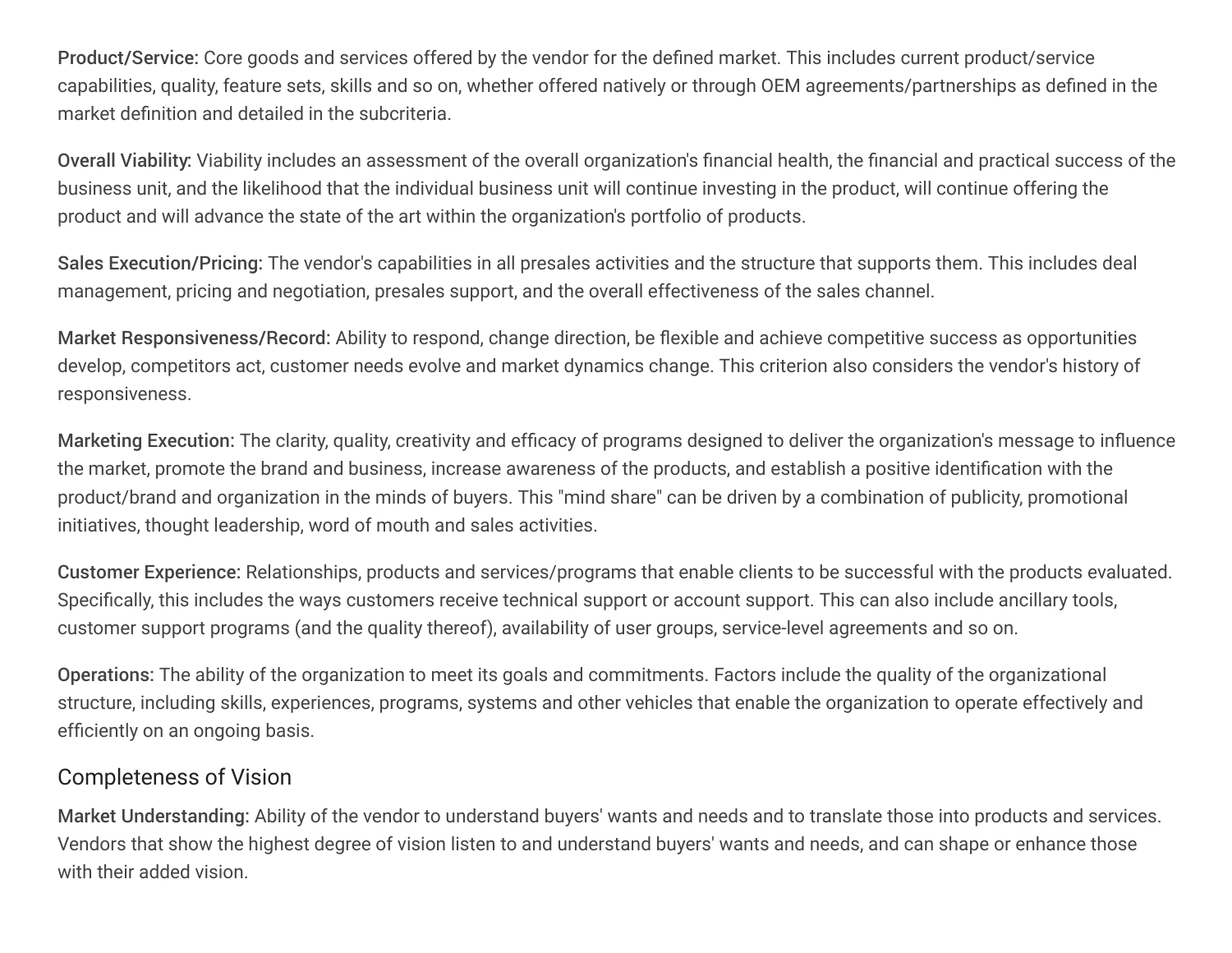Marketing Strategy: A clear, differentiated set of messages consistently communicated throughout the organization and externalized through the website, advertising, customer programs and positioning statements.

Sales Strategy: The strategy for selling products that uses the appropriate network of direct and indirect sales, marketing, service, and communication affiliates that extend the scope and depth of market reach, skills, expertise, technologies, services and the customer base.

Offering (Product) Strategy: The vendor's approach to product development and delivery that emphasizes differentiation, functionality, methodology and feature sets as they map to current and future requirements.

Business Model: The soundness and logic of the vendor's underlying business proposition.

Vertical/Industry Strategy: The vendor's strategy to direct resources, skills and offerings to meet the specific needs of individual market segments, including vertical markets.

Innovation: Direct, related, complementary and synergistic layouts of resources, expertise or capital for investment, consolidation, defensive or pre-emptive purposes.

Geographic Strategy: The vendor's strategy to direct resources, skills and offerings to meet the specific needs of geographies outside the "home" or native geography, either directly or through partners, channels and subsidiaries as appropriate for that geography and market.

© 2019Gartner, Inc. and/or its affiliates. All rights reserved. Gartner is a registered trademark of Gartner, Inc. and its affiliates. This publication may not be reproduced or distributed in any form without Gartner's prior written permission. It consists of the opinions of Gartner's research organization, which should not be construed as statements of fact. While the information contained in this publication has been obtained from sources believed to be reliable, Gartner disclaims all warranties as to the accuracy, completeness or adequacy of such information. Although Gartner research may address legal and financial issues, Gartner does not provide legal or investment advice and its research should not be construed or used as such. Your access and use of this publication are governed by Gartner's Usage Policy. Gartner prides itself on its reputation for independence and objectivity. Its research is produced